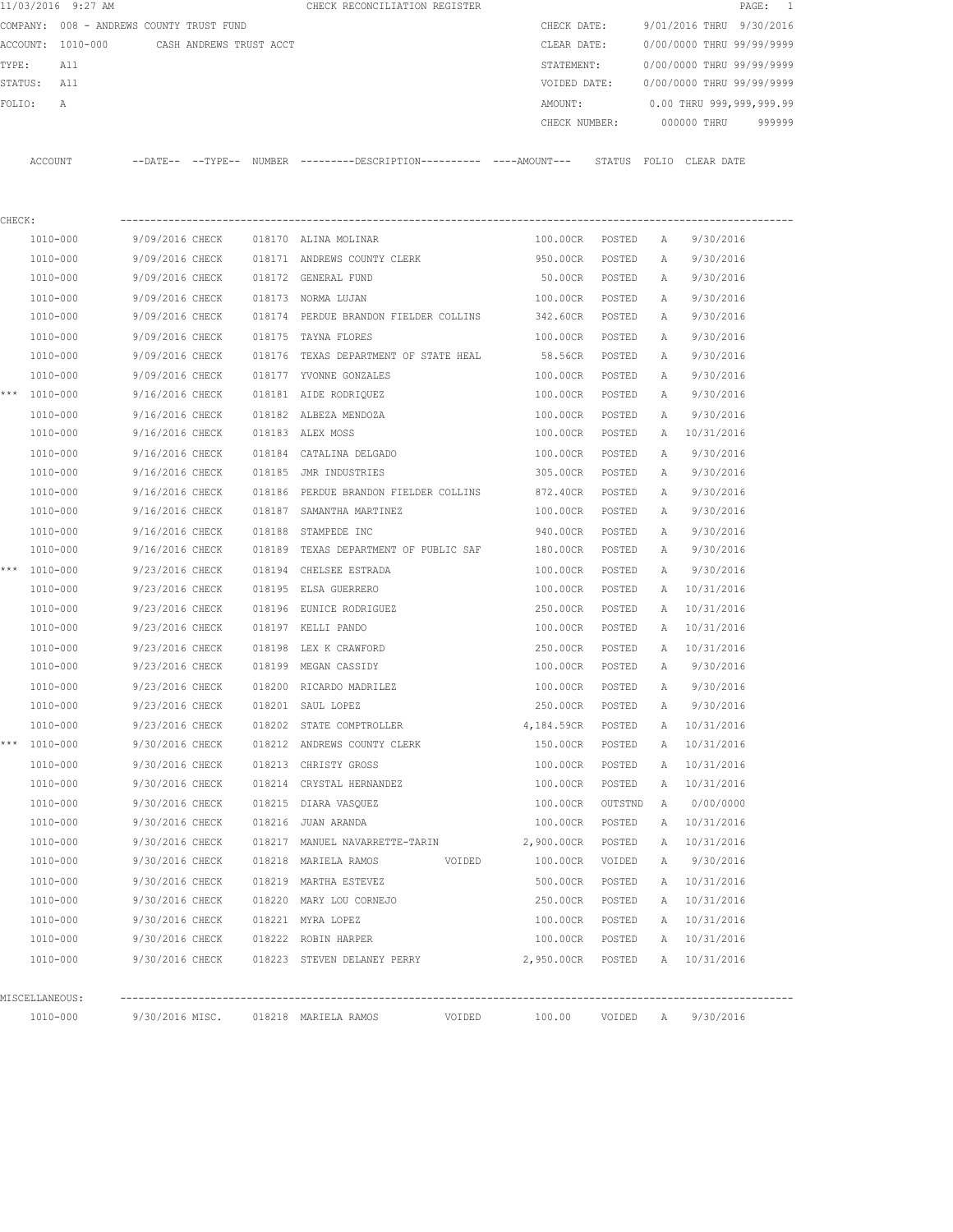|             | 11/03/2016 9:27 AM                        |  |                                                                                                                | CHECK RECONCILIATION REGISTER                                                                        |        |  | PAGE: 2                                |
|-------------|-------------------------------------------|--|----------------------------------------------------------------------------------------------------------------|------------------------------------------------------------------------------------------------------|--------|--|----------------------------------------|
|             | COMPANY: 008 - ANDREWS COUNTY TRUST FUND  |  |                                                                                                                |                                                                                                      |        |  | CHECK DATE: 9/01/2016 THRU 9/30/2016   |
|             | ACCOUNT: 1010-000 CASH ANDREWS TRUST ACCT |  |                                                                                                                |                                                                                                      |        |  | CLEAR DATE: 0/00/0000 THRU 99/99/9999  |
| TYPE:       | All                                       |  |                                                                                                                |                                                                                                      |        |  | STATEMENT: 0/00/0000 THRU 99/99/9999   |
| STATUS: All |                                           |  |                                                                                                                |                                                                                                      |        |  | VOIDED DATE: 0/00/0000 THRU 99/99/9999 |
| FOLIO:      | $\mathbb A$                               |  |                                                                                                                |                                                                                                      |        |  | AMOUNT: 0.00 THRU 999,999,999.99       |
|             |                                           |  |                                                                                                                |                                                                                                      |        |  | CHECK NUMBER: 000000 THRU 999999       |
|             |                                           |  |                                                                                                                | ACCOUNT -DATE-- --TYPE-- NUMBER ---------DESCRIPTION---------- ----AMOUNT--- STATUS FOLIO CLEAR DATE |        |  |                                        |
|             | TOTALS FOR ACCOUNT 1010-000               |  |                                                                                                                | CHECK TOTAL: 17,483.15CR                                                                             |        |  |                                        |
|             |                                           |  | DEPOSIT                                                                                                        | TOTAL:                                                                                               | 0.00   |  |                                        |
|             |                                           |  | INTEREST                                                                                                       | TOTAL:                                                                                               | 0.00   |  |                                        |
|             |                                           |  | MISCELLANEOUS TOTAL:                                                                                           |                                                                                                      | 100.00 |  |                                        |
|             |                                           |  | SERVICE CHARGE TOTAL:                                                                                          |                                                                                                      | 0.00   |  |                                        |
|             |                                           |  | EFT FOR THE STATE OF THE STATE OF THE STATE OF THE STATE OF THE STATE OF THE STATE OF THE STATE OF THE STATE O | TOTAL:                                                                                               | 0.00   |  |                                        |
|             |                                           |  | BANK-DRAFT                                                                                                     | TOTAL:                                                                                               | 0.00   |  |                                        |
|             |                                           |  |                                                                                                                |                                                                                                      |        |  |                                        |
|             | TOTALS FOR ANDREWS COUNTY TRUST FUND      |  | DEPOSIT                                                                                                        | CHECK TOTAL: 17,483.15CR<br>TOTAL:                                                                   | 0.00   |  |                                        |
|             |                                           |  |                                                                                                                |                                                                                                      | 0.00   |  |                                        |
|             |                                           |  | INTEREST                                                                                                       | TOTAL:                                                                                               | 100.00 |  |                                        |
|             |                                           |  | MISCELLANEOUS TOTAL:                                                                                           |                                                                                                      |        |  |                                        |
|             |                                           |  | SERVICE CHARGE TOTAL:                                                                                          |                                                                                                      | 0.00   |  |                                        |
|             |                                           |  | EFT FOR THE STATE OF THE STATE OF THE STATE OF THE STATE OF THE STATE OF THE STATE OF THE STATE OF THE STATE O | TOTAL:                                                                                               | 0.00   |  |                                        |
|             |                                           |  | BANK-DRAFT                                                                                                     | TOTAL:                                                                                               | 0.00   |  |                                        |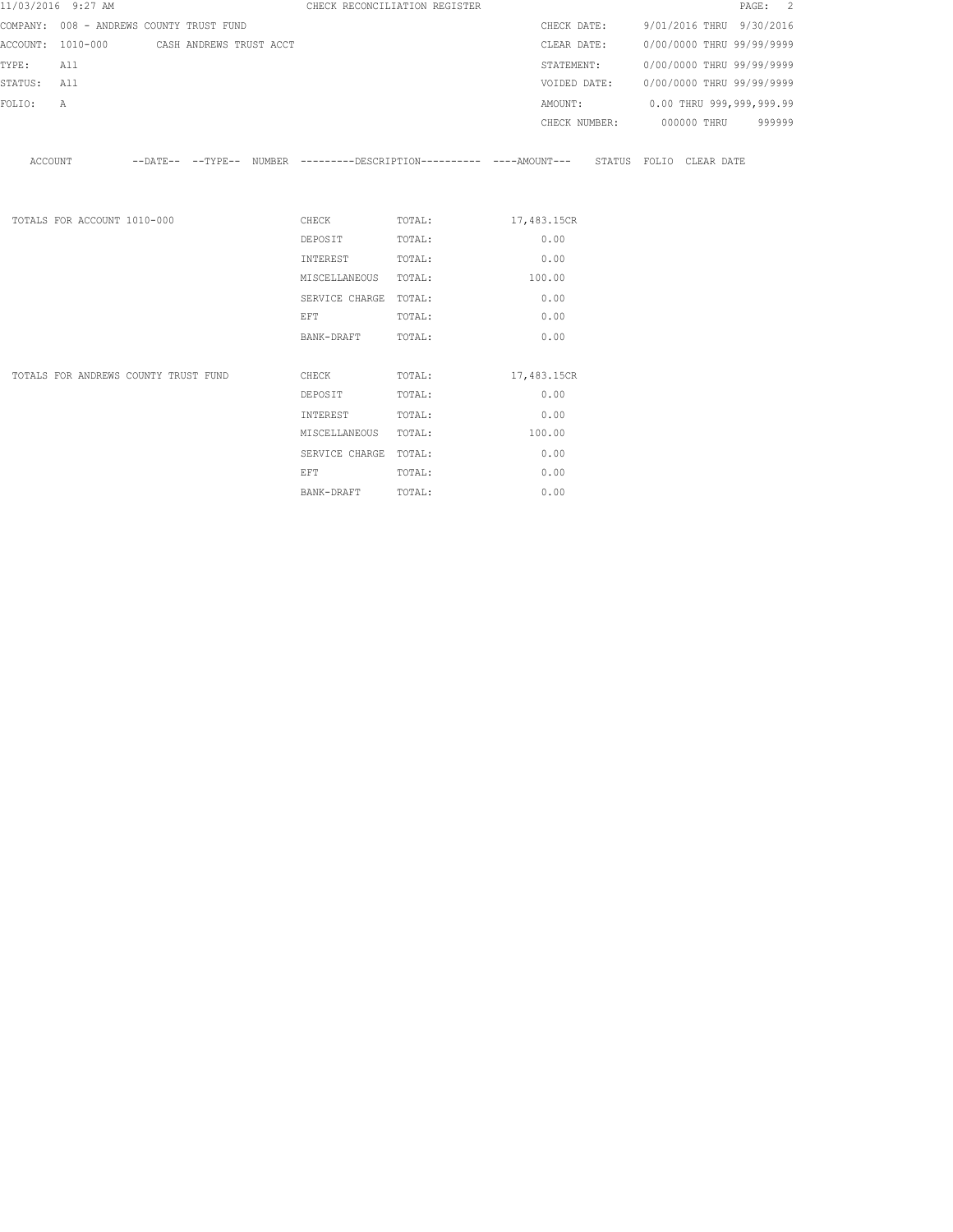|             | 11/03/2016 9:27 AM          |                             |  |                                                                                                                | CHECK RECONCILIATION REGISTER                                                                      |                                 |  |                                        | PAGE: 3 |
|-------------|-----------------------------|-----------------------------|--|----------------------------------------------------------------------------------------------------------------|----------------------------------------------------------------------------------------------------|---------------------------------|--|----------------------------------------|---------|
|             | COMPANY: 014 - TIF GRANT    |                             |  |                                                                                                                |                                                                                                    |                                 |  | CHECK DATE: 9/01/2016 THRU 9/30/2016   |         |
|             |                             | ACCOUNT: 1010-000 TIF GRANT |  |                                                                                                                |                                                                                                    | CLEAR DATE:                     |  | 0/00/0000 THRU 99/99/9999              |         |
| TYPE:       | All                         |                             |  |                                                                                                                |                                                                                                    | STATEMENT:                      |  | 0/00/0000 THRU 99/99/9999              |         |
| STATUS: All |                             |                             |  |                                                                                                                |                                                                                                    |                                 |  | VOIDED DATE: 0/00/0000 THRU 99/99/9999 |         |
| FOLIO:      | A                           |                             |  |                                                                                                                |                                                                                                    |                                 |  | AMOUNT: 0.00 THRU 999,999,999.99       |         |
|             |                             |                             |  |                                                                                                                |                                                                                                    |                                 |  | CHECK NUMBER: 000000 THRU 999999       |         |
|             |                             |                             |  |                                                                                                                |                                                                                                    |                                 |  |                                        |         |
|             |                             |                             |  |                                                                                                                | ACCOUNT -DATE-- --TYPE-- NUMBER --------DESCRIPTION--------- ----AMOUNT--- STATUS FOLIO CLEAR DATE |                                 |  |                                        |         |
|             |                             |                             |  |                                                                                                                |                                                                                                    |                                 |  |                                        |         |
|             |                             |                             |  |                                                                                                                |                                                                                                    |                                 |  |                                        |         |
| CHECK:      |                             |                             |  |                                                                                                                |                                                                                                    |                                 |  |                                        |         |
|             |                             |                             |  |                                                                                                                | 1010-000 9/23/2016 CHECK 018211 PRO AGGREGATE                                                      | 25,000.00CR POSTED A 10/31/2016 |  |                                        |         |
|             |                             |                             |  |                                                                                                                |                                                                                                    |                                 |  |                                        |         |
|             | TOTALS FOR ACCOUNT 1010-000 |                             |  |                                                                                                                | CHECK TOTAL: 25,000.00CR                                                                           |                                 |  |                                        |         |
|             |                             |                             |  | DEPOSIT                                                                                                        | TOTAL:                                                                                             | 0.00                            |  |                                        |         |
|             |                             |                             |  | INTEREST                                                                                                       | TOTAL:                                                                                             | 0.00                            |  |                                        |         |
|             |                             |                             |  | MISCELLANEOUS TOTAL:                                                                                           |                                                                                                    | 0.00                            |  |                                        |         |
|             |                             |                             |  | SERVICE CHARGE TOTAL:                                                                                          |                                                                                                    | 0.00                            |  |                                        |         |
|             |                             |                             |  | EFT FOR THE STATE OF THE STATE OF THE STATE OF THE STATE OF THE STATE OF THE STATE OF THE STATE OF THE STATE O | TOTAL:                                                                                             | 0.00                            |  |                                        |         |
|             |                             |                             |  | BANK-DRAFT TOTAL:                                                                                              |                                                                                                    | 0.00                            |  |                                        |         |
|             |                             |                             |  |                                                                                                                |                                                                                                    |                                 |  |                                        |         |
|             | TOTALS FOR TIF GRANT        |                             |  | CHECK                                                                                                          | TOTAL:                                                                                             | 25,000.00CR                     |  |                                        |         |
|             |                             |                             |  | DEPOSIT                                                                                                        | TOTAL:                                                                                             | 0.00                            |  |                                        |         |
|             |                             |                             |  | INTEREST                                                                                                       | TOTAL:                                                                                             | 0.00                            |  |                                        |         |
|             |                             |                             |  | MISCELLANEOUS TOTAL:                                                                                           |                                                                                                    | 0.00                            |  |                                        |         |
|             |                             |                             |  | SERVICE CHARGE TOTAL:                                                                                          |                                                                                                    | 0.00                            |  |                                        |         |
|             |                             |                             |  | <b>EFT</b>                                                                                                     | TOTAL:                                                                                             | 0.00                            |  |                                        |         |
|             |                             |                             |  | BANK-DRAFT                                                                                                     | TOTAL:                                                                                             | 0.00                            |  |                                        |         |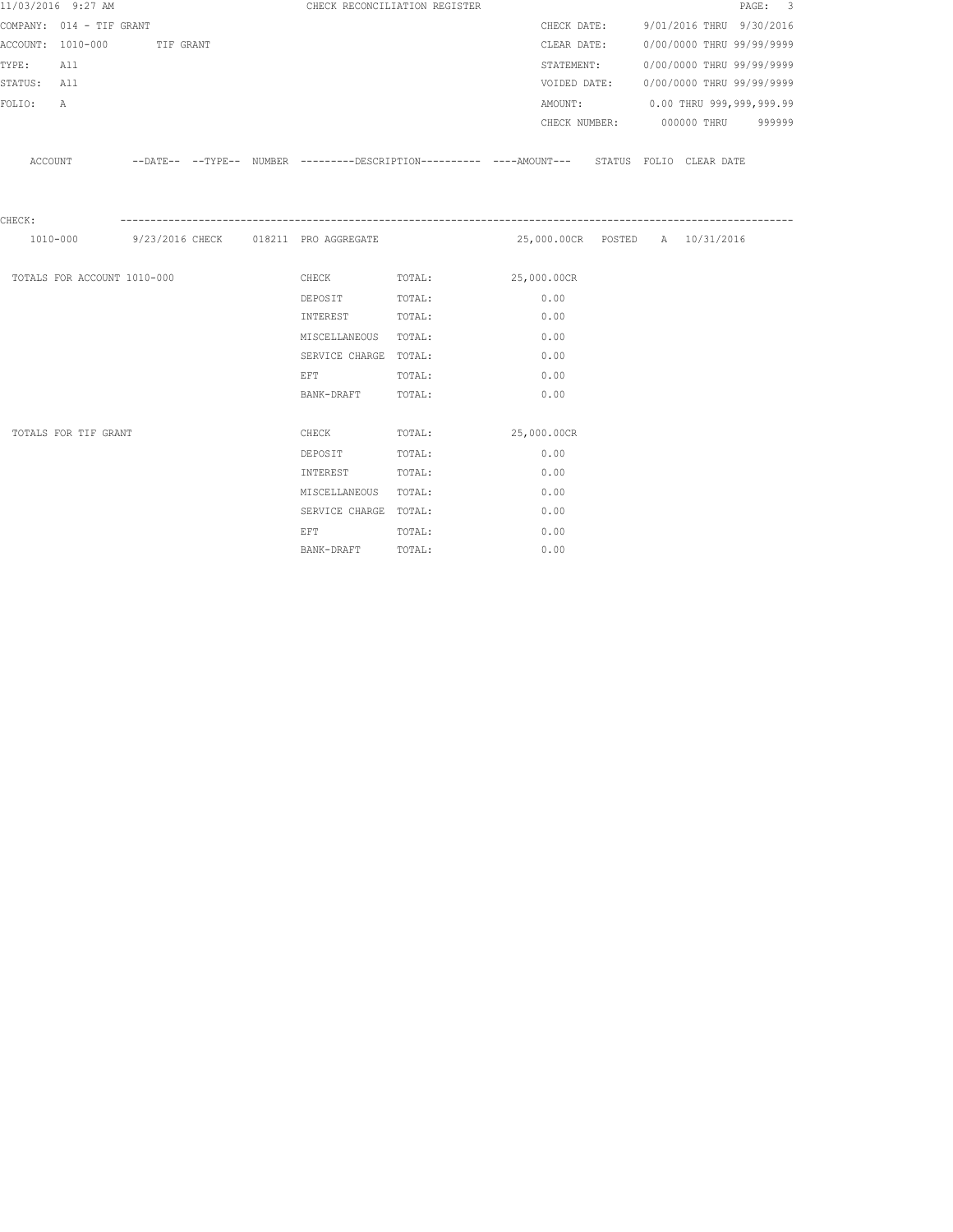|                 | 11/03/2016 9:27 AM                         |  |                                                | CHECK RECONCILIATION REGISTER |                                                                                             |  |                                        | PAGE: 4 |
|-----------------|--------------------------------------------|--|------------------------------------------------|-------------------------------|---------------------------------------------------------------------------------------------|--|----------------------------------------|---------|
|                 | COMPANY: 015 - CAPITAL IMPROVEMENT         |  |                                                |                               | CHECK DATE:                                                                                 |  | 9/01/2016 THRU 9/30/2016               |         |
|                 | ACCOUNT: 1010-000 CASH CAPITAL IMPROVEMENT |  |                                                |                               | CLEAR DATE:                                                                                 |  | 0/00/0000 THRU 99/99/9999              |         |
| TYPE:           | All                                        |  |                                                |                               |                                                                                             |  | STATEMENT: 0/00/0000 THRU 99/99/9999   |         |
|                 | STATUS: All                                |  |                                                |                               |                                                                                             |  | VOIDED DATE: 0/00/0000 THRU 99/99/9999 |         |
| FOLIO:          | A                                          |  |                                                |                               |                                                                                             |  | AMOUNT: 0.00 THRU 999,999,999.99       |         |
|                 |                                            |  |                                                |                               |                                                                                             |  | CHECK NUMBER: 000000 THRU 999999       |         |
|                 | ACCOUNT                                    |  |                                                |                               | --DATE-- --TYPE-- NUMBER --------DESCRIPTION---------- ---AMOUNT--- STATUS FOLIO CLEAR-DATE |  |                                        |         |
|                 |                                            |  |                                                |                               |                                                                                             |  |                                        |         |
| ${\tt CHECK}$ : |                                            |  |                                                |                               |                                                                                             |  |                                        |         |
|                 | 1010-000                                   |  | 9/09/2016 CHECK 018180 ELLIOTT ELECTRIC SUPPLY |                               |                                                                                             |  | 74.24CR POSTED A 9/30/2016             |         |
|                 | *** $1010 - 000$                           |  | 9/16/2016 CHECK 018192 MUSTANG LUMBER CO       |                               |                                                                                             |  | 97.59CR POSTED A 9/30/2016             |         |
|                 | 1010-000                                   |  |                                                |                               | 9/16/2016 CHECK 018193 SHRAUNER ENTERPRISES INC 3,500.00CR POSTED                           |  | A 9/30/2016                            |         |
|                 | *** 1010-000                               |  | 9/23/2016 CHECK 018209 GENERAL FUND            |                               | 1,552.00CR POSTED                                                                           |  | A 9/30/2016                            |         |
|                 | 1010-000                                   |  | 9/23/2016 CHECK 018210 GRAINGER INC            |                               |                                                                                             |  | 346.21CR POSTED A 9/30/2016            |         |
|                 | TOTALS FOR ACCOUNT 1010-000                |  |                                                | CHECK TOTAL: 5,570.04CR       |                                                                                             |  |                                        |         |
|                 |                                            |  | DEPOSIT                                        | TOTAL:                        | 0.00                                                                                        |  |                                        |         |
|                 |                                            |  | INTEREST                                       | TOTAL:                        | 0.00                                                                                        |  |                                        |         |
|                 |                                            |  | MISCELLANEOUS TOTAL:                           |                               | 0.00                                                                                        |  |                                        |         |
|                 |                                            |  | SERVICE CHARGE TOTAL:                          |                               | 0.00                                                                                        |  |                                        |         |
|                 |                                            |  | EFT                                            | TOTAL:                        | 0.00                                                                                        |  |                                        |         |
|                 |                                            |  | BANK-DRAFT TOTAL:                              |                               | 0.00                                                                                        |  |                                        |         |
|                 | TOTALS FOR CAPITAL IMPROVEMENT             |  | CHECK                                          | TOTAL:                        | 5,570.04CR                                                                                  |  |                                        |         |
|                 |                                            |  | DEPOSIT                                        | TOTAL:                        | 0.00                                                                                        |  |                                        |         |
|                 |                                            |  | INTEREST                                       | TOTAL:                        | 0.00                                                                                        |  |                                        |         |
|                 |                                            |  | MISCELLANEOUS TOTAL:                           |                               | 0.00                                                                                        |  |                                        |         |
|                 |                                            |  | SERVICE CHARGE TOTAL:                          |                               | 0.00                                                                                        |  |                                        |         |
|                 |                                            |  | EFT                                            | TOTAL:                        | 0.00                                                                                        |  |                                        |         |
|                 |                                            |  | BANK-DRAFT                                     | TOTAL:                        | 0.00                                                                                        |  |                                        |         |
|                 |                                            |  |                                                |                               |                                                                                             |  |                                        |         |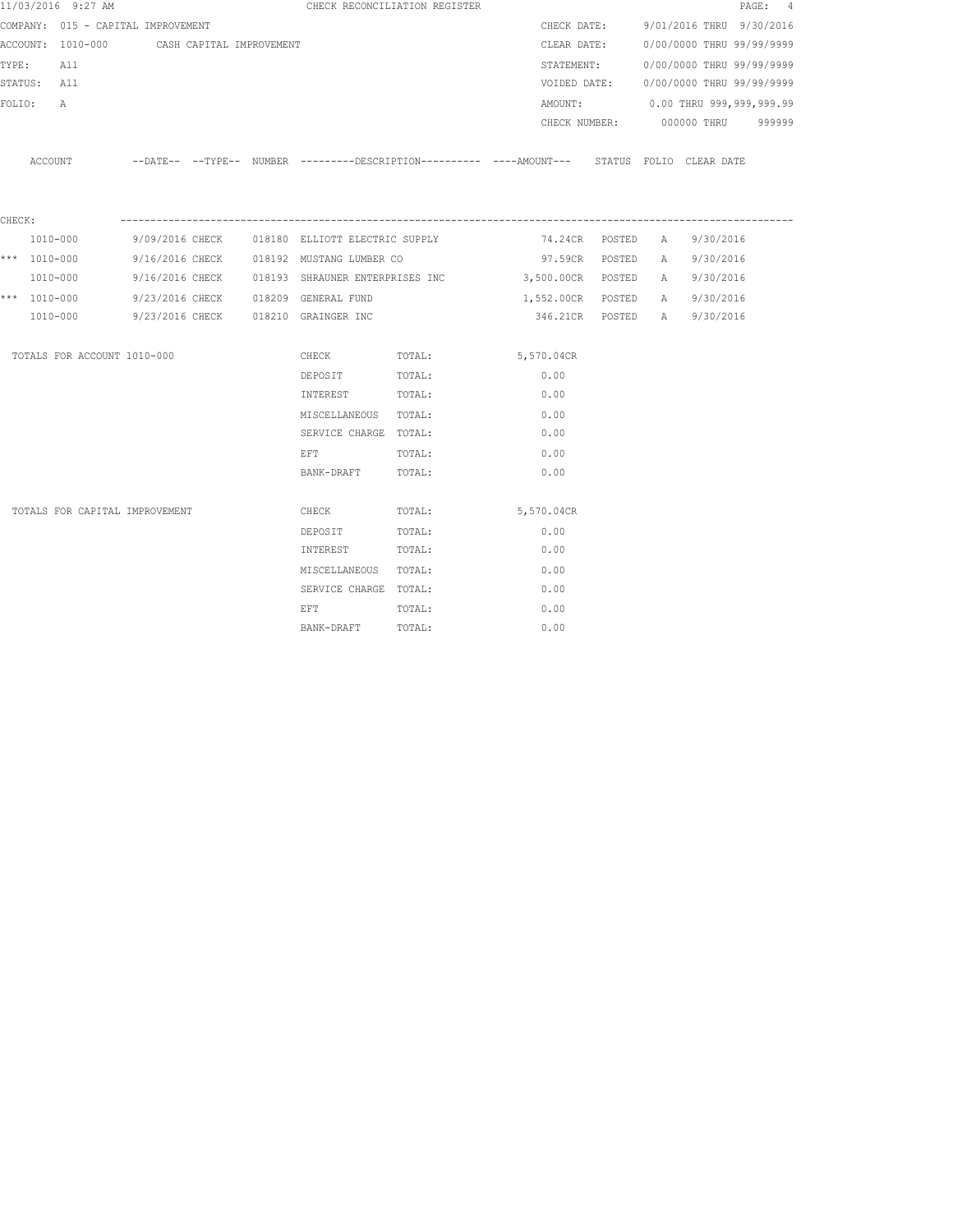|         | 11/03/2016 9:27 AM |                                       | CHECK RECONCILIATION REGISTER                |               |                           | PAGE: 5                  |  |
|---------|--------------------|---------------------------------------|----------------------------------------------|---------------|---------------------------|--------------------------|--|
|         |                    | COMPANY: 018 - ANDREWS EMPLOYEE TRUST |                                              | CHECK DATE:   | 9/01/2016 THRU 9/30/2016  |                          |  |
|         | ACCOUNT: 1010-000  | CASH ANDREWS EMPLOYEE TRUST           |                                              | CLEAR DATE:   | 0/00/0000 THRU 99/99/9999 |                          |  |
| TYPE:   | All                |                                       |                                              | STATEMENT:    | 0/00/0000 THRU 99/99/9999 |                          |  |
| STATUS: | All                |                                       |                                              | VOIDED DATE:  | 0/00/0000 THRU 99/99/9999 |                          |  |
| FOLTO:  | A                  |                                       |                                              | AMOUNT:       |                           | 0.00 THRU 999,999,999.99 |  |
|         |                    |                                       |                                              | CHECK NUMBER: | 000000 THRU               | 999999                   |  |
| ACCOUNT |                    | --DATE-- --TYPE-- NUMBER              | ---------DESCRIPTION---------- ----AMOUNT--- | STATUS        | FOLIO CLEAR DATE          |                          |  |
|         |                    |                                       |                                              |               |                           |                          |  |

| CHECK:   |                        |        |                                                         |                 |        |   |           |
|----------|------------------------|--------|---------------------------------------------------------|-----------------|--------|---|-----------|
| 1010-000 | 9/08/2016 CHECK        |        | 047955 DR WRIGHT'S VISION SOURCE                        | 123.20CR        | POSTED | A | 9/30/2016 |
| 1010-000 | 9/08/2016 CHECK        |        | 047956 CHAPPELL ROSSO DERMATOLOGY                       | 52.70CR         | POSTED | Α | 9/30/2016 |
| 1010-000 | 9/08/2016 CHECK        |        | 047957 MIDLAND PATHOLOGISTS                             | 10.00CR         | POSTED | А | 9/30/2016 |
| 1010-000 | 9/08/2016 CHECK        | 047958 | PERMIAN REGIONAL MEDICAL CTR.                           | 261.60CR        | POSTED | Α | 9/30/2016 |
| 1010-000 | 9/08/2016 CHECK        |        | 047959 HIGH PLAINS RADIOLOGICAL ASSN                    | 69.00CR         | POSTED | Α | 9/30/2016 |
| 1010-000 | 9/08/2016 CHECK        |        | 047960 MIDLAND PATHOLOGISTS                             | 61.46CR         | POSTED | А | 9/30/2016 |
| 1010-000 | 9/08/2016 CHECK        |        | 047961 WELLDYNE RX                                      | 41,372.82CR     | POSTED | А | 9/30/2016 |
| 1010-000 |                        |        | 9/08/2016 CHECK 047962 HIGH PLAINS RADIOLOGICAL ASSN    | 110.70CR        | POSTED | Α | 9/30/2016 |
| 1010-000 |                        |        | 9/08/2016 CHECK 047963 MIDLAND PATHOLOGISTS             | 5.00CR          | POSTED | Α | 9/30/2016 |
| 1010-000 | 9/08/2016 CHECK        |        | 047964 ANDREWS FAMILY MEDICINE                          | 43.60CR POSTED  |        | A | 9/30/2016 |
| 1010-000 | 9/08/2016 CHECK        |        | 047965 COVENANT HEALTH, IMAGING CNTR 18,345.27CR POSTED |                 |        | A | 9/30/2016 |
| 1010-000 | 9/08/2016 CHECK        |        | 047966 PERMIAN REGIONAL MEDICAL CTR.                    | 234.40CR POSTED |        | A | 9/30/2016 |
| 1010-000 | 9/08/2016 CHECK        |        | 047967 HIGH PLAINS RADIOLOGICAL ASSN                    | 15.00CR POSTED  |        | А | 9/30/2016 |
| 1010-000 | 9/08/2016 CHECK        | 047968 | LUBBOCK DIAGNOSTIC RADIOLOGY                            | 922.60CR        | POSTED | A | 9/30/2016 |
| 1010-000 | 9/08/2016 CHECK        |        | 047969 LUBBOCK DIAGNOSTIC RADIOLOGY                     | 58.10CR         | POSTED | Α | 9/30/2016 |
| 1010-000 | 9/08/2016 CHECK        |        | 047970 AMERIPATH-LUBBOCK                                | 15.09CR         | POSTED | Α | 9/30/2016 |
| 1010-000 | 9/08/2016 CHECK        |        | 047971 COVENANT MEDICAL GROUP                           | 162.56CR        | POSTED | Α | 9/30/2016 |
| 1010-000 | 9/08/2016 CHECK        |        | 047972 PERMIAN REGIONAL MEDICAL CTR.                    | 214.92CR        | POSTED | Α | 9/30/2016 |
| 1010-000 | 9/08/2016 CHECK        |        | 047973 PERMIAN NEPHROLOGY ASSOCIATES                    | 66.08CR         | POSTED | А | 9/30/2016 |
| 1010-000 | 9/08/2016 CHECK        |        | 047974 PERMIAN REGIONAL MEDICAL CTR.                    | 888.12CR        | POSTED | Α | 9/30/2016 |
| 1010-000 | 9/08/2016 CHECK        |        | 047975 PERMIAN REGIONAL MEDICAL CTR.                    | 150.12CR        | POSTED | Α | 9/30/2016 |
| 1010-000 | 9/08/2016 CHECK        |        | 047976 MIDLAND PATHOLOGISTS                             | 10.00CR         | POSTED | Α | 9/30/2016 |
| 1010-000 | 9/08/2016 CHECK        |        | 047977 MIDLAND PATHOLOGISTS                             | 5.00CR          | POSTED | А | 9/30/2016 |
| 1010-000 | 9/08/2016 CHECK        |        | 047978 SATISH NAYAK                                     | 131.08CR        | POSTED | А | 9/30/2016 |
| 1010-000 | 9/08/2016 CHECK        |        | 047979 JERRY WADE                                       | 287.00CR        | POSTED | А | 9/30/2016 |
| 1010-000 | 9/08/2016 CHECK        | 047980 | PERMIAN REGIONAL MEDICAL CTR. 2,070.36CR                |                 | POSTED | Α | 9/30/2016 |
| 1010-000 | 9/08/2016 CHECK        |        | 047981 UNIFIED WOMENS HEALTHCARE OF T                   | 77.41CR         | POSTED | A | 9/30/2016 |
| 1010-000 | 9/08/2016 CHECK        |        | 047982 MIDLAND WOMENS CLINIC                            | 164.52CR        | POSTED | Α | 9/30/2016 |
| 1010-000 | 9/08/2016 CHECK        |        | 047983 MIDLAND WOMENS CLINIC                            | 30.14CR         | POSTED | Α | 9/30/2016 |
| 1010-000 | 9/08/2016 CHECK        |        | 047984 ECTOR COUNTY HOSPITAL DIST                       | 106.08CR        | POSTED | А | 9/30/2016 |
| 1010-000 | 9/08/2016 CHECK        |        | 047985 MCH PROFESSIONAL CARE PATHOLOG                   | 69.58CR         | POSTED | Α | 9/30/2016 |
| 1010-000 | 9/08/2016 CHECK        |        | 047986 VIP CARE MANAGEMENT                              | 279.00CR        | POSTED | A | 9/30/2016 |
| 1010-000 |                        |        | 9/08/2016 CHECK 047987 DR WRIGHT'S VISION SOURCE        | 123.20CR        | POSTED | Α | 9/30/2016 |
| 1010-000 | 9/08/2016 CHECK 047988 |        | HIGH PLAINS RADIOLOGICAL ASSN                           | 13.92CR         | POSTED | Α | 9/30/2016 |
| 1010-000 | 9/08/2016 CHECK        |        | 047989 ANDREWS FAMILY MEDICINE                          | 43.60CR         | POSTED | Α | 9/30/2016 |
| 1010-000 | 9/08/2016 CHECK        |        | 047990 SEARS DDS PC                                     | 90.00CR         | POSTED | А | 9/30/2016 |
| 1010-000 | 9/08/2016 CHECK        |        | 047991 DAVID J DOLL DC                                  | 72.00CR         | POSTED | А | 9/30/2016 |
| 1010-000 | 9/08/2016 CHECK        |        | 047992 DAVID J DOLL DC                                  | 36.00CR         | POSTED | Α | 9/30/2016 |
| 1010-000 | 9/08/2016 CHECK        |        | 047993 PATRICIA DRIVER                                  | 84.00CR         | POSTED | Α | 9/30/2016 |
| 1010-000 | 9/08/2016 CHECK        |        | 047994 ODESSA SURGICAL ASSOCIATES PA                    | 109.45CR        | POSTED | Α | 9/30/2016 |
| 1010-000 | 9/08/2016 CHECK        |        | 047995 MCH PROFESSIONAL CARE PATHOLOG                   | 114.45CR        | POSTED | Α | 9/30/2016 |
| 1010-000 | 9/08/2016 CHECK        |        | 047996 MCH PROFESSIONAL CARE PATHOLOG                   | 81.69CR         | POSTED | А | 9/30/2016 |
| 1010-000 | 9/08/2016 CHECK        | 047997 | QUICK CARE CLINIC                                       | 59.00CR         | POSTED | Α | 9/30/2016 |
| 1010-000 | 9/08/2016 CHECK        |        | 047998 MCH PROFESSIONAL CARE PATHOLOG                   | 35.27CR         | POSTED | Α | 9/30/2016 |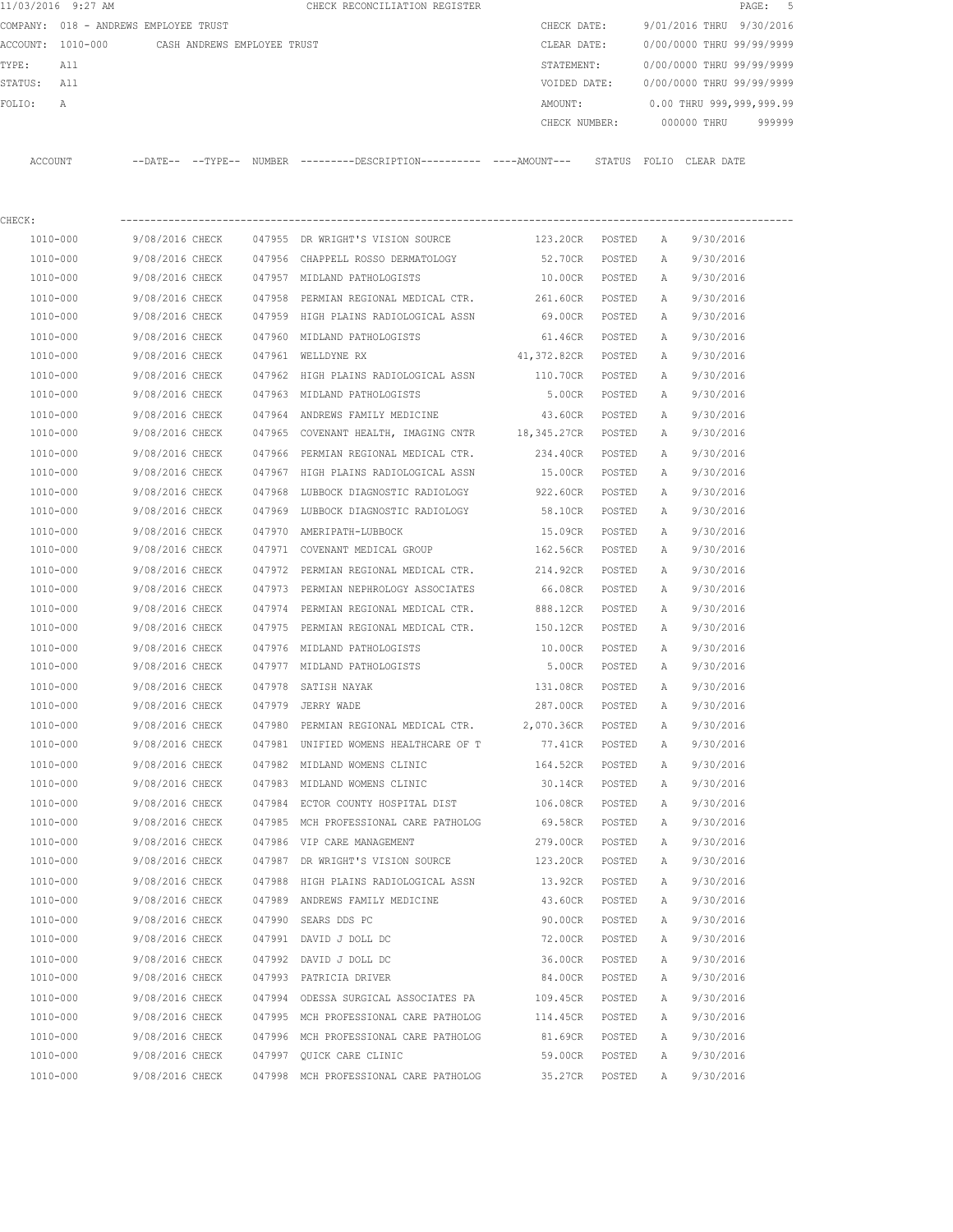|         | 11/03/2016 9:27 AM |                                       |        | CHECK RECONCILIATION REGISTER                 |  |               |        |                           |             | PAGE: 6 |        |
|---------|--------------------|---------------------------------------|--------|-----------------------------------------------|--|---------------|--------|---------------------------|-------------|---------|--------|
|         |                    | COMPANY: 018 - ANDREWS EMPLOYEE TRUST |        |                                               |  | CHECK DATE:   |        | 9/01/2016 THRU 9/30/2016  |             |         |        |
|         | ACCOUNT: 1010-000  | CASH ANDREWS EMPLOYEE TRUST           |        |                                               |  | CLEAR DATE:   |        | 0/00/0000 THRU 99/99/9999 |             |         |        |
| TYPE:   | All                |                                       |        |                                               |  | STATEMENT:    |        | 0/00/0000 THRU 99/99/9999 |             |         |        |
| STATUS: | All                |                                       |        |                                               |  | VOIDED DATE:  |        | 0/00/0000 THRU 99/99/9999 |             |         |        |
| FOLTO:  | $\overline{A}$     |                                       |        |                                               |  | AMOUNT:       |        | 0.00 THRU 999,999,999.99  |             |         |        |
|         |                    |                                       |        |                                               |  | CHECK NUMBER: |        |                           | 000000 THRU |         | 999999 |
|         |                    |                                       |        |                                               |  |               |        |                           |             |         |        |
| ACCOUNT |                    | $--$ DATE $- --$ TYPE $--$            | NUMBER | ---------DESCRIPTION----------- ----AMOUNT--- |  |               | STATUS | FOLTO                     | CLEAR DATE  |         |        |

| CHECK: |                  |                 |        |                                                                      |                   |        |              |           |
|--------|------------------|-----------------|--------|----------------------------------------------------------------------|-------------------|--------|--------------|-----------|
|        | 1010-000         | 9/08/2016 CHECK |        | 047999 ACS/ CARDIONET                                                | 250.25CR POSTED   |        | A            | 9/30/2016 |
|        | 1010-000         | 9/08/2016 CHECK |        | 048000 PERMIAN REGIONAL MEDICAL CTR.                                 | 62.28CR POSTED    |        | A            | 9/30/2016 |
|        | 1010-000         | 9/08/2016 CHECK |        | 048001 SEMINOLE HOSPITAL DISTRICT                                    | 146.00CR POSTED   |        | $\mathbb{A}$ | 9/30/2016 |
|        | 1010-000         | 9/08/2016 CHECK |        | 048002 DR WRIGHT'S VISION SOURCE                                     | 37.40CR POSTED    |        | A            | 9/30/2016 |
|        | 1010-000         | 9/08/2016 CHECK |        | 048003 MIDLAND PATHOLOGISTS                                          | 5.00CR POSTED     |        | A            | 9/30/2016 |
|        | 1010-000         | 9/08/2016 CHECK |        | 048004 ACS/ PROPATH SERVICES LLP                                     | 90.00CR POSTED    |        | A            | 9/30/2016 |
|        | 1010-000         | 9/08/2016 CHECK |        | 048005 PERMIAN NEPHROLOGY ASSOCIATES                                 | 60.04CR POSTED    |        | A            | 9/30/2016 |
|        | 1010-000         | 9/08/2016 CHECK |        | 048006 PERMIAN NEPHROLOGY ASSOCIATES                                 | 60.04CR POSTED    |        | Α            | 9/30/2016 |
|        | 1010-000         |                 |        | 9/08/2016 CHECK 048007 PERMIAN NEPHROLOGY ASSOCIATES 146.11CR POSTED |                   |        | A            | 9/30/2016 |
|        | 1010-000         |                 |        | 9/08/2016 CHECK 048008 PERMIAN NEPHROLOGY ASSOCIATES                 | 81.77CR POSTED    |        | Α            | 9/30/2016 |
|        | 1010-000         |                 |        | 9/08/2016 CHECK 048009 PERMIAN NEPHROLOGY ASSOCIATES                 | 60.04CR POSTED    |        | Α            | 9/30/2016 |
|        | 1010-000         |                 |        | 9/08/2016 CHECK 048010 ECTOR COUNTY HOSPITAL DIST                    | 11.63CR POSTED    |        | Α            | 9/30/2016 |
|        | 1010-000         | 9/08/2016 CHECK |        | 048011 PERMIAN NEPHROLOGY ASSOCIATES                                 | 60.04CR POSTED    |        | A            | 9/30/2016 |
|        | 1010-000         |                 |        | 9/08/2016 CHECK 048012 RONALD W INGRAM, MD                           | 62.50CR POSTED    |        | Α            | 9/30/2016 |
|        | 1010-000         |                 |        | 9/08/2016 CHECK 048013 RONALD W INGRAM, MD                           | 70.13CR POSTED    |        | A            | 9/30/2016 |
|        | 1010-000         |                 |        | 9/08/2016 CHECK 048014 CHAPPELL ROSSO DERMATOLOGY                    | 124.10CR POSTED   |        | A            | 9/30/2016 |
|        | 1010-000         | 9/08/2016 CHECK |        | 048015 WEST TEXAS ENDOCRINOLOGY                                      | 66.08CR POSTED    |        | A            | 9/30/2016 |
|        | 1010-000         | 9/08/2016 CHECK |        | 048016 CLINICAL PATHOLOGY LABORATORIE                                | 41.12CR POSTED    |        | Α            | 9/30/2016 |
|        | 1010-000         | 9/08/2016 CHECK |        | 048017 ANDREWS FAMILY MEDICINE                                       | 148.60CR POSTED   |        | Α            | 9/30/2016 |
|        | 1010-000         | 9/08/2016 CHECK | 048018 | PERMIAN REGIONAL MEDICAL CTR. 616.00CR POSTED                        |                   |        | Α            | 9/30/2016 |
|        | 1010-000         | 9/08/2016 CHECK |        | 048019 MIDLAND PATHOLOGISTS                                          | 15.00CR POSTED    |        | A            | 9/30/2016 |
|        | 1010-000         |                 |        | 9/08/2016 CHECK 048020 SUSAN HARRIS LMFT                             | 376.26CR          | POSTED | A            | 9/30/2016 |
|        | 1010-000         |                 |        | 9/08/2016 CHECK 048021 SUSAN HARRIS LMFT                             | 313.55CR          | POSTED | Α            | 9/30/2016 |
|        | 1010-000         |                 |        | 9/08/2016 CHECK 048022 DR WRIGHT'S VISION SOURCE                     | 35.00CR           | POSTED | A            | 9/30/2016 |
|        | 1010-000         |                 |        | 9/08/2016 CHECK 048023 PERMIAN REGIONAL MEDICAL CTR. 588.96CR POSTED |                   |        | A            | 9/30/2016 |
|        | 1010-000         | 9/08/2016 CHECK |        | 048024 PERMIAN REGIONAL MEDICAL CTR.                                 | 2,728.80CR POSTED |        | A            | 9/30/2016 |
|        | 1010-000         |                 |        | 9/08/2016 CHECK 048025 HIGH PLAINS RADIOLOGICAL ASSN                 | 158.40CR POSTED   |        | A            | 9/30/2016 |
|        | 1010-000         | 9/08/2016 CHECK |        | 048026 ANDREWS FAMILY MEDICINE                                       | 43.60CR POSTED    |        | A            | 9/30/2016 |
|        | *** 1010-000     |                 |        | 9/08/2016 CHECK 048029 DR WRIGHT'S VISION SOURCE                     | 37.40CR POSTED    |        | A            | 9/30/2016 |
|        | 1010-000         | 9/08/2016 CHECK |        | 048030 MIDLAND MEMORIAL HOSPITAL 5,011.26CR POSTED                   |                   |        | A            | 9/30/2016 |
|        | *** $1010 - 000$ |                 |        | 9/08/2016 CHECK 048032 TEXAS ONCOLOGY, P.A.                          | 109.45CR POSTED   |        | Α            | 9/30/2016 |
|        | 1010-000         | 9/08/2016 CHECK |        | 048033 TEXAS ONCOLOGY, P.A.                                          | 19.76CR POSTED    |        | A            | 9/30/2016 |
|        | 1010-000         |                 |        | $9/08/2016$ CHECK 048034 TEXAS ONCOLOGY, P.A.                        | 11.36CR POSTED    |        | A            | 9/30/2016 |
|        | 1010-000         | 9/08/2016 CHECK |        | 048035 TEXAS ONCOLOGY, P.A.                                          | 4.22CR            | POSTED | A            | 9/30/2016 |
|        | 1010-000         | 9/08/2016 CHECK |        | 048036 TEXAS ONCOLOGY, P.A.                                          | 14.82CR           | POSTED | A            | 9/30/2016 |
|        | 1010-000         | 9/08/2016 CHECK |        | 048037 MIDLAND SURGICAL ASSOC.                                       | 2,118.51CR        | POSTED | А            | 9/30/2016 |
|        | 1010-000         | 9/08/2016 CHECK | 048038 | JERRY WADE                                                           | 160.00CR          | POSTED | А            | 9/30/2016 |
|        | 1010-000         | 9/08/2016 CHECK |        | 048039 PERMIAN PREMIERE HEALTH SERV                                  | 148.22CR          | POSTED | Α            | 9/30/2016 |
|        | 1010-000         | 9/08/2016 CHECK |        | 048040 DR WRIGHT'S VISION SOURCE                                     | 88.05CR           | POSTED | Α            | 9/30/2016 |
|        | 1010-000         | 9/08/2016 CHECK |        | 048041 BASIN PEDIATRIC DENTISTRY PLLC                                | 180.00CR          | POSTED | Α            | 9/30/2016 |
|        | 1010-000         | 9/08/2016 CHECK |        | 048042 DONALD DAVENPORT DO                                           | 62.50CR           | POSTED | Α            | 9/30/2016 |
|        | 1010-000         | 9/08/2016 CHECK | 048043 | MCH PROFESSIONAL CARE PATHOLOG                                       | 11.28CR           | POSTED | Α            | 9/30/2016 |
|        | 1010-000         | 9/08/2016 CHECK | 048044 | MCH PROFESSIONAL CARE PATHOLOG                                       | 181.08CR          | POSTED | Α            | 9/30/2016 |
|        | 1010-000         | 9/08/2016 CHECK |        | 048045 CLINICAL PATHOLOGY LABORATORIE                                | 100.09CR          | POSTED | Α            | 9/30/2016 |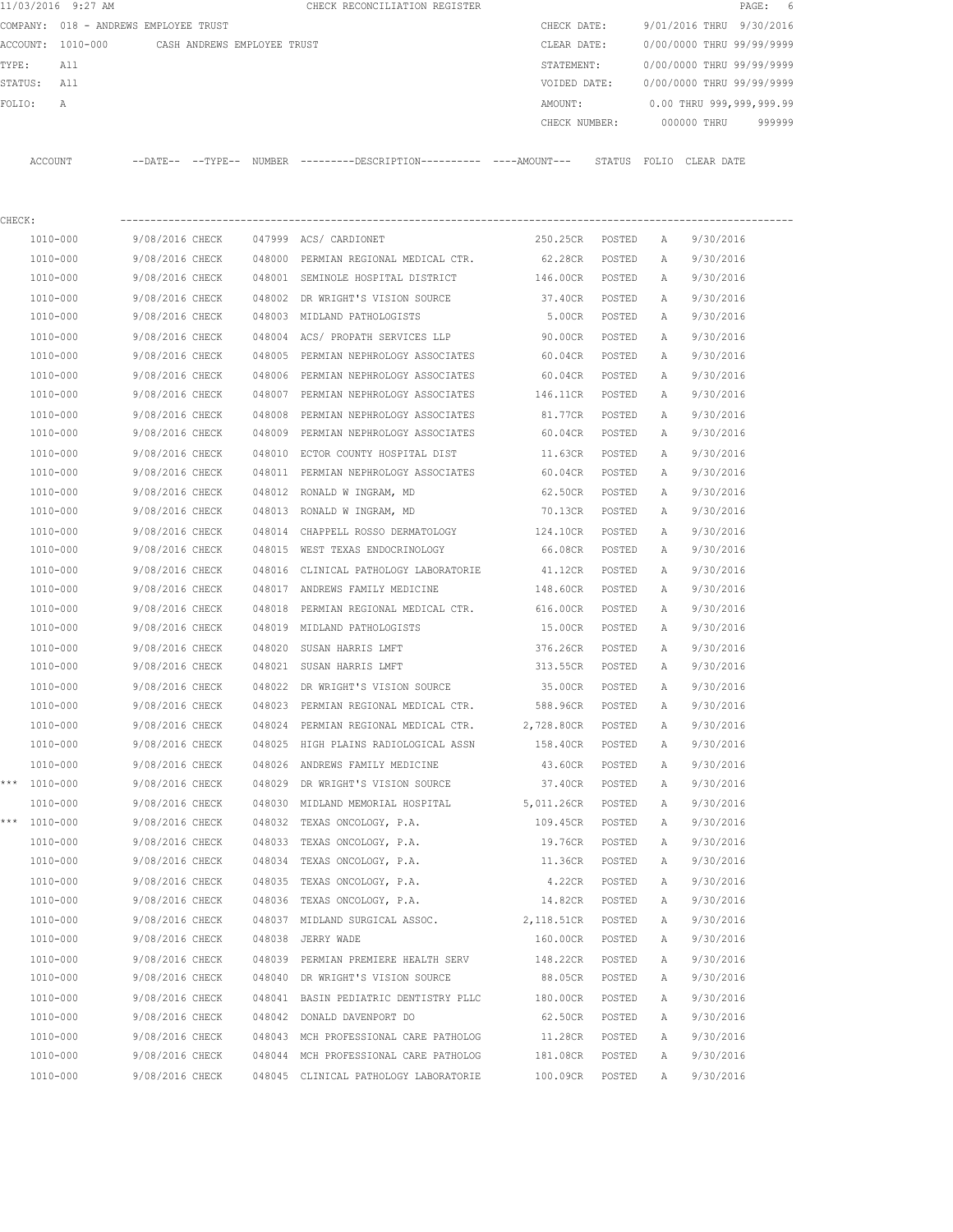|             | 11/03/2016 9:27 AM                            |                 |                 | CHECK RECONCILIATION REGISTER                                                               |                  |        |          | PAGE: 7                                                         |
|-------------|-----------------------------------------------|-----------------|-----------------|---------------------------------------------------------------------------------------------|------------------|--------|----------|-----------------------------------------------------------------|
|             | COMPANY: 018 - ANDREWS EMPLOYEE TRUST         |                 |                 |                                                                                             | CHECK DATE:      |        |          | 9/01/2016 THRU 9/30/2016                                        |
|             | ACCOUNT: 1010-000 CASH ANDREWS EMPLOYEE TRUST |                 |                 |                                                                                             | CLEAR DATE:      |        |          | 0/00/0000 THRU 99/99/9999                                       |
| TYPE:       | All                                           |                 |                 |                                                                                             | STATEMENT:       |        |          | 0/00/0000 THRU 99/99/9999                                       |
| STATUS: All |                                               |                 |                 |                                                                                             | VOIDED DATE:     |        |          | 0/00/0000 THRU 99/99/9999                                       |
| FOLIO:      | Α                                             |                 |                 |                                                                                             | AMOUNT:          |        |          | 0.00 THRU 999,999,999.99<br>CHECK NUMBER: 000000 THRU<br>999999 |
|             |                                               |                 |                 |                                                                                             |                  |        |          |                                                                 |
|             | ACCOUNT                                       |                 |                 | --DATE-- --TYPE-- NUMBER --------DESCRIPTION--------- ----AMOUNT--- STATUS FOLIO CLEAR-DATE |                  |        |          |                                                                 |
| CHECK:      |                                               |                 |                 |                                                                                             |                  |        |          |                                                                 |
|             | 1010-000                                      |                 |                 | 9/08/2016 CHECK 048046 CLINICAL PATHOLOGY LABORATORIE                                       | 33.27CR POSTED A |        |          | 9/30/2016                                                       |
|             | 1010-000                                      | 9/08/2016 CHECK |                 | 048047 SEARS DDS PC                                                                         | 265.60CR POSTED  |        | <b>A</b> | 9/30/2016                                                       |
|             | 1010-000                                      | 9/08/2016 CHECK |                 | 048048 KERRY B WILLIAMS, DDS                                                                | 23.00CR OUTSTND  |        | A        | 0/00/0000                                                       |
|             | 1010-000                                      | 9/08/2016 CHECK |                 | 048049 ANDREWS FAMILY MEDICINE                                                              | 107.52CR         | POSTED | Α        | 9/30/2016                                                       |
|             | 1010-000                                      | 9/08/2016 CHECK |                 | 048050 THE UNIVERSITY OF TEXAS SOUTHW 687.33CR                                              |                  | POSTED | A        | 9/30/2016                                                       |
|             | 1010-000                                      | 9/08/2016 CHECK |                 | 048051 PAUL B HUCHABAY                                                                      | 304.00CR         | POSTED | A        | 9/30/2016                                                       |
|             | 1010-000                                      | 9/08/2016 CHECK |                 | 048052 PAUL B HUCHABAY                                                                      | 180.00CR         | POSTED | A        | 9/30/2016                                                       |
|             | 1010-000                                      | 9/08/2016 CHECK |                 | 048053 MADHAVA AGUSALA                                                                      | 70.13CR          | POSTED | A        | 9/30/2016                                                       |
|             | 1010-000                                      |                 | 9/08/2016 CHECK | 048054 PERMIAN REGIONAL MEDICAL CTR. 163.44CR                                               |                  | POSTED | A        | 9/30/2016                                                       |
|             | 1010-000                                      | 9/08/2016 CHECK |                 | 048055 PERMIAN REGIONAL MEDICAL CTR.                                                        | 86.04CR          | POSTED | A        | 9/30/2016                                                       |
|             | 1010-000                                      | 9/08/2016 CHECK |                 | 048056 MIDLAND PATHOLOGISTS                                                                 | 5.00CR           | POSTED | A        | 9/30/2016                                                       |
|             | 1010-000                                      | 9/08/2016 CHECK |                 | 048057 SATISH NAYAK                                                                         | 34.50CR POSTED   |        | Α        | 9/30/2016                                                       |
|             | 1010-000                                      | 9/08/2016 CHECK |                 | 048058 SHYLESH GANTA MD                                                                     | 49.60CR POSTED   |        | A        | 9/30/2016                                                       |
|             | 1010-000                                      | 9/08/2016 CHECK |                 | 048059 SHYLESH GANTA MD                                                                     | 102.33CR POSTED  |        | A        | 9/30/2016                                                       |
|             | 1010-000                                      | 9/08/2016 CHECK |                 | 048060 VICTOR R RAMOS, MD                                                                   | 88.73CR POSTED   |        | A        | 9/30/2016                                                       |
|             | 1010-000                                      | 9/08/2016 CHECK |                 | 048061 SEARS DDS PC                                                                         | 75.00CR          | POSTED | Α        | 9/30/2016                                                       |
|             | 1010-000                                      | 9/08/2016 CHECK |                 | 048062 WEST TEXAS WELLNESS CENTER                                                           | 112.22CR         | POSTED | A        | 9/30/2016                                                       |
|             | 1010-000                                      | 9/08/2016 CHECK |                 | 048063 CLINICAL PATHOLOGY LABORATORIE                                                       | 100.30CR         | POSTED | A        | 9/30/2016                                                       |
|             | 1010-000                                      | 9/08/2016 CHECK |                 | 048064 JOEL EDWARDS, DDS                                                                    | 220.00CR         | POSTED | A        | 9/30/2016                                                       |
|             | 1010-000                                      | 9/08/2016 CHECK |                 | 048065 ADVANCED NEUROSCIENCE CLINIC                                                         | 330.40CR         | POSTED | A        | 9/30/2016                                                       |
|             | 1010-000                                      |                 | 9/08/2016 CHECK | 048066 ADVANCED NEUROSCIENCE CLINIC                                                         | 37.42CR          | POSTED | A        | 9/30/2016                                                       |
|             |                                               | 9/08/2016 CHECK |                 |                                                                                             |                  |        |          |                                                                 |
|             | 1010-000                                      |                 |                 | 048067 PERMIAN REGIONAL MEDICAL CTR.                                                        | 344.80CR         | POSTED | A        | 9/30/2016                                                       |
|             | 1010-000                                      |                 |                 | 9/08/2016 CHECK 048068 MIDLAND PATHOLOGISTS                                                 | 15.00CR          | POSTED | A        | 9/30/2016                                                       |
|             | 1010-000                                      | 9/08/2016 CHECK |                 | 048069 DR WRIGHT'S VISION SOURCE                                                            | 105.60CR         | POSTED | A        | 9/30/2016                                                       |
|             | 1010-000                                      | 9/08/2016 CHECK |                 | 048070 MIDLAND PATHOLOGISTS                                                                 | 5.00CR           | POSTED | Α        | 9/30/2016                                                       |
|             | 1010-000                                      | 9/08/2016 CHECK |                 | 048071 PERMIAN REGIONAL MEDICAL CTR.                                                        | 1,754.10CR       | POSTED | Α        | 9/30/2016                                                       |
|             | 1010-000                                      | 9/08/2016 CHECK |                 | 048072 PRMC ANESTHESIA SERVICES                                                             | 393.75CR         | POSTED | Α        | 9/30/2016                                                       |
|             | 1010-000                                      | 9/08/2016 CHECK |                 | 048073 PERMIAN REGIONAL MEDICAL CTR.                                                        | 631.08CR         | POSTED | Α        | 9/30/2016                                                       |
|             | 1010-000                                      | 9/08/2016 CHECK |                 | 048074 MIDLAND PATHOLOGISTS                                                                 | 153.91CR         | POSTED | Α        | 9/30/2016                                                       |
|             | 1010-000                                      | 9/08/2016 CHECK |                 | 048075 JEREMY A DENMAN, DDS                                                                 | 96.00CR          | POSTED | Α        | 9/30/2016                                                       |
|             | 1010-000                                      | 9/08/2016 CHECK |                 | 048076 PERMIAN REGIONAL MEDICAL CTR. 459.00CR                                               |                  | POSTED | Α        | 9/30/2016                                                       |
|             | 1010-000                                      | 9/08/2016 CHECK |                 | 048077 HIGH PLAINS RADIOLOGICAL ASSN                                                        | 58.00CR          | POSTED | Α        | 9/30/2016                                                       |
|             | 1010-000                                      | 9/08/2016 CHECK |                 | 048078 PERMIAN REGIONAL MEDICAL CTR.                                                        | 66.24CR          | POSTED | Α        | 9/30/2016                                                       |
|             | 1010-000                                      | 9/08/2016 CHECK |                 | 048079 MIDLAND PATHOLOGISTS                                                                 | 10.00CR          | POSTED | Α        | 9/30/2016                                                       |
|             | 1010-000                                      | 9/08/2016 CHECK |                 | 048080 DONALD DAVENPORT DO                                                                  | 196.20CR         | POSTED | Α        | 9/30/2016                                                       |
|             | 1010-000                                      | 9/08/2016 CHECK |                 | 048081 MCH PROFESSIONAL CARE PATHOLOG                                                       | 11.28CR          | POSTED | Α        | 9/30/2016                                                       |
|             | 1010-000                                      | 9/08/2016 CHECK |                 | 048082 ECTOR COUNTY HOSPITAL DIST                                                           | 2,649.31CR       | POSTED | Α        | 9/30/2016                                                       |
|             | 1010-000                                      | 9/08/2016 CHECK |                 | 048083 DONALD DAVENPORT DO                                                                  | 1,072.48CR       | POSTED | Α        | 9/30/2016                                                       |
|             | 1010-000                                      | 9/08/2016 CHECK |                 | 048084 MCH PROFESSIONAL CARE PATHOLOG                                                       | 819.00CR         | POSTED | Α        | 9/30/2016                                                       |
|             | 1010-000                                      | 9/08/2016 CHECK |                 | 048085 CENTER FOR ORTHOPEDIC SURGERY 1,563.04CR                                             |                  | POSTED | Α        | 9/30/2016                                                       |
|             | 1010-000                                      | 9/08/2016 CHECK |                 | 048086 MIDLAND PATHOLOGISTS                                                                 | 10.59CR          | POSTED | Α        | 9/30/2016                                                       |
|             | 1010-000                                      | 9/08/2016 CHECK |                 | 048087 TEXAS ONCOLOGY, P.A.                                                                 | 1.18CR           | POSTED | Α        | 9/30/2016                                                       |
|             | 1010-000                                      | 9/08/2016 CHECK |                 | 048088 TEXAS ONCOLOGY, P.A.                                                                 | 7.88CR           | POSTED | Α        | 9/30/2016                                                       |
|             | 1010-000                                      | 9/08/2016 CHECK |                 | 048089 ECTOR COUNTY HOSPITAL DIST                                                           | 293.12CR         | POSTED | Α        | 9/30/2016                                                       |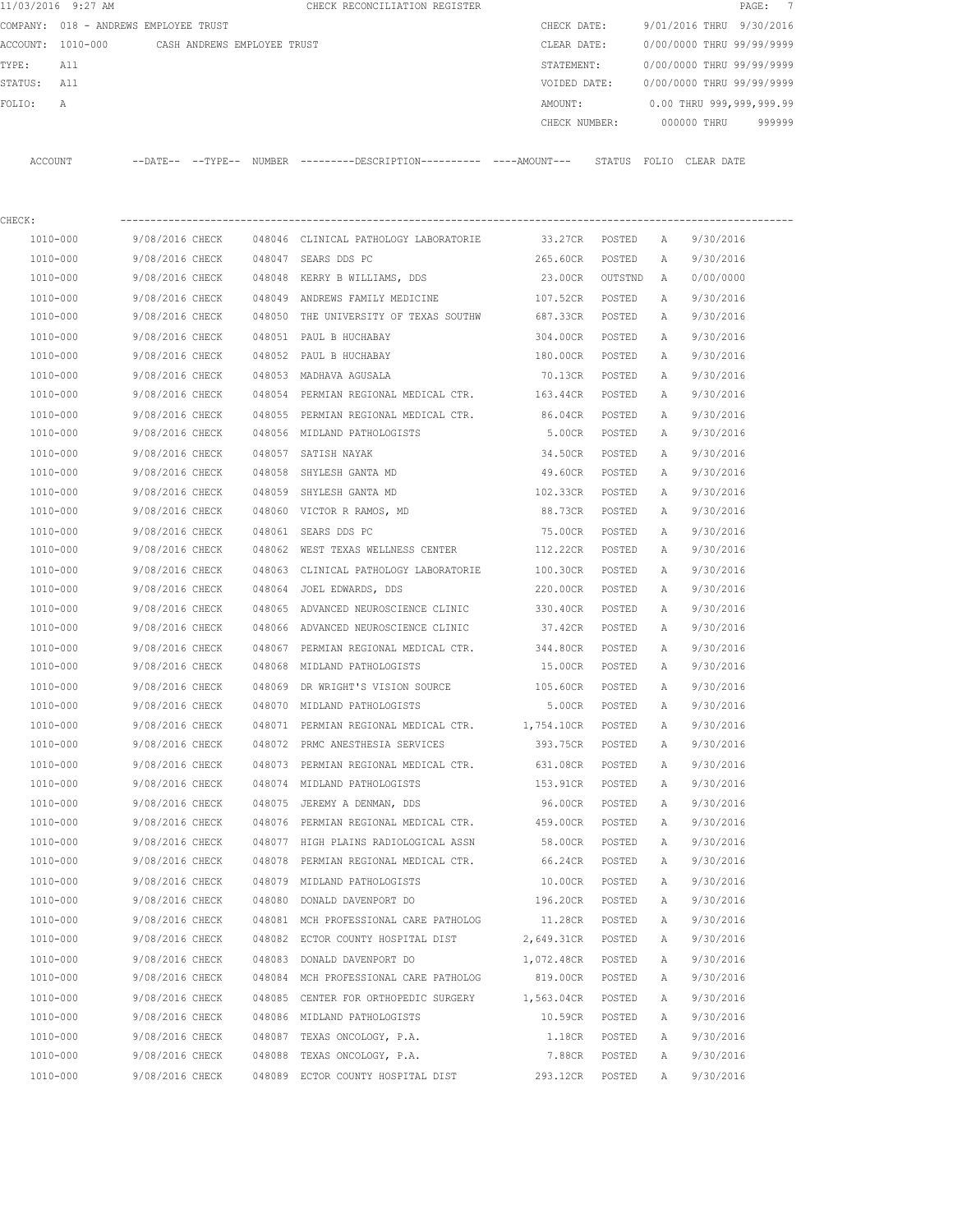|                | 11/03/2016 9:27 AM                    |                             |        | CHECK RECONCILIATION REGISTER  |          |               |                  |              |                           | PAGE: | $_{\rm 8}$ |
|----------------|---------------------------------------|-----------------------------|--------|--------------------------------|----------|---------------|------------------|--------------|---------------------------|-------|------------|
|                | COMPANY: 018 - ANDREWS EMPLOYEE TRUST |                             |        |                                |          | CHECK DATE:   |                  |              | 9/01/2016 THRU 9/30/2016  |       |            |
| ACCOUNT:       | 1010-000                              | CASH ANDREWS EMPLOYEE TRUST |        |                                |          | CLEAR DATE:   |                  |              | 0/00/0000 THRU 99/99/9999 |       |            |
| TYPE:          | All                                   |                             |        |                                |          | STATEMENT:    |                  |              | 0/00/0000 THRU 99/99/9999 |       |            |
| STATUS:        | All                                   |                             |        |                                |          | VOIDED DATE:  |                  |              | 0/00/0000 THRU 99/99/9999 |       |            |
| FOLIO:         | Α                                     |                             |        |                                |          | AMOUNT:       |                  |              | 0.00 THRU 999,999,999.99  |       |            |
|                |                                       |                             |        |                                |          | CHECK NUMBER: |                  |              | 000000 THRU               |       | 999999     |
| <b>ACCOUNT</b> |                                       | --DATE-- --TYPE--           | NUMBER |                                |          |               | STATUS           | FOLTO        | CLEAR DATE                |       |            |
| CHECK:         |                                       |                             |        |                                |          |               |                  |              |                           |       |            |
|                | 1010-000                              | 9/08/2016 CHECK             | 048090 | ANDREWS FAMILY MEDICINE        |          | 25.00CR       | POSTED           | $\mathbb{A}$ | 9/30/2016                 |       |            |
|                | 1010-000                              | 9/08/2016 CHECK             | 048091 | ROBIN RUTHERFORD DDS           | 134.00CR |               | POSTED           | $\mathbb{A}$ | 9/30/2016                 |       |            |
|                | 1010-000                              | 9/08/2016 CHECK             | 048092 | ADVANCED NEUROSCIENCE CLINIC   | 64.60CR  |               | POSTED           | $\mathbb{A}$ | 9/30/2016                 |       |            |
|                | 1010 000                              | 0/00/0016 OUROV             |        | 040000 BMDDEWO EBMITY MEDICINE |          | 00 OEOD -     | $D\cap C \cap D$ |              | 0/20/201                  |       |            |

| 1010-000             | 9/08/2016 CHECK                    | 048092 ADVANCED NEUROSCIENCE CLINIC                  | 64.60CR             | POSTED           | А      | 9/30/2016              |
|----------------------|------------------------------------|------------------------------------------------------|---------------------|------------------|--------|------------------------|
|                      |                                    | 048093 ANDREWS FAMILY MEDICINE                       |                     |                  |        |                        |
| 1010-000<br>1010-000 | 9/08/2016 CHECK<br>9/08/2016 CHECK | 048094 TEXAS TECH HEALTH SCIENCE CTR                 | 28.85CR<br>169.05CR | POSTED<br>POSTED | Α<br>Α | 9/30/2016<br>9/30/2016 |
|                      |                                    |                                                      |                     |                  |        |                        |
| 1010-000             |                                    | 9/08/2016 CHECK 048095 ACS/ ALPHA SLEEP LABS INC     | 921.25CR            | POSTED           | Α      | 9/30/2016              |
| 1010-000             | 9/08/2016 CHECK                    | 048096 TEXAS TECH HEALTH SCIENCE CTR                 | 90.50CR             | POSTED           | Α      | 9/30/2016              |
| 1010-000             | 9/08/2016 CHECK                    | 048097 PERMIAN GASTROENTEROLOGY ASSOC                | 52.00CR             | POSTED           | Α      | 9/30/2016              |
| 1010-000             | 9/08/2016 CHECK                    | 048098 CLINICAL PATHOLOGY LABORATORIE                | 45.51CR             | POSTED           | Α      | 9/30/2016              |
| 1010-000             | 9/08/2016 CHECK                    | 048099 SATISH NAYAK                                  | 34.50CR             | POSTED           | A      | 9/30/2016              |
| 1010-000             | 9/08/2016 CHECK                    | 048100 BASIN EMERGENCY PHYSICIANS                    | 348.97CR            | POSTED           | Α      | 9/30/2016              |
| 1010-000             | 9/08/2016 CHECK                    | 048101 URGENT ORTHOPEDIC SPECIALITST                 | 135.17CR            | POSTED           | A      | 9/30/2016              |
| 1010-000             | 9/08/2016 CHECK                    | 048102 HIGH PLAINS RADIOLOGICAL ASSN                 | 110.70CR            | POSTED           | A      | 9/30/2016              |
| 1010-000             | 9/08/2016 CHECK                    | 048103 PERMIAN REGIONAL MEDICAL CTR.                 | 64.44CR             | POSTED           | Α      | 9/30/2016              |
| 1010-000             | 9/08/2016 CHECK                    | 048104 MIDLAND PATHOLOGISTS                          | 5.00CR              | POSTED           | Α      | 9/30/2016              |
| 1010-000             | 9/08/2016 CHECK                    | 048105 PERMIAN REGIONAL MEDICAL CTR. 64.44CR         |                     | POSTED           | Α      | 9/30/2016              |
| 1010-000             |                                    | 9/08/2016 CHECK 048106 MIDLAND PATHOLOGISTS          | 5.00CR              | POSTED           | Α      | 9/30/2016              |
| 1010-000             | 9/08/2016 CHECK                    | 048107 VIP CARE MANAGEMENT                           | 400.00CR            | POSTED           | Α      | 9/30/2016              |
| 1010-000             | 9/08/2016 CHECK                    | 048108 PROPATH SERVICESLIP                           | 60.46CR             | POSTED           | Α      | 9/30/2016              |
| 1010-000             | 9/08/2016 CHECK                    | 048109 PERMIAN REGIONAL MEDICAL CTR. 450.00CR        |                     | POSTED           | Α      | 9/30/2016              |
| 1010-000             | 9/08/2016 CHECK                    | 048110 MIDLAND PATHOLOGISTS                          | 10.00CR             | POSTED           | Α      | 9/30/2016              |
| 1010-000             | 9/08/2016 CHECK                    | 048111 PERMIAN REGIONAL MEDICAL CTR.                 | 18.44CR             | POSTED           | Α      | 9/30/2016              |
| 1010-000             | 9/08/2016 CHECK                    | 048112 PERMIAN REGIONAL MEDICAL CTR.                 | 26.13CR             | POSTED           | Α      | 9/30/2016              |
| 1010-000             | 9/08/2016 CHECK                    | 048113 MIDLAND PATHOLOGISTS                          | 1.10CR              | POSTED           | Α      | 9/30/2016              |
| 1010-000             | 9/08/2016 CHECK                    | 048114 VIKRAM N PATEL, MD                            | 87.54CR             | POSTED           | A      | 9/30/2016              |
| 1010-000             | 9/08/2016 CHECK                    | 048115 GRACE MEDICAL CENTER                          | 2,312.09CR          | POSTED           | Α      | 9/30/2016              |
| 1010-000             | 9/08/2016 CHECK                    | 048116 GRACE CLINIC OF LUBBOCK                       | 659.79CR            | POSTED           | Α      | 9/30/2016              |
| 1010-000             | 9/08/2016 CHECK                    | 048117 PERMIAN REGIONAL MEDICAL CTR.                 | 210.96CR            | POSTED           | Α      | 9/30/2016              |
| 1010-000             |                                    | 9/08/2016 CHECK 048118 HIGH PLAINS RADIOLOGICAL ASSN | 15.00CR             | POSTED           | А      | 9/30/2016              |
| 1010-000             | 9/08/2016 CHECK                    | 048119 JENNIFER B HADA ONDRIEZEK                     | 659.73CR            | POSTED           | Α      | 9/30/2016              |
| 1010-000             | 9/08/2016 CHECK                    | 048120 AFFILIATED PATHOLOGISTS PA                    | 11.90CR             | POSTED           | Α      | 9/30/2016              |
| 1010-000             | 9/08/2016 CHECK                    | 048121 SEARS DDS PC                                  | 75.00CR             | POSTED           | Α      | 9/30/2016              |
| 1010-000             | 9/08/2016 CHECK                    | 048122 MCH PROFESSIONAL CARE PATHOLOG                | 71.08CR             | POSTED           | Α      | 9/30/2016              |
| 1010-000             | 9/08/2016 CHECK                    | 048123 PERMIAN REGIONAL MEDICAL CTR.                 | 1,974.40CR          | POSTED           | Α      | 9/30/2016              |
| 1010-000             | 9/08/2016 CHECK                    | 048124 MEDICAL CLAIM REVIEW                          | 567.94CR OUTSTND    |                  | A      | 0/00/0000              |
| 1010-000             | 9/08/2016 CHECK                    | 048125 ACS/ LINCARE INC                              | 247.33CR            | POSTED           | A      | 9/30/2016              |
| 1010-000             | 9/08/2016 CHECK                    | 048126 MIDLAND TEXAS ORTHOPEDIC GRP                  | 176.87CR            | POSTED           | A      | 9/30/2016              |
| 1010-000             | 9/08/2016 CHECK                    | 048127 PERMIAN REGIONAL MEDICAL CTR.                 | 243.00CR            | POSTED           | Α      | 9/30/2016              |
| 1010-000             | 9/08/2016 CHECK                    | 048128 MIDLAND PATHOLOGISTS                          | 31.50CR             | POSTED           | Α      | 9/30/2016              |
| 1010-000             | 9/08/2016 CHECK                    | 048129 ANDREWS FAMILY MEDICINE                       | 43.60CR             | POSTED           | Α      | 9/30/2016              |
| 1010-000             | 9/08/2016 CHECK                    | 048130 CLINICAL PATHOLOGY LABORATORIE                | 24.82CR             | POSTED           | Α      | 9/30/2016              |
|                      |                                    |                                                      | 20.01CR             |                  |        | 9/30/2016              |
| 1010-000             | 9/08/2016 CHECK                    | 048131 CLINICAL PATHOLOGY LABORATORIE                | 129.00CR            | POSTED           | Α      |                        |
| 1010-000             | 9/08/2016 CHECK                    | 048132 TEXAS ONCOLOGY, P.A.                          |                     | POSTED           | Α      | 9/30/2016              |
| 1010-000             | 9/08/2016 CHECK                    | 048133 TEXAS ONCOLOGY, P.A.                          | 129.00CR            | POSTED           | Α      | 9/30/2016              |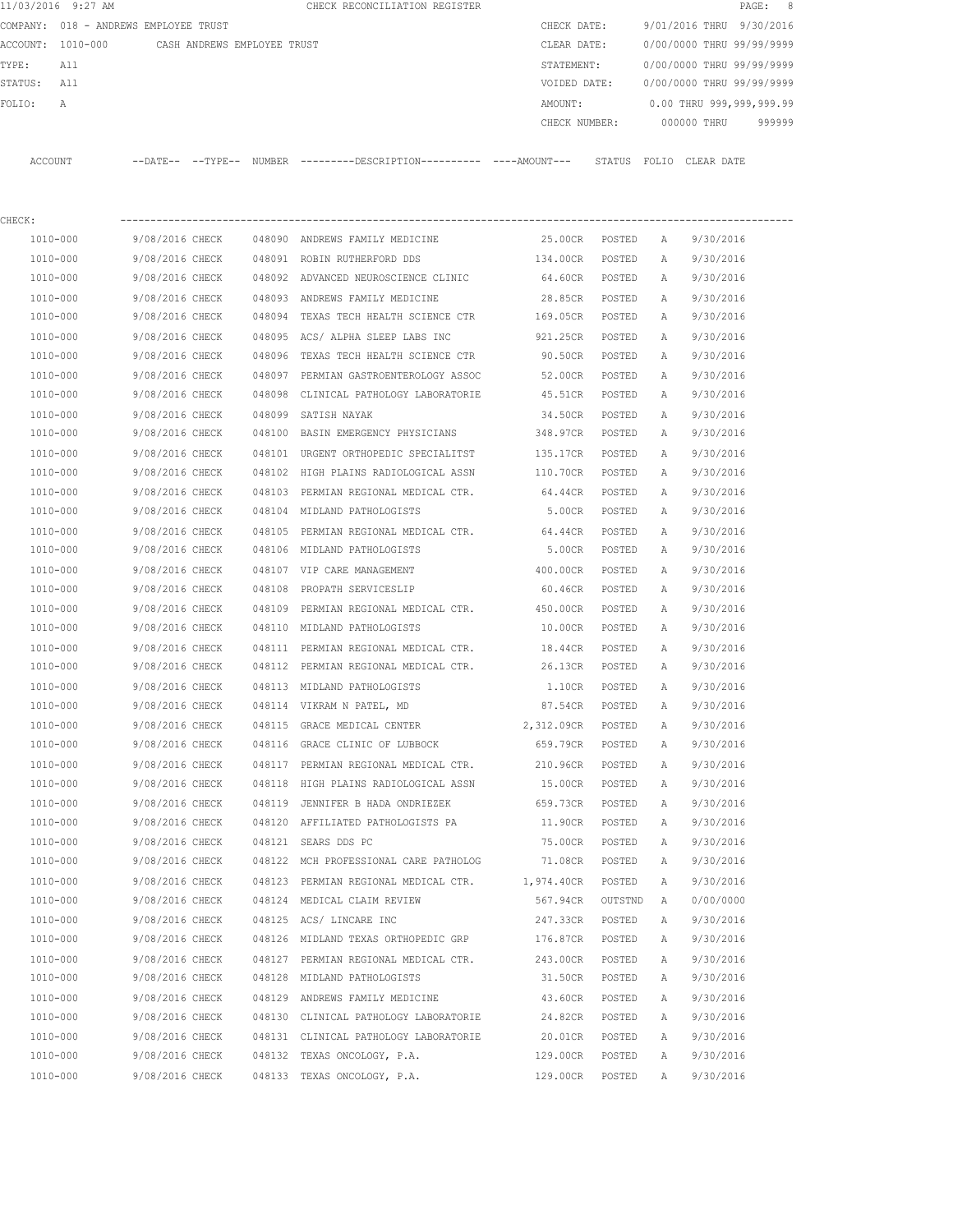|         | 11/03/2016 9:27 AM                    |                 |                             |        | CHECK RECONCILIATION REGISTER                                                                |                   |        |              |                           | 9<br>$\mathtt{PAGE}$ : |
|---------|---------------------------------------|-----------------|-----------------------------|--------|----------------------------------------------------------------------------------------------|-------------------|--------|--------------|---------------------------|------------------------|
|         | COMPANY: 018 - ANDREWS EMPLOYEE TRUST |                 |                             |        |                                                                                              | CHECK DATE:       |        |              | 9/01/2016 THRU 9/30/2016  |                        |
|         | ACCOUNT: 1010-000                     |                 | CASH ANDREWS EMPLOYEE TRUST |        |                                                                                              | CLEAR DATE:       |        |              | 0/00/0000 THRU 99/99/9999 |                        |
| TYPE:   | All                                   |                 |                             |        |                                                                                              | STATEMENT:        |        |              | 0/00/0000 THRU 99/99/9999 |                        |
| STATUS: | All                                   |                 |                             |        |                                                                                              | VOIDED DATE:      |        |              | 0/00/0000 THRU 99/99/9999 |                        |
| FOLIO:  | Α                                     |                 |                             |        |                                                                                              | AMOUNT:           |        |              | 0.00 THRU 999,999,999.99  |                        |
|         |                                       |                 |                             |        |                                                                                              | CHECK NUMBER:     |        |              | 000000 THRU               | 999999                 |
|         | ACCOUNT                               |                 |                             |        | --DATE-- --TYPE-- NUMBER --------DESCRIPTION---------- ----AMOUNT--- STATUS FOLIO CLEAR-DATE |                   |        |              |                           |                        |
| CHECK:  |                                       |                 |                             |        |                                                                                              |                   |        |              |                           |                        |
|         | 1010-000                              | 9/08/2016 CHECK |                             |        | 048134 ODESSA REGIONAL HOSPITAL                                                              | 1,825.95CR POSTED |        | A            | 9/30/2016                 |                        |
|         | 1010-000                              | 9/08/2016 CHECK |                             |        | 048135 AFFILIATED PATHOLOGISTS PA                                                            | 97.51CR POSTED    |        | Α            | 9/30/2016                 |                        |
|         | 1010-000                              | 9/08/2016 CHECK |                             |        | 048136 TEXAS ONCOLOGY, P.A.                                                                  | 4,341.50CR POSTED |        | $\mathbb{A}$ | 9/30/2016                 |                        |
|         | 1010-000                              | 9/08/2016 CHECK |                             |        | 048137 TEXAS ONCOLOGY, P.A.                                                                  | 4.95CR POSTED     |        | A            | 9/30/2016                 |                        |
|         | 1010-000                              | 9/08/2016 CHECK |                             |        | 048138 TEXAS ONCOLOGY, P.A.                                                                  | 489.84CR POSTED   |        | A            | 9/30/2016                 |                        |
|         | 1010-000                              | 9/08/2016 CHECK |                             | 048139 | TEXAS ONCOLOGY, P.A.                                                                         | 4.22CR            | POSTED | A            | 9/30/2016                 |                        |
|         | 1010-000                              | 9/08/2016 CHECK |                             | 048140 | TEXAS ONCOLOGY, P.A.                                                                         | 14.82CR           | POSTED | A            | 9/30/2016                 |                        |
|         | 1010-000                              | 9/08/2016 CHECK |                             |        | 048141 TEXAS ONCOLOGY, P.A.                                                                  | 14.82CR           | POSTED | A            | 9/30/2016                 |                        |
|         | 1010-000                              | 9/08/2016 CHECK |                             |        | 048142 TEXAS ONCOLOGY, P.A.                                                                  | 11.36CR           | POSTED | A            | 9/30/2016                 |                        |
|         | 1010-000                              | 9/08/2016 CHECK |                             | 048143 | TEXAS ONCOLOGY, P.A.                                                                         | 19.76CR           | POSTED | A            | 9/30/2016                 |                        |
|         | 1010-000                              | 9/08/2016 CHECK |                             |        | 048144 TEXAS ONCOLOGY, P.A.                                                                  | 4.22CR            | POSTED | Α            | 9/30/2016                 |                        |
|         | 1010-000                              | 9/08/2016 CHECK |                             | 048145 | TEXAS ONCOLOGY, P.A.                                                                         | 35.58CR           | POSTED | Α            | 9/30/2016                 |                        |
|         | 1010-000                              | 9/08/2016 CHECK |                             | 048146 | TEXAS ONCOLOGY, P.A.                                                                         | 39.03CR           | POSTED | Α            | 9/30/2016                 |                        |
|         | 1010-000                              | 9/08/2016 CHECK |                             | 048147 | TEXAS ONCOLOGY, P.A.                                                                         | 193.77CR          | POSTED | Α            | 9/30/2016                 |                        |
|         | 1010-000                              | 9/08/2016 CHECK |                             | 048148 | TEXAS ONCOLOGY, P.A.                                                                         | 170.13CR          | POSTED | A            | 9/30/2016                 |                        |
|         | 1010-000                              | 9/08/2016 CHECK |                             |        | 048149 MIDLAND PATHOLOGISTS                                                                  | 42.84CR           | POSTED | A            | 9/30/2016                 |                        |
|         | 1010-000                              | 9/08/2016 CHECK |                             |        | 048150 MIDLAND PATHOLOGISTS                                                                  | 5.00CR            | POSTED | A            | 9/30/2016                 |                        |
|         | 1010-000                              | 9/08/2016 CHECK |                             | 048151 | PERMIAN REGIONAL MEDICAL CTR. 1,102.32CR                                                     |                   | POSTED | A            | 9/30/2016                 |                        |
|         | 1010-000                              | 9/08/2016 CHECK |                             | 048152 | HIGH PLAINS RADIOLOGICAL ASSN                                                                | 24.00CR           | POSTED | A            | 9/30/2016                 |                        |
|         | 1010-000                              | 9/08/2016 CHECK |                             |        | 048153 SINUS ALLERGY SPECIALISTS OF                                                          | 409.66CR          | POSTED | A            | 9/30/2016                 |                        |
|         | 1010-000                              | 9/08/2016 CHECK |                             |        | 048154 MIDLAND PATHOLOGISTS                                                                  | 20.00CR           | POSTED | A            | 9/30/2016                 |                        |
|         | 1010-000                              | 9/08/2016 CHECK |                             |        | 048155 HIGH PLAINS RADIOLOGICAL ASSN 20.00CR                                                 |                   | POSTED | Α            | 9/30/2016                 |                        |
|         | 1010-000                              |                 | 9/08/2016 CHECK             |        | 048156 HIGH PLAINS RADIOLOGICAL ASSN 13.92CR                                                 |                   | POSTED | Α            | 9/30/2016                 |                        |
|         | 1010-000                              | 9/08/2016 CHECK |                             |        | 048157 MIDLAND PATHOLOGISTS                                                                  | 5.00CR            | POSTED | $\mathbb{A}$ | 9/30/2016                 |                        |
|         | 1010-000                              | 9/08/2016 CHECK |                             |        | 048158 HIGH PLAINS RADIOLOGICAL ASSN                                                         | 22.00CR           | POSTED | А            | 9/30/2016                 |                        |
|         | 1010-000                              | 9/08/2016 CHECK |                             |        | 048159 TEXAS EMERGENCY STAFFING                                                              | 370.36CR          | POSTED | Α            | 9/30/2016                 |                        |
|         | 1010-000                              | 9/08/2016 CHECK |                             |        | 048160 MIDLAND PATHOLOGISTS                                                                  | 10.00CR           | POSTED | Α            | 9/30/2016                 |                        |
|         | 1010-000                              | 9/15/2016 CHECK |                             |        | 048161 DAVID S LIBSON MD                                                                     | 112.00CR          | POSTED | Α            | 9/30/2016                 |                        |
|         | 1010-000                              | 9/15/2016 CHECK |                             |        | 048162 VIP CARE MANAGEMENT                                                                   | 263.50CR          | POSTED | Α            | 9/30/2016                 |                        |
|         | $1010 - 000$                          | 9/15/2016 CHECK |                             |        | 048163 RICHARD B CULBERT MD                                                                  | 17.61CR           | POSTED | Α            | 9/30/2016                 |                        |
|         | 1010-000                              | 9/15/2016 CHECK |                             |        | 048164 VIP CARE MANAGEMENT                                                                   | 124.00CR          | POSTED | Α            | 9/30/2016                 |                        |
|         | 1010-000                              | 9/15/2016 CHECK |                             |        | 048165 VIP CARE MANAGEMENT                                                                   | 62.00CR           | POSTED | Α            | 9/30/2016                 |                        |
|         | 1010-000                              | 9/15/2016 CHECK |                             |        | 048166 TEXAS TECH UNIVERSITY HEALTH S                                                        | 41.69CR           | POSTED | Α            | 9/30/2016                 |                        |
|         | 1010-000                              | 9/15/2016 CHECK |                             |        | 048167 TEXAS TECH UNIVERSITY HEALTH S                                                        | 306.08CR          | POSTED | Α            | 9/30/2016                 |                        |
|         | 1010-000                              | 9/15/2016 CHECK |                             |        | 048168 MIDLAND PATHOLOGISTS                                                                  | 64.80CR           | POSTED | Α            | 9/30/2016                 |                        |
|         | 1010-000                              | 9/15/2016 CHECK |                             |        | 048169 MIDLAND PATHOLOGISTS                                                                  | 5.00CR            | POSTED | Α            | 9/30/2016                 |                        |
|         | 1010-000                              | 9/15/2016 CHECK |                             |        | 048170 MIDLAND PATHOLOGISTS                                                                  | 41.50CR           | POSTED | Α            | 9/30/2016                 |                        |
|         | 1010-000                              | 9/15/2016 CHECK |                             |        | 048171 MIDLAND PATHOLOGISTS                                                                  | 5.00CR            | POSTED | Α            | 9/30/2016                 |                        |
|         | 1010-000                              | 9/15/2016 CHECK |                             |        | 048172 GRACE CLINIC OF LUBBOCK                                                               | 297.60CR          | POSTED | Α            | 9/30/2016                 |                        |
|         | 1010-000                              | 9/15/2016 CHECK |                             |        | 048173 VIP CARE MANAGEMENT                                                                   | 201.50CR          | POSTED | Α            | 9/30/2016                 |                        |
|         | 1010-000                              | 9/22/2016 CHECK |                             |        | 048174 FMC DESERT MILAGARO                                                                   | 659.49CR          | POSTED | A            | 10/31/2016                |                        |
|         | 1010-000                              | 9/22/2016 CHECK |                             |        | 048175 SURESH PRASAD, MD, PA                                                                 | 74.60CR           | POSTED | Α            | 10/31/2016                |                        |
|         | 1010-000                              | 9/22/2016 CHECK |                             |        | 048176 MCH PROFESSIONAL CARE PATHOLOG                                                        | 71.08CR           | POSTED | Α            | 10/31/2016                |                        |
|         | 1010-000                              | 9/22/2016 CHECK |                             |        | 048177 SURESH PRASAD, MD, PA                                                                 | 126.49CR          | POSTED |              | A 10/31/2016              |                        |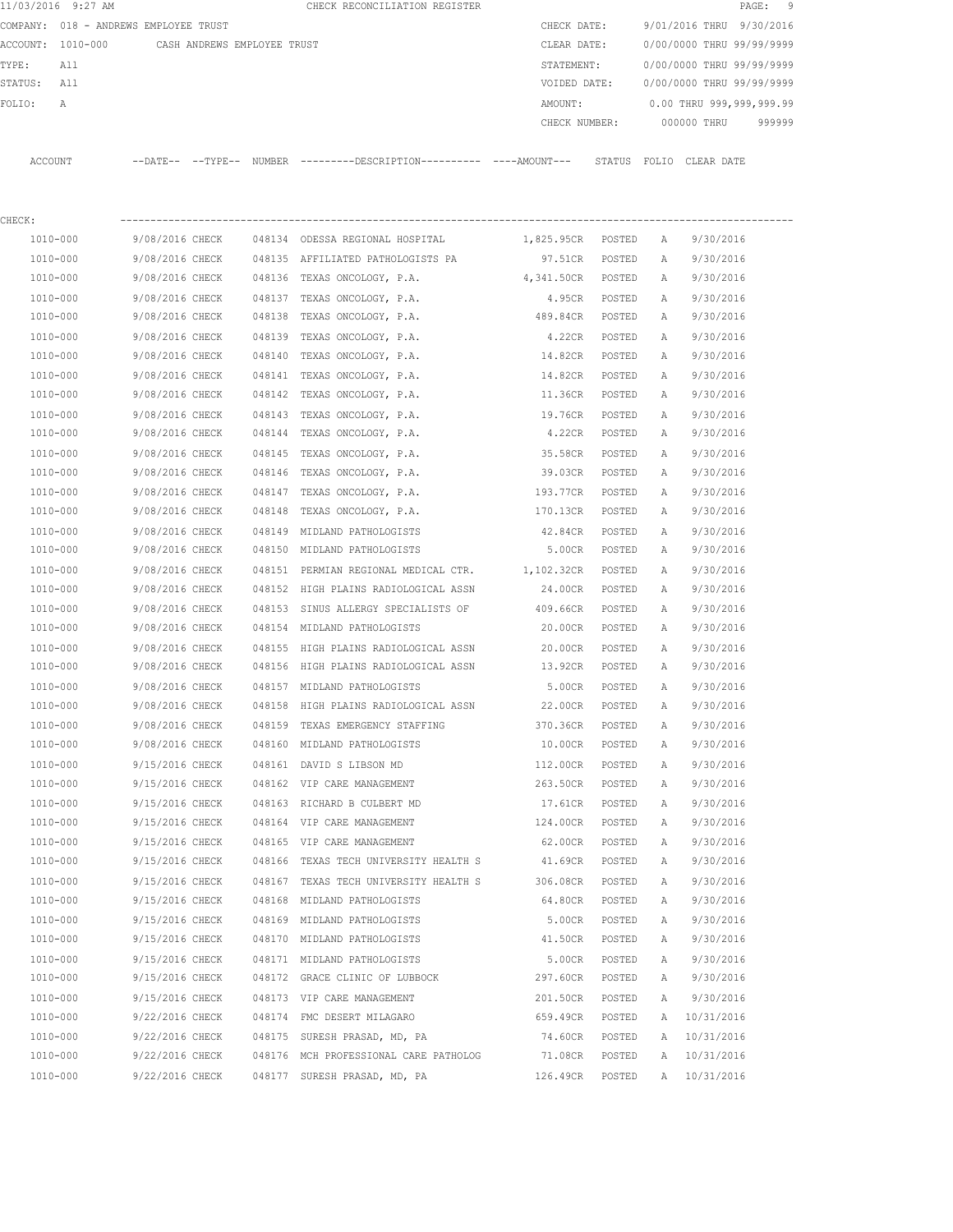|        | 11/03/2016 9:27 AM                    |                 |                             |                                                  | CHECK RECONCILIATION REGISTER        |                                                                                            |          |   |                           | PAGE: 10 |
|--------|---------------------------------------|-----------------|-----------------------------|--------------------------------------------------|--------------------------------------|--------------------------------------------------------------------------------------------|----------|---|---------------------------|----------|
|        | COMPANY: 018 - ANDREWS EMPLOYEE TRUST |                 |                             |                                                  |                                      | CHECK DATE:                                                                                |          |   | 9/01/2016 THRU 9/30/2016  |          |
|        | ACCOUNT: 1010-000                     |                 | CASH ANDREWS EMPLOYEE TRUST |                                                  |                                      | CLEAR DATE:                                                                                |          |   | 0/00/0000 THRU 99/99/9999 |          |
|        | TYPE:<br>All                          |                 |                             |                                                  |                                      | STATEMENT:                                                                                 |          |   | 0/00/0000 THRU 99/99/9999 |          |
|        | STATUS: All                           |                 |                             |                                                  |                                      | VOIDED DATE:                                                                               |          |   | 0/00/0000 THRU 99/99/9999 |          |
|        | FOLIO:<br>А                           |                 |                             |                                                  |                                      | AMOUNT:                                                                                    |          |   | 0.00 THRU 999,999,999.99  |          |
|        |                                       |                 |                             |                                                  |                                      | CHECK NUMBER:                                                                              |          |   | 000000 THRU               | 999999   |
|        |                                       |                 |                             |                                                  |                                      |                                                                                            |          |   |                           |          |
|        | ACCOUNT                               |                 |                             |                                                  |                                      | --DATE-- --TYPE-- NUMBER --------DESCRIPTION---------- ---AMOUNT--- STATUS FOLIO CLEARDATE |          |   |                           |          |
|        |                                       |                 |                             |                                                  |                                      |                                                                                            |          |   |                           |          |
|        |                                       |                 |                             |                                                  |                                      |                                                                                            |          |   |                           |          |
| CHECK: |                                       |                 |                             |                                                  |                                      |                                                                                            |          |   |                           |          |
|        | 1010-000                              |                 |                             | 9/22/2016 CHECK 048178 PERMIAN PHYSICIANS SERV   |                                      | 492.64CR POSTED                                                                            |          | A | 9/30/2016                 |          |
|        | 1010-000                              |                 |                             | 9/22/2016 CHECK 048179 MIDLAND MEMORIAL HOSPITAL |                                      | 6,955.32CR                                                                                 | POSTED   |   | A 10/31/2016              |          |
|        | 1010-000                              | 9/22/2016 CHECK |                             | 048180 MCH PROCARE HOSPITAL BASED                |                                      | 1,305.11CR                                                                                 | POSTED   |   | A 10/31/2016              |          |
|        | 1010-000                              | 9/29/2016 CHECK |                             | 048181 OEC ANESTHESIA LLC                        |                                      | 26.10CR                                                                                    | POSTED   | A | 9/30/2016                 |          |
|        | 1010-000                              | 9/29/2016 CHECK |                             | 048182 OEC ANESTHESIA LLC                        |                                      | 134.20CR                                                                                   | POSTED   |   | A 10/31/2016              |          |
|        | 1010-000                              | 9/29/2016 CHECK |                             | 048183 MARTIN COUNTY HOSPITAL DIST               |                                      | 1,120.98CR                                                                                 | POSTED   |   | A 10/31/2016              |          |
|        | 1010-000                              | 9/29/2016 CHECK |                             |                                                  | 048184 PERMIAN REGIONAL MEDICAL CTR. | 5,099.20CR                                                                                 | POSTED   |   | A 10/31/2016              |          |
|        | 1010-000                              | 9/29/2016 CHECK |                             | 048185 MEDICAL CLAIM REVIEW                      |                                      | 567.94CR                                                                                   | POSTED   |   | A 10/31/2016              |          |
|        | 1010-000                              | 9/29/2016 CHECK |                             | 048186 RIZWAN MALIK MD                           |                                      | 225.00CR                                                                                   | POSTED   |   | A 10/31/2016              |          |
|        | *** 1010-000                          | 9/08/2016 CHECK |                             | 049027 ANDREWS FAMILY MEDICINE                   |                                      | 43.60CR                                                                                    | POSTED   | A | 9/30/2016                 |          |
|        | 1010-000                              |                 | 9/08/2016 CHECK             | 049028 MIDLAND PATHOLOGISTS                      |                                      | 28.79CR                                                                                    | POSTED   |   | A 9/30/2016               |          |
|        | *** $1010 - 000$                      |                 |                             |                                                  |                                      | 9/08/2016 CHECK 049031 SOUTHWEST MEDICAL IMAGING 549.28CR                                  | POSTED   | A | 9/30/2016                 |          |
|        |                                       |                 |                             |                                                  |                                      |                                                                                            |          |   |                           |          |
|        | MISCELLANEOUS:                        |                 |                             |                                                  |                                      |                                                                                            |          |   |                           |          |
|        | 1010-000                              |                 |                             | 9/29/2016 MISC. 000001 OEC ANESTHESIA LLC        |                                      | 26.10                                                                                      | POSTED A |   | 9/30/2016                 |          |
|        |                                       |                 |                             |                                                  |                                      |                                                                                            |          |   |                           |          |
|        | TOTALS FOR ACCOUNT 1010-000           |                 |                             | CHECK                                            | TOTAL:                               | 135,074.51CR                                                                               |          |   |                           |          |
|        |                                       |                 |                             | DEPOSIT                                          | TOTAL:                               | 0.00                                                                                       |          |   |                           |          |
|        |                                       |                 |                             | INTEREST                                         | TOTAL:                               | 0.00                                                                                       |          |   |                           |          |
|        |                                       |                 |                             | MISCELLANEOUS TOTAL:                             |                                      | 26.10                                                                                      |          |   |                           |          |
|        |                                       |                 |                             | SERVICE CHARGE TOTAL:                            |                                      | 0.00                                                                                       |          |   |                           |          |
|        |                                       |                 |                             | EFT                                              | TOTAL:                               | 0.00                                                                                       |          |   |                           |          |
|        |                                       |                 |                             | BANK-DRAFT                                       | TOTAL:                               | 0.00                                                                                       |          |   |                           |          |
|        | TOTALS FOR ANDREWS EMPLOYEE TRUST     |                 |                             | CHECK                                            | TOTAL:                               | 135,074.51CR                                                                               |          |   |                           |          |
|        |                                       |                 |                             | DEPOSIT                                          | TOTAL:                               | 0.00                                                                                       |          |   |                           |          |
|        |                                       |                 |                             | INTEREST                                         | TOTAL:                               | 0.00                                                                                       |          |   |                           |          |
|        |                                       |                 |                             | MISCELLANEOUS                                    | TOTAL:                               | 26.10                                                                                      |          |   |                           |          |
|        |                                       |                 |                             | SERVICE CHARGE                                   | TOTAL:                               | 0.00                                                                                       |          |   |                           |          |
|        |                                       |                 |                             | EFT                                              | TOTAL:                               | 0.00                                                                                       |          |   |                           |          |
|        |                                       |                 |                             | BANK-DRAFT                                       | TOTAL:                               | 0.00                                                                                       |          |   |                           |          |
|        |                                       |                 |                             |                                                  |                                      |                                                                                            |          |   |                           |          |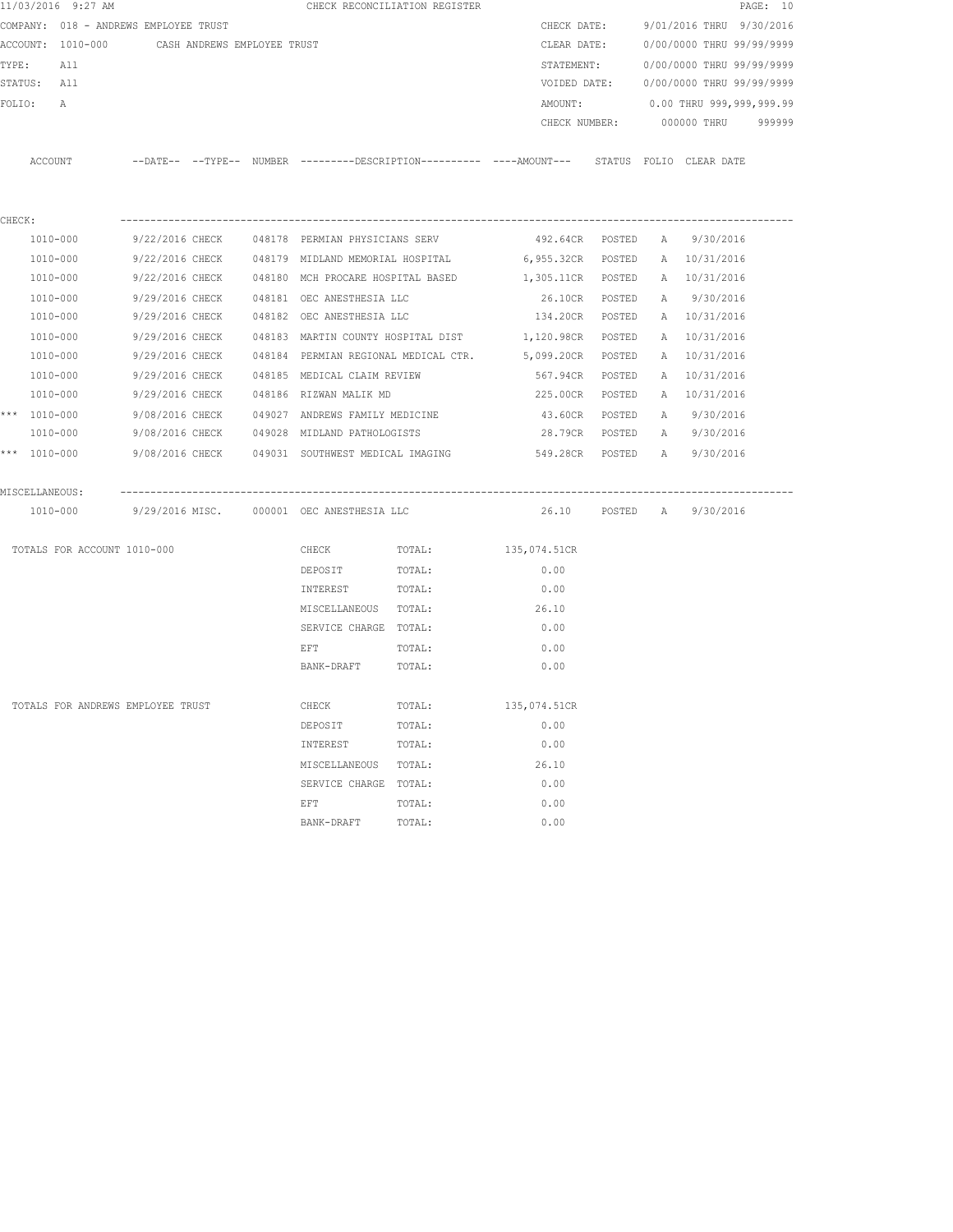|        |                          | 11/03/2016 9:27 AM                  |                                    |              |                                                     | CHECK RECONCILIATION REGISTER                             |                                                                                              |         |              |                           | PAGE: 11 |
|--------|--------------------------|-------------------------------------|------------------------------------|--------------|-----------------------------------------------------|-----------------------------------------------------------|----------------------------------------------------------------------------------------------|---------|--------------|---------------------------|----------|
|        |                          | COMPANY: 020 - PAYROLL ACCOUNT FUND |                                    |              |                                                     |                                                           | CHECK DATE:                                                                                  |         |              | 9/01/2016 THRU 9/30/2016  |          |
|        |                          | ACCOUNT: 1001-000                   | CASH                               |              |                                                     |                                                           | CLEAR DATE:                                                                                  |         |              | 0/00/0000 THRU 99/99/9999 |          |
| TYPE:  |                          | All                                 |                                    |              |                                                     |                                                           | STATEMENT:                                                                                   |         |              | 0/00/0000 THRU 99/99/9999 |          |
|        | STATUS: All              |                                     |                                    |              |                                                     |                                                           | VOIDED DATE:                                                                                 |         |              | 0/00/0000 THRU 99/99/9999 |          |
| FOLIO: |                          | A                                   |                                    |              |                                                     |                                                           | AMOUNT:                                                                                      |         |              | 0.00 THRU 999,999,999.99  |          |
|        |                          |                                     |                                    |              |                                                     |                                                           | CHECK NUMBER:                                                                                |         |              | 000000 THRU               | 999999   |
|        |                          |                                     |                                    |              |                                                     |                                                           | --DATE-- --TYPE-- NUMBER --------DESCRIPTION---------- ----AMOUNT--- STATUS FOLIO CLEAR DATE |         |              |                           |          |
|        | ACCOUNT                  |                                     |                                    |              |                                                     |                                                           |                                                                                              |         |              |                           |          |
|        |                          |                                     |                                    |              |                                                     |                                                           |                                                                                              |         |              |                           |          |
|        | BANK DRAFT:              |                                     |                                    |              |                                                     |                                                           |                                                                                              |         |              |                           |          |
|        | 1001-000                 |                                     | 9/07/2016 BANK-DRAFT               |              |                                                     | TEXAS CHILD SUPPORT DISBURSEME                            | 951.38CR POSTED                                                                              |         | A            | 9/30/2016                 |          |
|        | 1001-000                 |                                     |                                    |              | 9/07/2016 BANK-DRAFT000001 INTERNAL REVENUE SERVICE |                                                           | 86,561.46CR                                                                                  | POSTED  | A            | 9/30/2016                 |          |
|        | 1001-000                 |                                     | 9/21/2016 BANK-DRAFT               |              |                                                     | TEXAS CHILD SUPPORT DISBURSEME                            | 1,491.50CR POSTED                                                                            |         | A            | 9/30/2016                 |          |
|        | 1001-000                 |                                     |                                    |              | 9/21/2016 BANK-DRAFT000001 INTERNAL REVENUE SERVICE |                                                           | 85,586.12CR POSTED                                                                           |         | A            | 9/30/2016                 |          |
|        | 1001-000                 |                                     |                                    |              |                                                     |                                                           | 9/23/2016 BANK-DRAFT TEXAS COUNTY & DISTRICT RETIRE 166,115.42CR POSTED                      |         |              | A 10/31/2016              |          |
|        | 1001-000<br>$1001 - 000$ |                                     |                                    |              |                                                     | 9/23/2016 BANK-DRAFT000001 TEXAS CHILD SUPPORT DISBURSEME | 776.50CR POSTED                                                                              |         | A            | 9/30/2016                 |          |
|        |                          |                                     |                                    |              |                                                     | 9/23/2016 BANK-DRAFT000002 INTERNAL REVENUE SERVICE       | 34,390.95CR POSTED                                                                           |         |              | A 9/30/2016               |          |
| CHECK: |                          |                                     |                                    |              |                                                     |                                                           |                                                                                              |         |              |                           |          |
|        | 1001-000                 |                                     | 9/07/2016 CHECK                    |              |                                                     |                                                           | 110806 AIG VALIC FINANCIAL ADVISORS I 150.00CR                                               | POSTED  | A            | 9/30/2016                 |          |
|        | 1001-000                 |                                     |                                    |              |                                                     |                                                           | 9/07/2016 CHECK 110807 C.S.B. ANDREWS COUNTY ADULT PR 1,249.25CR POSTED                      |         | A            | 9/30/2016                 |          |
|        | 1001-000                 |                                     | 9/07/2016 CHECK                    |              | 110808 MASS MUTUAL                                  |                                                           | 480.00CR                                                                                     | POSTED  | $\mathbb{A}$ | 9/30/2016                 |          |
|        | 1001-000                 |                                     |                                    |              | 9/07/2016 CHECK 110809 NACO/SOUTH CENTRAL           |                                                           | 20.00CR                                                                                      | POSTED  | A            | 9/30/2016                 |          |
|        | 1001-000                 |                                     | 9/07/2016 CHECK                    |              |                                                     | 110810 SECURITY BENEFIT GROUP OF COMP                     | 475.00CR                                                                                     | POSTED  | A            | 9/30/2016                 |          |
|        | 1001-000                 |                                     | 9/07/2016 CHECK                    | 110811 TG    |                                                     |                                                           | 130.13CR                                                                                     | POSTED  | A            | 9/30/2016                 |          |
|        | 1001-000                 |                                     | 9/07/2016 CHECK                    |              | 110812 WADDELL & REED INC                           |                                                           | 150.00CR                                                                                     | POSTED  | A            | 9/30/2016                 |          |
|        | 1001-000                 |                                     | 9/12/2016 CHECK                    |              | 110813 CAPROCK HEALTHPLANS INS                      |                                                           | 102,978.94CR                                                                                 | POSTED  | A            | 9/30/2016                 |          |
|        | *** 1001-000             |                                     | 9/21/2016 CHECK                    |              |                                                     | 110845 AIG VALIC FINANCIAL ADVISORS I                     | 150.00CR                                                                                     | POSTED  | A            | 9/30/2016                 |          |
|        | 1001-000                 |                                     | 9/21/2016 CHECK                    |              | 110846 MASS MUTUAL                                  |                                                           | 480.00CR                                                                                     | POSTED  | A            | 9/30/2016                 |          |
|        | 1001-000                 |                                     | 9/21/2016 CHECK                    |              | 110847 NACO/SOUTH CENTRAL                           |                                                           | 20.00CR                                                                                      | POSTED  | A            | 9/30/2016                 |          |
|        | 1001-000                 |                                     | 9/21/2016 CHECK                    |              |                                                     | 110848 SECURITY BENEFIT GROUP OF COMP                     | 475.00CR                                                                                     | POSTED  | A            | 10/31/2016                |          |
|        | $1001 - 000$             |                                     | 9/21/2016 CHECK                    | 110849 TG    |                                                     |                                                           | 130.13CR                                                                                     | POSTED  | A            | 9/30/2016                 |          |
|        | 1001-000                 |                                     | 9/21/2016 CHECK                    |              | 110850 WADDELL & REED INC                           |                                                           | 150.00CR POSTED                                                                              |         | A            | 9/30/2016                 |          |
|        | *** 1001-000             |                                     | 9/23/2016 CHECK                    | 110852 AFLAC |                                                     |                                                           | 6,916.33CR POSTED                                                                            |         | A            | 9/30/2016                 |          |
|        | 1001-000                 |                                     | 9/23/2016 CHECK                    |              | 110853 AFLAC GROUP INSURANCE                        |                                                           | 522.55CR                                                                                     | POSTED  | Α            | 9/30/2016                 |          |
|        |                          | $1001 - 000$                        | 9/23/2016 CHECK                    |              | 110854 AMERICAN HERITAGE                            |                                                           | 263.62CR                                                                                     | POSTED  | Α            | 10/31/2016                |          |
|        |                          | $1001 - 000$                        | 9/23/2016 CHECK                    |              | 110855 NEW YORK LIFE INS.                           |                                                           | 1,503.27CR                                                                                   | POSTED  | A            | 10/31/2016                |          |
|        | $1001 - 000$             | 1001-000                            | 9/23/2016 CHECK<br>9/23/2016 CHECK |              | 110856 UNITED WAY<br>110857 WADDELL & REED INC      |                                                           | 179.50CR<br>250.00CR                                                                         | OUTSTND | A<br>A       | 0/00/0000<br>9/30/2016    |          |
|        |                          | 1001-000                            |                                    |              |                                                     |                                                           | 9/23/2016 CHECK 110858 WASHINGTON NATIONAL INSURANCE 3,366.32CR POSTED                       | POSTED  |              | A 10/31/2016              |          |
|        |                          |                                     |                                    |              |                                                     |                                                           |                                                                                              |         |              |                           |          |
|        |                          | TOTALS FOR ACCOUNT 1001-000         |                                    |              | CHECK                                               | TOTAL:                                                    | 120,040.04CR                                                                                 |         |              |                           |          |
|        |                          |                                     |                                    |              | DEPOSIT                                             | TOTAL:                                                    | 0.00                                                                                         |         |              |                           |          |
|        |                          |                                     |                                    |              | INTEREST                                            | TOTAL:                                                    | 0.00                                                                                         |         |              |                           |          |
|        |                          |                                     |                                    |              | MISCELLANEOUS TOTAL:                                |                                                           | 0.00                                                                                         |         |              |                           |          |
|        |                          |                                     |                                    |              | SERVICE CHARGE TOTAL:                               |                                                           | 0.00                                                                                         |         |              |                           |          |
|        |                          |                                     |                                    |              | EFT                                                 | TOTAL:                                                    | 0.00                                                                                         |         |              |                           |          |
|        |                          |                                     |                                    |              | BANK-DRAFT                                          | TOTAL:                                                    | 375,873.33CR                                                                                 |         |              |                           |          |
|        |                          | TOTALS FOR PAYROLL ACCOUNT FUND     |                                    |              | CHECK                                               | TOTAL:                                                    | 120,040.04CR                                                                                 |         |              |                           |          |
|        |                          |                                     |                                    |              | DEPOSIT                                             | TOTAL:                                                    | 0.00                                                                                         |         |              |                           |          |
|        |                          |                                     |                                    |              | INTEREST                                            | TOTAL:                                                    | 0.00                                                                                         |         |              |                           |          |
|        |                          |                                     |                                    |              | MISCELLANEOUS TOTAL:                                |                                                           | 0.00                                                                                         |         |              |                           |          |
|        |                          |                                     |                                    |              | SERVICE CHARGE TOTAL:                               |                                                           | 0.00                                                                                         |         |              |                           |          |
|        |                          |                                     |                                    |              | EFT                                                 | TOTAL:                                                    | 0.00                                                                                         |         |              |                           |          |
|        |                          |                                     |                                    |              | BANK-DRAFT                                          | TOTAL:                                                    | 375,873.33CR                                                                                 |         |              |                           |          |
|        |                          |                                     |                                    |              |                                                     |                                                           |                                                                                              |         |              |                           |          |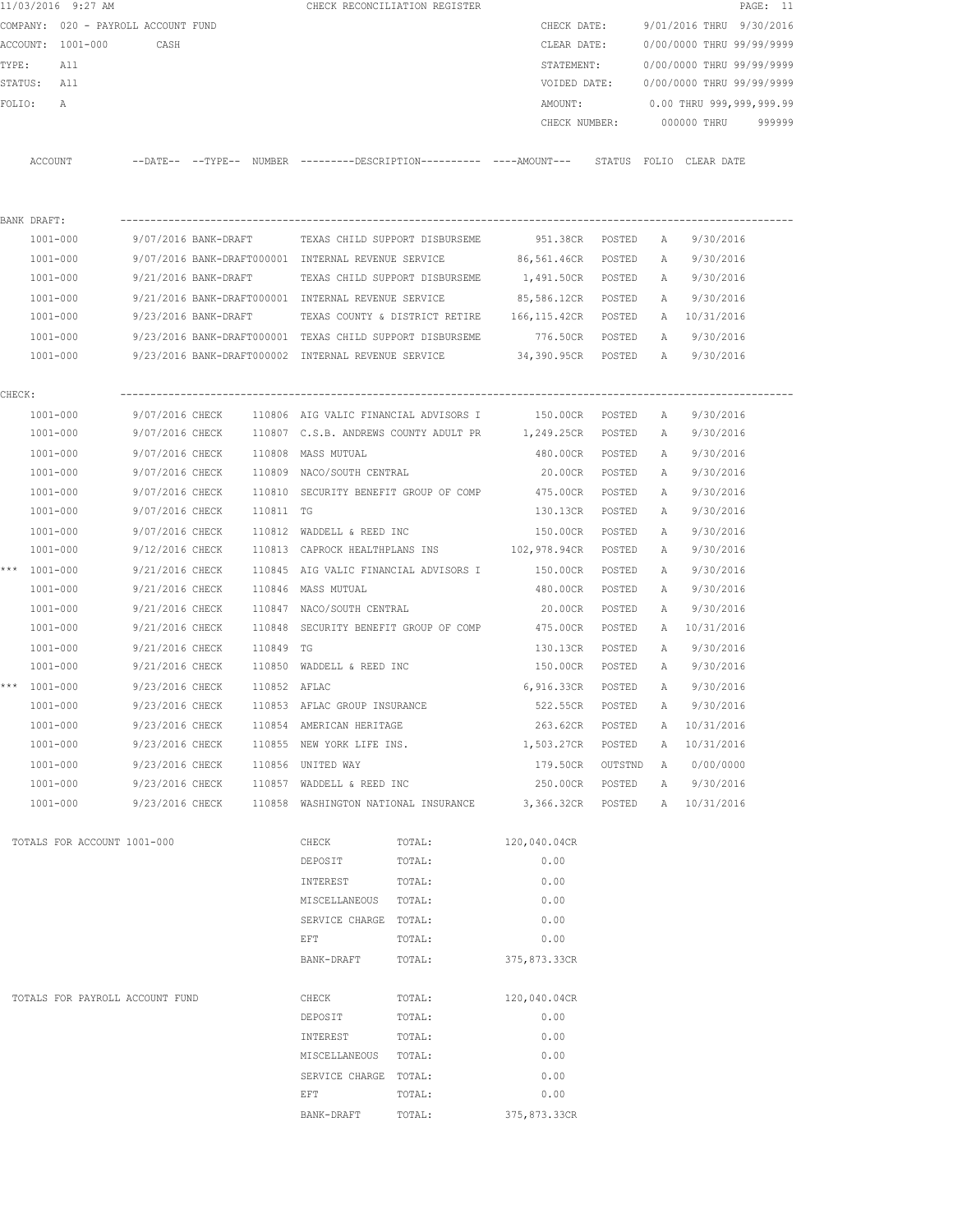|                  | 11/03/2016 9:27 AM                   |                              |  |                                       | CHECK RECONCILIATION REGISTER |                                                                                              |        |   |                           | PAGE: 12 |
|------------------|--------------------------------------|------------------------------|--|---------------------------------------|-------------------------------|----------------------------------------------------------------------------------------------|--------|---|---------------------------|----------|
|                  | COMPANY: 979 - ANDREWS CO DESIGNATED |                              |  |                                       |                               | CHECK DATE:                                                                                  |        |   | 9/01/2016 THRU 9/30/2016  |          |
|                  | ACCOUNT: 1010-000                    | POOLED CASH-ANDREWS CO DESIG |  |                                       |                               | CLEAR DATE:                                                                                  |        |   | 0/00/0000 THRU 99/99/9999 |          |
| TYPE:            | All                                  |                              |  |                                       |                               | STATEMENT:                                                                                   |        |   | 0/00/0000 THRU 99/99/9999 |          |
| STATUS:          | All                                  |                              |  |                                       |                               | VOIDED DATE:                                                                                 |        |   | 0/00/0000 THRU 99/99/9999 |          |
| FOLIO:           | Α                                    |                              |  |                                       |                               | AMOUNT:                                                                                      |        |   | 0.00 THRU 999,999,999.99  |          |
|                  |                                      |                              |  |                                       |                               | CHECK NUMBER:                                                                                |        |   | 000000 THRU               | 999999   |
|                  | ACCOUNT                              |                              |  |                                       |                               | --DATE-- --TYPE-- NUMBER ---------DESCRIPTION--------- ----AMOUNT--- STATUS FOLIO CLEAR-DATE |        |   |                           |          |
|                  |                                      |                              |  |                                       |                               |                                                                                              |        |   |                           |          |
| CHECK:           |                                      |                              |  |                                       |                               |                                                                                              |        |   |                           |          |
|                  | 1010-000                             | 9/09/2016 CHECK              |  | 018178 AMERICAN EXPRESS               |                               | 1,028.30CR POSTED                                                                            |        | A | 9/30/2016                 |          |
|                  | 1010-000                             | 9/09/2016 CHECK              |  | 018179 GENERAL FUND                   |                               | 270.60CR POSTED                                                                              |        | A | 9/30/2016                 |          |
| *** 1010-000     |                                      | 9/16/2016 CHECK              |  | 018190 FERRARA FIRE APPARATUS, INC.   |                               | 597.91CR POSTED                                                                              |        |   | A 9/30/2016               |          |
|                  | 1010-000                             | 9/16/2016 CHECK              |  | 018191 THE ALLIANCE FOR COMMUNITY SOL |                               | 434.51CR                                                                                     | POSTED | A | 9/30/2016                 |          |
| *** $1010 - 000$ |                                      | 9/23/2016 CHECK              |  | 018203 CANON FINANCIAL SERVICES INC   |                               | 339.42CR                                                                                     | POSTED | A | 9/30/2016                 |          |
|                  | 1010-000                             | 9/23/2016 CHECK              |  | 018204 CENTER POINT LARGE PRINT       |                               | 124.02CR                                                                                     | POSTED |   | A 10/31/2016              |          |
|                  | 1010-000                             | 9/23/2016 CHECK              |  |                                       |                               | 018205 GALE/CENGAGE LEARNING 1,240.91CR POSTED                                               |        | A | 9/30/2016                 |          |
|                  | 1010-000                             | 9/23/2016 CHECK              |  | 018206 VOID CHECK                     |                               | 0.00                                                                                         | POSTED | A | 9/30/2016                 |          |
|                  | 1010-000                             | 9/23/2016 CHECK              |  | 018207 GENERAL FUND                   |                               | 284.05CR                                                                                     | POSTED | A | 9/30/2016                 |          |
|                  | 1010-000                             | 9/23/2016 CHECK              |  | 018208 PARACLETE PRESS INC            |                               | 53.23CR                                                                                      | POSTED | A | 10/31/2016                |          |
| *** 1010-000     |                                      | 9/30/2016 CHECK              |  | 018224 INGRAM LIBRARY SERVICES        |                               | 13.77CR                                                                                      | POSTED | A | 10/31/2016                |          |
|                  | 1010-000                             | 9/30/2016 CHECK              |  | 018225 QUILL CORPORATION              |                               | 688.84CR                                                                                     | POSTED | A | 10/31/2016                |          |
|                  | 1010-000                             | 9/30/2016 CHECK              |  | 018226 SAM H JONES                    |                               | 392.00CR                                                                                     | POSTED |   | A 10/31/2016              |          |
|                  | 1010-000                             | 9/30/2016 CHECK              |  | 018227 THE PENWORTHY COMPANY          |                               | 336.32CR                                                                                     | POSTED |   | A 10/31/2016              |          |
|                  | 1010-000                             | 9/30/2016 CHECK              |  | 018228 VERIZON WIRELESS               |                               | 75.98CR                                                                                      | POSTED |   | A 10/31/2016              |          |
|                  | TOTALS FOR ACCOUNT 1010-000          |                              |  | CHECK                                 | TOTAL:                        | 5,879.86CR                                                                                   |        |   |                           |          |
|                  |                                      |                              |  | DEPOSIT                               | TOTAL:                        | 0.00                                                                                         |        |   |                           |          |
|                  |                                      |                              |  | INTEREST                              | TOTAL:                        | 0.00                                                                                         |        |   |                           |          |
|                  |                                      |                              |  | MISCELLANEOUS                         | TOTAL:                        | 0.00                                                                                         |        |   |                           |          |
|                  |                                      |                              |  | SERVICE CHARGE TOTAL:                 |                               | 0.00                                                                                         |        |   |                           |          |
|                  |                                      |                              |  | EFT                                   | TOTAL:                        | 0.00                                                                                         |        |   |                           |          |
|                  |                                      |                              |  | BANK-DRAFT                            | TOTAL:                        | 0.00                                                                                         |        |   |                           |          |
|                  | TOTALS FOR ANDREWS CO DESIGNATED     |                              |  | CHECK                                 | TOTAL:                        | 5,879.86CR                                                                                   |        |   |                           |          |
|                  |                                      |                              |  | DEPOSIT                               | TOTAL:                        | 0.00                                                                                         |        |   |                           |          |
|                  |                                      |                              |  | INTEREST                              | TOTAL:                        | 0.00                                                                                         |        |   |                           |          |
|                  |                                      |                              |  | MISCELLANEOUS                         | TOTAL:                        | 0.00                                                                                         |        |   |                           |          |
|                  |                                      |                              |  | SERVICE CHARGE                        | TOTAL:                        | 0.00                                                                                         |        |   |                           |          |
|                  |                                      |                              |  | EFT                                   | TOTAL:                        | 0.00                                                                                         |        |   |                           |          |
|                  |                                      |                              |  | BANK-DRAFT                            | TOTAL:                        | 0.00                                                                                         |        |   |                           |          |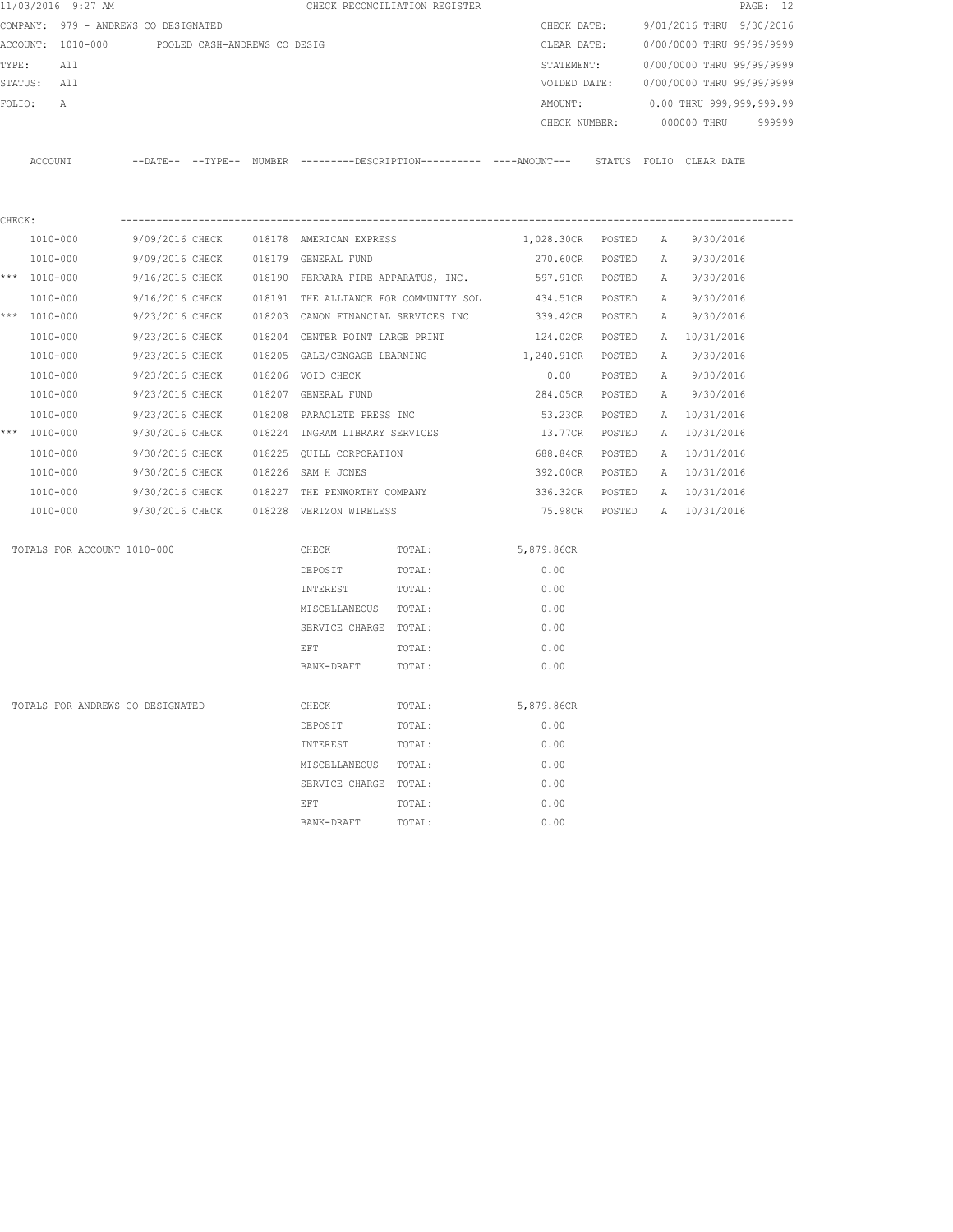|         | 11/03/2016 9:27 AM                  |                            |                    |        | CHECK RECONCILIATION REGISTER |               |        |                           |             | PAGE: 13                 |        |
|---------|-------------------------------------|----------------------------|--------------------|--------|-------------------------------|---------------|--------|---------------------------|-------------|--------------------------|--------|
|         | COMPANY: 989 - ROAD & BRIDGE POOLED |                            |                    |        |                               | CHECK DATE:   |        | 9/01/2016 THRU 9/30/2016  |             |                          |        |
|         | ACCOUNT: 1010-000                   |                            | POOLED R & B FUNDS |        |                               | CLEAR DATE:   |        | 0/00/0000 THRU 99/99/9999 |             |                          |        |
| TYPE:   | All                                 |                            |                    |        |                               | STATEMENT:    |        | 0/00/0000 THRU 99/99/9999 |             |                          |        |
| STATUS: | All                                 |                            |                    |        |                               | VOIDED DATE:  |        | 0/00/0000 THRU 99/99/9999 |             |                          |        |
| FOLTO:  | A                                   |                            |                    |        |                               | AMOUNT:       |        |                           |             | 0.00 THRU 999,999,999.99 |        |
|         |                                     |                            |                    |        |                               | CHECK NUMBER: |        |                           | 000000 THRU |                          | 999999 |
|         |                                     |                            |                    |        |                               |               |        |                           |             |                          |        |
| ACCOUNT |                                     | $--$ DATE $- --$ TYPE $--$ |                    | NUMBER |                               |               | STATUS | FOLTO                     | CLEAR DATE  |                          |        |

| CHECK:   |                                       |                                                                         |                   |               |              |              |
|----------|---------------------------------------|-------------------------------------------------------------------------|-------------------|---------------|--------------|--------------|
| 1010-000 |                                       | 9/09/2016 CHECK 020090 ANDREWS EMPLOYEE TRUST FUND 30,928.15CR POSTED A |                   |               |              | 9/30/2016    |
| 1010-000 | 9/09/2016 CHECK 020091 BIG COUNTRY BG |                                                                         | 316.65CR POSTED   |               | A            | 9/30/2016    |
| 1010-000 | 9/09/2016 CHECK 020092 GENERAL FUND   |                                                                         | 2,963.56CR POSTED |               | A            | 9/30/2016    |
| 1010-000 |                                       | 9/09/2016 CHECK 020093 JENEANE ANDEREGG                                 | 22.50CR POSTED    |               | A            | 9/30/2016    |
| 1010-000 |                                       | 9/09/2016 CHECK 020094 JOE'S DIESEL REPAIR & MAINTENA                   | 7.00CR POSTED     |               | A            | 9/30/2016    |
| 1010-000 |                                       | 9/09/2016 CHECK 020095 SMITH & SONS EQPT., INC. 17,682.92CR POSTED      |                   |               | A            | 9/30/2016    |
| 1010-000 | 9/09/2016 CHECK                       | 020096 UM AUTO PARTS                                                    | 697.39CR POSTED   |               | A            | 9/30/2016    |
| 1010-000 | 9/09/2016 CHECK                       | 020097 WTG FUELS, INC                                                   | 9,022.13CR POSTED |               | A            | 9/30/2016    |
| 1010-000 | 9/16/2016 CHECK                       | 020098 ANDREWS TIRE SERVICE INC                                         | 580.00CR POSTED   |               | A            | 9/30/2016    |
| 1010-000 | 9/16/2016 CHECK                       | 020099 ASPHALT PATCH ENTERPRISES INC 4,139.52CR POSTED                  |                   |               |              | A 10/31/2016 |
| 1010-000 |                                       | 9/16/2016 CHECK 020100 DEECO RUBBER COMPANY INC.                        | 747.06CR POSTED   |               | A            | 9/30/2016    |
| 1010-000 | 9/16/2016 CHECK                       | 020101 FASTENAL COMPANY                                                 | 57.55CR           | POSTED        | Α            | 9/30/2016    |
| 1010-000 |                                       | 9/16/2016 CHECK 020102 FIRST AID DIRECT                                 | 630.00CR          | POSTED        | A            | 9/30/2016    |
| 1010-000 | 9/16/2016 CHECK                       | 020103 GEBO CREDIT CORPORATION                                          | 399.88CR POSTED   |               | A            | 9/30/2016    |
| 1010-000 | 9/16/2016 CHECK                       | 020104 GENERAL FUND                                                     | 360.04CR POSTED   |               | А            | 9/30/2016    |
| 1010-000 | 9/16/2016 CHECK                       | 020105 KNIGHTS TIRE & SERVICE                                           | 35.00CR POSTED    |               | A            | 9/30/2016    |
| 1010-000 | 9/16/2016 CHECK                       | 020106 MUSTANG LUMBER CO                                                | 86.47CR POSTED    |               | A            | 9/30/2016    |
| 1010-000 | 9/16/2016 CHECK                       | 020107 PAULCOR, INC.                                                    | 7.00CR POSTED     |               | Α            | 9/30/2016    |
| 1010-000 | 9/16/2016 CHECK                       | 020108 PORTERS THRIFTWAY                                                | 35.16CR POSTED    |               | A            | 9/30/2016    |
| 1010-000 | 9/16/2016 CHECK                       | 020109 PRO AGGREGATE                                                    | 2,550.00CR POSTED |               | Α            | 9/30/2016    |
| 1010-000 | 9/16/2016 CHECK                       | 020110 RELIANT ENERGY                                                   | 1,059.18CR POSTED |               | A            | 9/30/2016    |
| 1010-000 | 9/16/2016 CHECK                       | 020111 ROBIN HARPER TAC                                                 |                   | 7.50CR POSTED | Α            | 9/30/2016    |
| 1010-000 | 9/16/2016 CHECK                       | 020112 SEWELL AUTOMOTIVE GROUP INC $1,726.73CR$ POSTED                  |                   |               | $\mathbb{A}$ | 9/30/2016    |
| 1010-000 | 9/16/2016 CHECK                       | 020113 TEXAS ASSOCIATION OF COUNTIES 4,766.88CR POSTED                  |                   |               | A            | 9/30/2016    |
| 1010-000 | 9/16/2016 CHECK                       | 020114 TEXAS GAS SERVICE CORP                                           | 31.27CR POSTED    |               | A            | 9/30/2016    |
| 1010-000 | 9/16/2016 CHECK                       | 020115 WASTEQUIP, LLC                                                   | 1,611.08CR POSTED |               | A            | 9/30/2016    |
| 1010-000 | 9/16/2016 CHECK                       | 020116 YELLOWHOUSE MACHINERY CO                                         | 1,369.10CR POSTED |               | A            | 9/30/2016    |
| 1010-000 | 9/23/2016 CHECK                       | 020117 ANDREWS IRON & SUPPLY                                            | 205.89CR POSTED   |               | A            | 9/30/2016    |
| 1010-000 | 9/23/2016 CHECK                       | 020118 BO'S ROYAL LUBES                                                 | 1,837.50CR POSTED |               |              | A 10/31/2016 |
| 1010-000 | 9/23/2016 CHECK                       | 020119 BRAD YOUNG                                                       | 329.80CR POSTED   |               | A            | 9/30/2016    |
| 1010-000 | 9/23/2016 CHECK                       | 020120 BRUCKNER TRUCK SALES INC                                         | 215.54CR POSTED   |               |              | A 10/31/2016 |
| 1010-000 | 9/23/2016 CHECK                       | 020121 ECONO SIGNS LLC                                                  | 1,783.46CR POSTED |               |              | A 10/31/2016 |
| 1010-000 | 9/23/2016 CHECK                       | 020122 FERRARA FIRE APPARATUS, INC.                                     | 264.75CR POSTED   |               |              | A 9/30/2016  |
| 1010-000 | 9/23/2016 CHECK                       | 020123 GENERAL FUND                                                     | 3,080.65CR POSTED |               | A            | 9/30/2016    |
| 1010-000 | 9/23/2016 CHECK                       | 020124 GENERAL FUND                                                     | 92,178.15CR       | POSTED        | A            | 9/30/2016    |
| 1010-000 | 9/23/2016 CHECK                       | 020125 HIGGINBOTHAM BROS & CO LLC                                       | 454.86CR          | POSTED        | A            | 9/30/2016    |
| 1010-000 | 9/23/2016 CHECK                       | 020126 VOID CHECK                                                       | 0.00              | POSTED        | Α            | 9/30/2016    |
| 1010-000 | 9/23/2016 CHECK                       | 020127 HJC FARMS                                                        | 14,200.00CR       | POSTED        | A            | 10/31/2016   |
| 1010-000 | 9/23/2016 CHECK                       | 020128 JOE'S DIESEL REPAIR & MAINTENA                                   | 371.00CR          | POSTED        | Α            | 9/30/2016    |
| 1010-000 | 9/23/2016 CHECK                       | 020129 KNIGHTS TIRE & SERVICE                                           | 507.50CR          | POSTED        |              | A 10/31/2016 |
| 1010-000 | 9/23/2016 CHECK                       | 020130 MATTHEW LANE THORNTON                                            | 700.00CR          | POSTED        | Α            | 10/31/2016   |
| 1010-000 | 9/23/2016 CHECK                       | 020131 O'REILLY AUTO PARTS                                              | 540.81CR          | POSTED        | Α            | 10/31/2016   |
| 1010-000 | 9/23/2016 CHECK                       | 020132 VOID CHECK                                                       | 0.00              | POSTED        | Α            | 9/30/2016    |
| 1010-000 | 9/23/2016 CHECK                       | 020133 PORTERS THRIFTWAY                                                | 19.96CR           | POSTED        | A            | 9/30/2016    |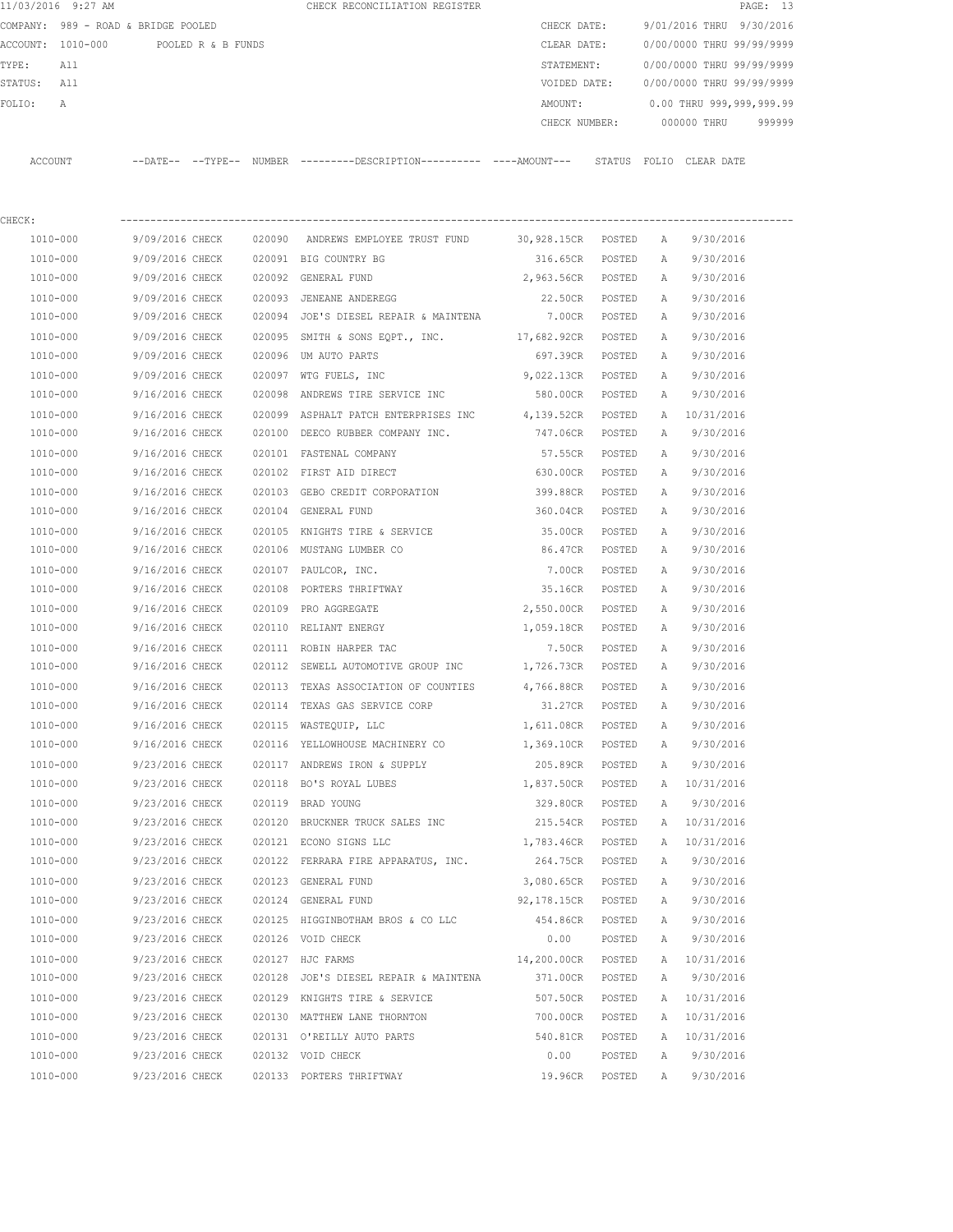|          | 11/03/2016 9:27 AM                  |          |                    |        | CHECK RECONCILIATION REGISTER |               |                           |             | PAGE: 14 |        |
|----------|-------------------------------------|----------|--------------------|--------|-------------------------------|---------------|---------------------------|-------------|----------|--------|
|          | COMPANY: 989 - ROAD & BRIDGE POOLED |          |                    |        |                               | CHECK DATE:   | 9/01/2016 THRU 9/30/2016  |             |          |        |
| ACCOUNT: | 1010-000                            |          | POOLED R & B FUNDS |        |                               | CLEAR DATE:   | 0/00/0000 THRU 99/99/9999 |             |          |        |
| TYPE:    | All                                 |          |                    |        |                               | STATEMENT:    | 0/00/0000 THRU 99/99/9999 |             |          |        |
| STATUS:  | All                                 |          |                    |        |                               | VOIDED DATE:  | 0/00/0000 THRU 99/99/9999 |             |          |        |
| FOLIO:   | А                                   |          |                    |        |                               | AMOUNT:       | 0.00 THRU 999,999,999.99  |             |          |        |
|          |                                     |          |                    |        |                               | CHECK NUMBER: |                           | 000000 THRU |          | 999999 |
|          |                                     |          |                    |        |                               |               |                           |             |          |        |
| ACCOUNT  |                                     | --DATE-- | --TYPE--           | NUMBER |                               | STATUS        | FOLTO                     | CLEAR DATE  |          |        |

| CHECK:                      |                 |        |                         |                                                 |                 |         |              |              |
|-----------------------------|-----------------|--------|-------------------------|-------------------------------------------------|-----------------|---------|--------------|--------------|
| 1010-000                    | 9/23/2016 CHECK |        | 020134 PRO AGGREGATE    |                                                 | 954.00CR        | POSTED  |              | A 10/31/2016 |
| 1010-000                    | 9/23/2016 CHECK |        |                         | 020135 ROBIN HARPER TAC                         | 60.00CR         | POSTED  | $\mathbb{A}$ | 9/30/2016    |
| 1010-000                    | 9/23/2016 CHECK |        | 020136 RONNIE E LEMOND  |                                                 | 80.53CR         | POSTED  | A            | 9/30/2016    |
| 1010-000                    | 9/23/2016 CHECK |        | 020137 SIERRA SPRINGS   |                                                 | 59.20CR         | POSTED  |              | A 10/31/2016 |
| 1010-000                    | 9/23/2016 CHECK |        |                         | 020138 TEXAS GAS SERVICE CORP                   | 31.27CR         | POSTED  | A            | 9/30/2016    |
| 1010-000                    | 9/23/2016 CHECK |        | 020139 VERIZON WIRELESS |                                                 | 37.99CR         | POSTED  | A            | 10/31/2016   |
| 1010-000                    | 9/23/2016 CHECK |        | 020140 WARREN CAT       |                                                 | 74.58CR         | POSTED  | Α            | 9/30/2016    |
| 1010-000                    | 9/23/2016 CHECK |        | 020141 WESTAIR-PRAXAIR  |                                                 | 37.81CR         | POSTED  | A            | 9/30/2016    |
| 1010-000                    | 9/23/2016 CHECK |        |                         | 020142 YELLOWHOUSE MACHINERY CO 1,398.70CR      |                 | POSTED  | A            | 9/30/2016    |
| 1010-000                    | 9/30/2016 CHECK |        |                         | 020143 BASCO SUPPLY COMPANY, INC. 218.45CR      |                 | POSTED  | A            | 10/31/2016   |
| 1010-000                    | 9/30/2016 CHECK |        |                         | 020144 CALDWELL COUNTRY CHEVROLET 27,940.00CR   |                 | OUTSTND | A            | 0/00/0000    |
| 1010-000                    | 9/30/2016 CHECK |        |                         | 020145 CITY OF ANDREWS WATER DEPT.              | 179.05CR        | POSTED  | $\mathbb{A}$ | 10/31/2016   |
| 1010-000                    | 9/30/2016 CHECK |        | 020146 FASTENAL COMPANY |                                                 | 37.41CR         | POSTED  | $\mathbb{A}$ | 10/31/2016   |
| 1010-000                    | 9/30/2016 CHECK |        |                         | 020147 FERRARA FIRE APPARATUS, INC. 552.05CR    |                 | POSTED  | Α            | 10/31/2016   |
| 1010-000                    | 9/30/2016 CHECK | 020148 | GENERAL FUND            |                                                 | 30,809.68CR     | POSTED  | Α            | 10/31/2016   |
| 1010-000                    | 9/30/2016 CHECK |        |                         | 020149 JOE'S DIESEL REPAIR & MAINTENA 7.00CR    |                 | POSTED  | A            | 10/31/2016   |
| 1010-000                    | 9/30/2016 CHECK |        |                         | 020150 KNIGHTS TIRE & SERVICE                   | 315.00CR        | POSTED  |              | A 10/31/2016 |
| 1010-000                    | 9/30/2016 CHECK |        |                         | 020151 PAULCOR, INC.                            | 7.00CR          | POSTED  | $\mathbb{A}$ | 10/31/2016   |
| 1010-000                    | 9/30/2016 CHECK |        |                         | 020152 SALVADOR ESPARZA 587.96CR                |                 | OUTSTND | A            | 0/00/0000    |
| 1010-000                    | 9/30/2016 CHECK |        |                         | 020153 SEWELL AUTOMOTIVE GROUP INC              | 3,716.41CR      | POSTED  | A            | 10/31/2016   |
| 1010-000                    | 9/30/2016 CHECK | 020154 |                         | SOUTH PLAINS IMPLEMENT LTD                      | 2,507.74CR      | POSTED  | A            | 10/31/2016   |
| 1010-000                    | 9/30/2016 CHECK |        |                         | 020155 SOUTHERN TIRE MART, LLC 2,797.54CR       |                 | POSTED  | $\mathbb{A}$ | 10/31/2016   |
| 1010-000                    | 9/30/2016 CHECK | 020156 |                         | TEXAS ASSOCIATION OF COUNTIES 298.80CR          |                 | POSTED  | A            | 10/31/2016   |
| 1010-000                    | 9/30/2016 CHECK |        |                         | 020157 THERMO FLUIDS, INC. 330.00CR             |                 | POSTED  | Α            | 10/31/2016   |
| 1010-000                    | 9/30/2016 CHECK |        | 020158 WARREN CAT       |                                                 | 865.84CR        | POSTED  | A            | 10/31/2016   |
| 1010-000                    | 9/30/2016 CHECK |        |                         | 020159 WEST TX FIRE EXTINGUISHER INC            | 668.94CR        | POSTED  |              | A 10/31/2016 |
| 1010-000                    | 9/30/2016 CHECK |        |                         | 020160 WTG FUELS, INC                           | 426.25CR POSTED |         |              | A 10/31/2016 |
| 1010-000                    | 9/30/2016 CHECK |        |                         | 020161 YELLOWHOUSE MACHINERY CO 827.08CR POSTED |                 |         |              | A 10/31/2016 |
| TOTALS FOR ACCOUNT 1010-000 |                 |        | CHECK                   | TOTAL:                                          | 274,355.87CR    |         |              |              |
|                             |                 |        | DEPOSIT                 | TOTAL:                                          | 0.00            |         |              |              |
|                             |                 |        | INTEREST                |                                                 |                 |         |              |              |

|                                 | MISCELLANEOUS  | TOTAL: | 0.00         |
|---------------------------------|----------------|--------|--------------|
|                                 | SERVICE CHARGE | TOTAL: | 0.00         |
|                                 | EFT            | TOTAL: | 0.00         |
|                                 | BANK-DRAFT     | TOTAL: | 0.00         |
|                                 |                |        |              |
| TOTALS FOR ROAD & BRIDGE POOLED | CHECK          | TOTAL: | 274,355.87CR |
|                                 | DEPOSIT        | TOTAL: | 0.00         |
|                                 | INTEREST       | TOTAL: | 0.00         |
|                                 | MISCELLANEOUS  | TOTAL: | 0.00         |
|                                 | SERVICE CHARGE | TOTAL: | 0.00         |
|                                 | EFT            | TOTAL: | 0.00         |
|                                 | BANK-DRAFT     | TOTAL: | 0.00         |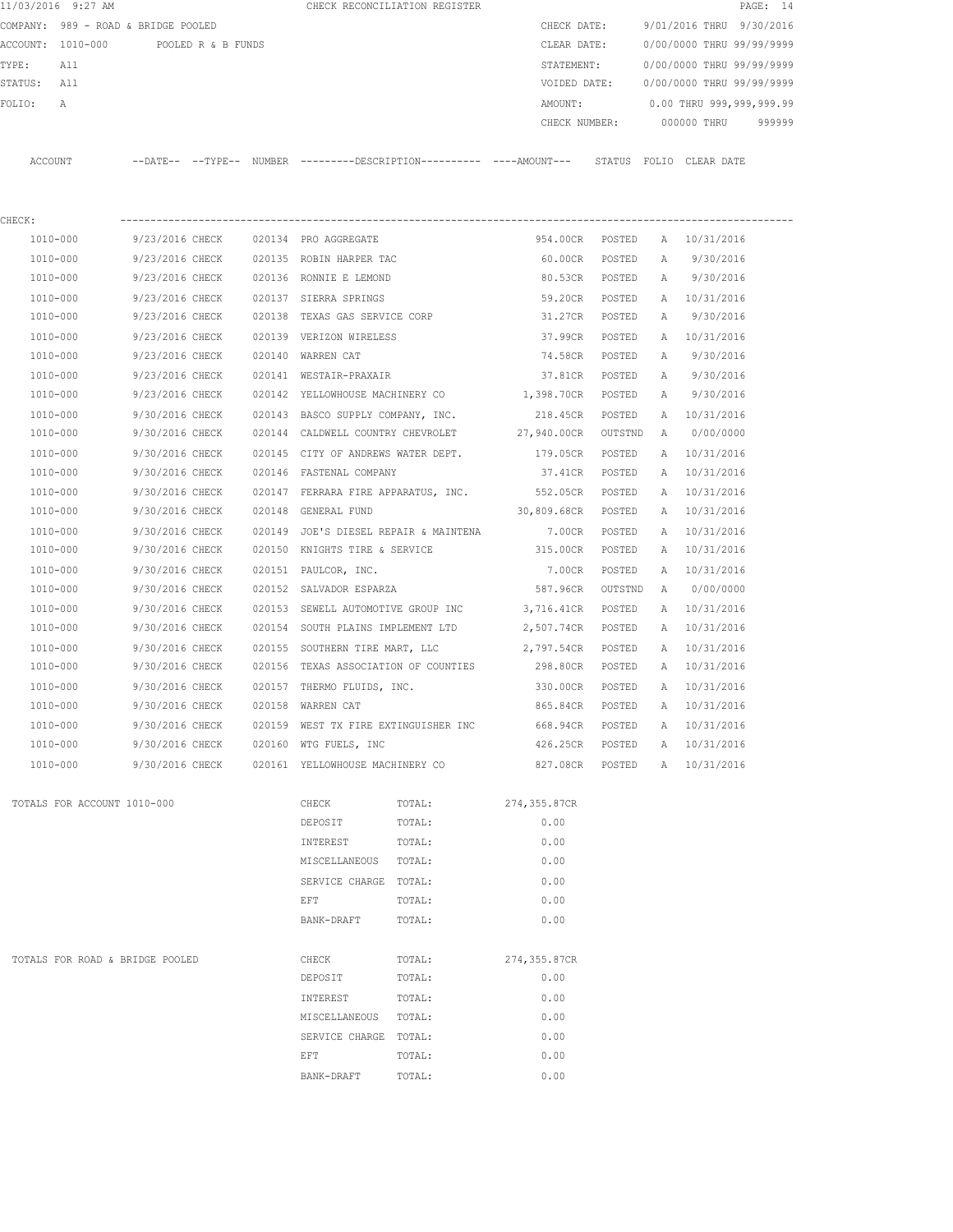|             | 11/03/2016 9:27 AM                         |                 |             | CHECK RECONCILIATION REGISTER                                                                 |                 |        |              |                           | PAGE: 15 |
|-------------|--------------------------------------------|-----------------|-------------|-----------------------------------------------------------------------------------------------|-----------------|--------|--------------|---------------------------|----------|
|             | COMPANY: 999 - GENERAL FUND CASH POOLED    |                 |             |                                                                                               | CHECK DATE:     |        |              | 9/01/2016 THRU 9/30/2016  |          |
|             | ACCOUNT: 1010-000 GENERAL FUND POOLED CASH |                 |             |                                                                                               | CLEAR DATE:     |        |              | 0/00/0000 THRU 99/99/9999 |          |
| TYPE:       | All                                        |                 |             |                                                                                               | STATEMENT:      |        |              | 0/00/0000 THRU 99/99/9999 |          |
| STATUS: All |                                            |                 |             |                                                                                               | VOIDED DATE:    |        |              | 0/00/0000 THRU 99/99/9999 |          |
| FOLIO:      | A                                          |                 |             |                                                                                               | AMOUNT:         |        |              | 0.00 THRU 999,999,999.99  |          |
|             |                                            |                 |             |                                                                                               | CHECK NUMBER:   |        |              | 000000 THRU               | 999999   |
|             | ACCOUNT                                    |                 |             | --DATE-- --TYPE-- NUMBER ---------DESCRIPTION---------- ----AMOUNT--- STATUS FOLIO CLEAR-DATE |                 |        |              |                           |          |
|             |                                            |                 |             |                                                                                               |                 |        |              |                           |          |
| BANK DRAFT: |                                            |                 |             |                                                                                               |                 |        |              |                           |          |
|             |                                            |                 |             | 1010-000 9/23/2016 BANK-DRAFT092316 JPMORGAN CHASE BANK 20,639.77CR POSTED A 9/30/2016        |                 |        |              |                           |          |
| CHECK:      |                                            |                 |             |                                                                                               |                 |        |              |                           |          |
|             | 1010-000                                   | 9/09/2016 CHECK |             | 120932 ANDREWS EMPLOYEE TRUST FUND 47,455.97CR POSTED                                         |                 |        | A            | 9/30/2016                 |          |
|             | 1010-000                                   | 9/09/2016 CHECK |             | 120933 IST SOURCE SERVALL                                                                     | 40.98CR         | POSTED | A            | 9/30/2016                 |          |
|             | 1010-000                                   | 9/09/2016 CHECK | 120934 AJRA |                                                                                               | 500.00CR        | POSTED | A            | 9/30/2016                 |          |
|             | 1010-000                                   | 9/09/2016 CHECK |             | 120935 ANDREWS COUNTY DESIGNATED FUND                                                         | 161.07CR POSTED |        | A            | 9/30/2016                 |          |
|             | 1010-000                                   | 9/09/2016 CHECK |             | 120936 ANDREWS COUNTY NEWS INC                                                                | 144.00CR        | POSTED | А            | 9/30/2016                 |          |
|             | 1010-000                                   | 9/09/2016 CHECK |             | 120937 ANDREWS COUNTY PETTY CASH                                                              | 27.20CR         | POSTED | А            | 9/30/2016                 |          |
|             | 1010-000                                   | 9/09/2016 CHECK |             | 120938 ANDREWS PEST CONTROL                                                                   | 310.00CR        | POSTED | Α            | 9/30/2016                 |          |
|             | 1010-000                                   | 9/09/2016 CHECK |             | 120939 ANDREWS PRESCRIPTION SHOP LLC                                                          | 758.24CR        | POSTED | А            | 9/30/2016                 |          |
|             | 1010-000                                   | 9/09/2016 CHECK |             | 120940 AT&T MOBILITY                                                                          | 275.75CR        | POSTED | Α            | 9/30/2016                 |          |
|             | 1010-000                                   | 9/09/2016 CHECK |             | 120941 AUSTIN TURF & TRACTOR                                                                  | 218.12CR        | POSTED | A            | 9/30/2016                 |          |
|             | 1010-000                                   | 9/09/2016 CHECK |             | 120942 BEAR GRAPHICS INC                                                                      | 323.51CR        | POSTED | Α            | 9/30/2016                 |          |
|             | 1010-000                                   | 9/09/2016 CHECK |             | 120943 BETTY JO COOPER                                                                        | 83.62CR         | POSTED | A            | 10/31/2016                |          |
|             | 1010-000                                   | 9/09/2016 CHECK |             | 120944 BRADLEY HELMS                                                                          | 135.61CR        | POSTED | A            | 10/31/2016                |          |
|             | 1010-000                                   | 9/09/2016 CHECK |             | 120945 CANON FINANCIAL SERVICES INC                                                           | 141.49CR        | POSTED | Α            | 9/30/2016                 |          |
|             | 1010-000                                   | 9/09/2016 CHECK |             | 120946 CENTER FOR DISEASE DETECTION                                                           | 747.00CR        | POSTED | $\mathbb{A}$ | 9/30/2016                 |          |
|             | 1010-000                                   | 9/09/2016 CHECK |             | 120947 CERTIFIED LABORATORIES                                                                 | 235.00CR        | POSTED | A            | 9/30/2016                 |          |
|             | 1010-000                                   | 9/09/2016 CHECK |             | 120948 CHRISTOPHER & RANDEE PITKIN                                                            | 235.69CR        | POSTED | А            | 9/30/2016                 |          |
|             | 1010-000                                   | 9/09/2016 CHECK |             | 120949 CLYDE'S REFRIGERATION INC                                                              | 42.00CR         | POSTED | А            | 9/30/2016                 |          |
|             | 1010-000                                   | 9/09/2016 CHECK | 120950      | DAVID B BROOKS                                                                                | 100.00CR        | POSTED | А            | 9/30/2016                 |          |
|             | 1010-000                                   | 9/09/2016 CHECK |             | 120951 DBT TRANSPORTATION SERVICES LL 5,966.00CR                                              |                 | POSTED | A            | 9/30/2016                 |          |
|             | 1010-000                                   | 9/09/2016 CHECK |             | 120952 DE LAGE LANDEN FINANCIAL SERVI 252.81CR                                                |                 | POSTED | A            | 9/30/2016                 |          |
|             | 1010-000                                   | 9/09/2016 CHECK |             | 120953 DEECO RUBBER COMPANY INC.                                                              | 85.16CR         | POSTED | Α            | 9/30/2016                 |          |
|             | $1010 - 000$                               | 9/09/2016 CHECK |             | 120954 DEMARCUS & RACHEL BUFFORD                                                              | 137.57CR        | POSTED | Α            | 9/30/2016                 |          |
|             | 1010-000                                   | 9/09/2016 CHECK |             | 120955 ECLINICAL WORKS LLC                                                                    | 1,744.65CR      | POSTED | Α            | 9/30/2016                 |          |
|             | 1010-000                                   | 9/09/2016 CHECK |             | 120956 ELLIOTT ELECTRIC SUPPLY                                                                | 867.03CR        | POSTED | Α            | 9/30/2016                 |          |
|             | 1010-000                                   | 9/09/2016 CHECK |             | 120957 FAR WEST TX COUNTY JUDGES' AND                                                         | 100.00CR        | POSTED | Α            | 9/30/2016                 |          |
|             | 1010-000                                   | 9/09/2016 CHECK |             | 120958 GENERAL FUND                                                                           | 14,817.48CR     | POSTED | Α            | 9/30/2016                 |          |
|             | 1010-000                                   | 9/09/2016 CHECK |             | 120959 GRAPPLERS, INC                                                                         | 251.88CR        | POSTED | Α            | 9/30/2016                 |          |
|             | 1010-000                                   | 9/09/2016 CHECK |             | 120960 GREGORY & JENNIFER CUNNINGHAM                                                          | 78.72CR         | POSTED | Α            | 9/30/2016                 |          |
|             | 1010-000                                   | 9/09/2016 CHECK |             | 120961 HARRELL'S LLC                                                                          | 4,942.07CR      | POSTED | Α            | 9/30/2016                 |          |
|             | 1010-000                                   | 9/09/2016 CHECK |             | 120962 HENRY SCHEIN                                                                           | 7,061.98CR      | POSTED | Α            | 9/30/2016                 |          |
|             | 1010-000                                   | 9/09/2016 CHECK |             | 120963 HILL MANUFACTURING COMPANY INC 271.94CR                                                |                 | POSTED | Α            | 9/30/2016                 |          |
|             | 1010-000                                   | 9/09/2016 CHECK |             | 120964 JAMES LEE PAYNE                                                                        | 245.34CR        | POSTED | Α            | 9/30/2016                 |          |
|             | 1010-000                                   | 9/09/2016 CHECK |             | 120965 JEREMY & AMANDA WOODS                                                                  | 219.56CR        | POSTED | Α            | 9/30/2016                 |          |
|             | 1010-000                                   | 9/09/2016 CHECK |             | 120966 JODY & CHASSIDY BROWN                                                                  | 343.70CR        | POSTED | Α            | 10/31/2016                |          |
|             | 1010-000                                   | 9/09/2016 CHECK |             | 120967 JOE'S DIESEL REPAIR & MAINTENA                                                         | 427.00CR        | POSTED | Α            | 9/30/2016                 |          |
|             | 1010-000                                   | 9/09/2016 CHECK |             | 120968 JOYCE MILLER                                                                           | 75.60CR         | POSTED | Α            | 9/30/2016                 |          |
|             | 1010-000                                   | 9/09/2016 CHECK |             | 120969 KYLE MOORE                                                                             | 262.10CR        | POSTED | Α            | 9/30/2016                 |          |
|             | 1010-000                                   | 9/09/2016 CHECK |             | 120970 LEXISNEXIS                                                                             | 246.00CR        | POSTED | Α            | 9/30/2016                 |          |
|             | 1010-000                                   | 9/09/2016 CHECK |             | 120971 LINDA FOSTER                                                                           | 175.00CR        | POSTED | Α            | 9/30/2016                 |          |
|             | 1010-000                                   | 9/09/2016 CHECK |             | 120972 LKG WELDING                                                                            | 3,085.00CR      | POSTED | Α            | 9/30/2016                 |          |
|             |                                            |                 |             |                                                                                               |                 |        |              |                           |          |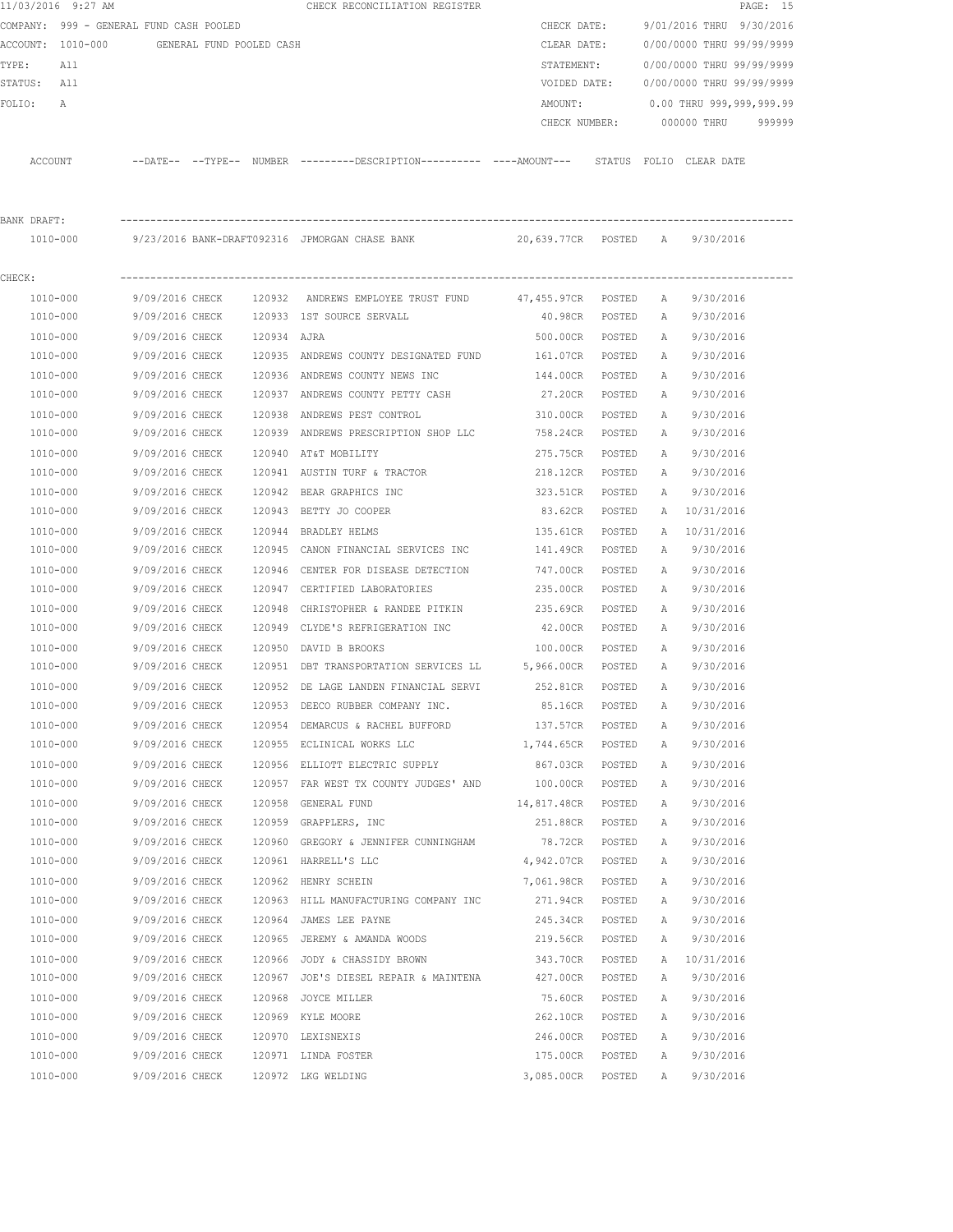|         | 11/03/2016 9:27 AM                      |                            |                          |        | CHECK RECONCILIATION REGISTER |  |               |        |                           |            | PAGE: 16 |        |
|---------|-----------------------------------------|----------------------------|--------------------------|--------|-------------------------------|--|---------------|--------|---------------------------|------------|----------|--------|
|         | COMPANY: 999 - GENERAL FUND CASH POOLED |                            |                          |        |                               |  | CHECK DATE:   |        | 9/01/2016 THRU 9/30/2016  |            |          |        |
|         | ACCOUNT: 1010-000                       |                            | GENERAL FUND POOLED CASH |        |                               |  | CLEAR DATE:   |        | 0/00/0000 THRU 99/99/9999 |            |          |        |
| TYPE:   | All                                     |                            |                          |        |                               |  | STATEMENT:    |        | 0/00/0000 THRU 99/99/9999 |            |          |        |
| STATUS: | All                                     |                            |                          |        |                               |  | VOIDED DATE:  |        | 0/00/0000 THRU 99/99/9999 |            |          |        |
| FOLTO:  | A                                       |                            |                          |        |                               |  | AMOUNT:       |        | 0.00 THRU 999,999,999.99  |            |          |        |
|         |                                         |                            |                          |        |                               |  | CHECK NUMBER: |        | 000000 THRU               |            |          | 999999 |
|         |                                         |                            |                          |        |                               |  |               |        |                           |            |          |        |
| ACCOUNT |                                         | $--$ DATE $- --$ TYPE $--$ |                          | NUMBER |                               |  |               | STATUS | FOLTO                     | CLEAR DATE |          |        |

| CHECK:   |                                       |                                                                |                   |                |              |            |
|----------|---------------------------------------|----------------------------------------------------------------|-------------------|----------------|--------------|------------|
| 1010-000 | 9/09/2016 CHECK                       | 120973 MALLORY LYN ADAMS                                       |                   | 45.81CR POSTED | A            | 9/30/2016  |
| 1010-000 |                                       | 9/09/2016 CHECK 120974 MID-STATES OPERATING COMPANY 5,927.89CR |                   | POSTED         | A            | 9/30/2016  |
| 1010-000 |                                       | 9/09/2016 CHECK 120975 MORRISON SUPPLY COMPANY                 | 132.91CR          | POSTED         | A            | 9/30/2016  |
| 1010-000 | 9/09/2016 CHECK                       | 120976 PAUL M. SLAUGHTER, JR., P.C.                            | 750.00CR POSTED   |                | Α            | 9/30/2016  |
| 1010-000 | 9/09/2016 CHECK                       | 120977 PB MATERIALS, LLC                                       | 1,070.51CR POSTED |                | A            | 9/30/2016  |
| 1010-000 | 9/09/2016 CHECK                       | 120978 PERMIAN CRUDE TANSPORTS                                 | 977.10CR POSTED   |                | A            | 9/30/2016  |
| 1010-000 |                                       | 9/09/2016 CHECK 120979 PERMIAN REGIONAL MEDICAL CENTE          | 351.09CR POSTED   |                | A            | 9/30/2016  |
| 1010-000 | 9/09/2016 CHECK                       | 120980 PHIL J. MARROQUIN                                       | 100.00CR POSTED   |                | Α            | 9/30/2016  |
| 1010-000 |                                       | 9/09/2016 CHECK 120981 QUILL CORPORATION                       | 876.28CR POSTED   |                | A            | 9/30/2016  |
| 1010-000 | 9/09/2016 CHECK                       | 120982 ROBERT W GARCIA MD                                      | 2,731.00CR POSTED |                | Α            | 9/30/2016  |
| 1010-000 |                                       | 9/09/2016 CHECK 120983 ROBIN HARPER TAC                        | 7.50CR POSTED     |                | A            | 9/30/2016  |
| 1010-000 |                                       | 9/09/2016 CHECK 120984 SHOPKO HOMETOWN # 2554 126.84CR POSTED  |                   |                | A            | 9/30/2016  |
| 1010-000 | 9/09/2016 CHECK 120985 SIERRA SPRINGS |                                                                | 52.73CR POSTED    |                | Α            | 9/30/2016  |
| 1010-000 | 9/09/2016 CHECK                       | 120986 SIMS PLASTICS, INC.                                     | 7,494.52CR POSTED |                | Α            | 9/30/2016  |
| 1010-000 | 9/09/2016 CHECK                       | 120987 SMITH MEDICAL PARTNERS, LLC                             | 12.00CR POSTED    |                | А            | 9/30/2016  |
| 1010-000 | 9/09/2016 CHECK                       | 120988 SONYA TORBERT MA, LPC, NCC, LS                          | 1,500.00CR POSTED |                | Α            | 9/30/2016  |
| 1010-000 | 9/09/2016 CHECK                       | 120989 SOUTH PLAINS FORENSIC PATHOLOG                          | 2,200.00CR POSTED |                | $\mathbb{A}$ | 9/30/2016  |
| 1010-000 | 9/09/2016 CHECK                       | 120990 STATE COMPTROLLER SALES TAX                             | 181.33CR POSTED   |                | Α            | 9/30/2016  |
| 1010-000 | 9/09/2016 CHECK                       | 120991 TASCOSA OFFICE MACHINES INC                             | 634.74CR POSTED   |                | A            | 9/30/2016  |
| 1010-000 | 9/09/2016 CHECK                       | 120992 TEXAS GAS SERVICE CORP                                  | 119.90CR POSTED   |                | A            | 9/30/2016  |
| 1010-000 | 9/09/2016 CHECK                       | 120993 TLR & SONS HYDRAULICS & DESIGN                          | 425.86CR POSTED   |                | A            | 9/30/2016  |
| 1010-000 | 9/09/2016 CHECK                       | 120994 VERIZON WIRELESS                                        | 1,299.05CR POSTED |                | A            | 9/30/2016  |
| 1010-000 |                                       | 9/09/2016 CHECK 120995 WAGNER SUPPLY COMPANY 5,048.39CR POSTED |                   |                | A            | 9/30/2016  |
| 1010-000 | 9/09/2016 CHECK                       | 120996 WEATHERBY-EISENRICH                                     | 175.00CR          | POSTED         | Α            | 9/30/2016  |
| 1010-000 |                                       | 9/09/2016 CHECK 120997 WEST TEXAS WINDSHIELDS                  | 250.00CR          | POSTED         | A            | 9/30/2016  |
| 1010-000 |                                       | 9/09/2016 CHECK 120998 WINDSTREAM COMMUNICATIONS               | 778.52CR          | POSTED         | A            | 9/30/2016  |
| 1010-000 | 9/09/2016 CHECK 120999 WTG FUELS, INC |                                                                | 5,938.67CR POSTED |                | A            | 9/30/2016  |
| 1010-000 | 9/16/2016 CHECK                       | 121000 ACROPRINT TIME RECORDER CO                              | 135.20CR POSTED   |                | A            | 9/30/2016  |
| 1010-000 | 9/16/2016 CHECK                       | 121001 ANDREWS OFFICE SUPPLY                                   | 33.35CR POSTED    |                | A            | 9/30/2016  |
| 1010-000 | 9/16/2016 CHECK                       | 121002 ANDREWS PRESCRIPTION SHOP                               | 1,192.45CR POSTED |                | A            | 9/30/2016  |
| 1010-000 | 9/16/2016 CHECK                       | 121003 ANDREWS TIRE SERVICE INC                                | 16.00CR POSTED    |                | A            | 9/30/2016  |
| 1010-000 | 9/16/2016 CHECK                       | 121004 ANDREWS VETERINARY CLINIC CORP                          | 53.00CR POSTED    |                | A            | 9/30/2016  |
| 1010-000 | 9/16/2016 CHECK                       | 121005 AUTO-CHLOR SYSTEM OF GOLDEN LI 153.00CR POSTED          |                   |                | A            | 9/30/2016  |
| 1010-000 | 9/16/2016 CHECK                       | 121006 BEAR GRAPHICS INC                                       | 6.64CR            | POSTED         | $\mathbb{A}$ | 9/30/2016  |
| 1010-000 | 9/16/2016 CHECK                       | 121007 BEN E. KEITH                                            | 4,149.92CR        | POSTED         | $\mathbb{A}$ | 9/30/2016  |
| 1010-000 | 9/16/2016 CHECK                       | 121008 BRIAN CHAVEZ                                            | 400.00CR          | POSTED         | Α            | 9/30/2016  |
| 1010-000 | 9/16/2016 CHECK                       | 121009 BROWNELLS INC                                           | 231.53CR          | POSTED         | Α            | 9/30/2016  |
| 1010-000 | 9/16/2016 CHECK                       | 121010 BSN SPORTS INC.                                         | 4,351.21CR        | POSTED         | Α            | 9/30/2016  |
| 1010-000 | 9/16/2016 CHECK                       | 121011 CHAPPELL ROSSO DERMATOLOGY                              | 120.00CR          | POSTED         | А            | 9/30/2016  |
| 1010-000 | 9/16/2016 CHECK                       | 121012 CHRISELDA RIOS                                          | 20.00CR           | POSTED         | Α            | 10/31/2016 |
| 1010-000 | 9/16/2016 CHECK                       | 121013 CITY OF ANDREWS                                         | 1,872.00CR        | POSTED         | Α            | 9/30/2016  |
| 1010-000 | 9/16/2016 CHECK                       | 121014 CITY OF ODESSA                                          | 14.00CR           | POSTED         | Α            | 9/30/2016  |
| 1010-000 | 9/16/2016 CHECK                       | 121015 DANIELLE PARKINSON                                      | 1,241.25CR        | POSTED         | Α            | 9/30/2016  |
| 1010-000 | 9/16/2016 CHECK                       | 121016 DECOTY COFFEE CO                                        | 182.00CR          | POSTED         | Α            | 9/30/2016  |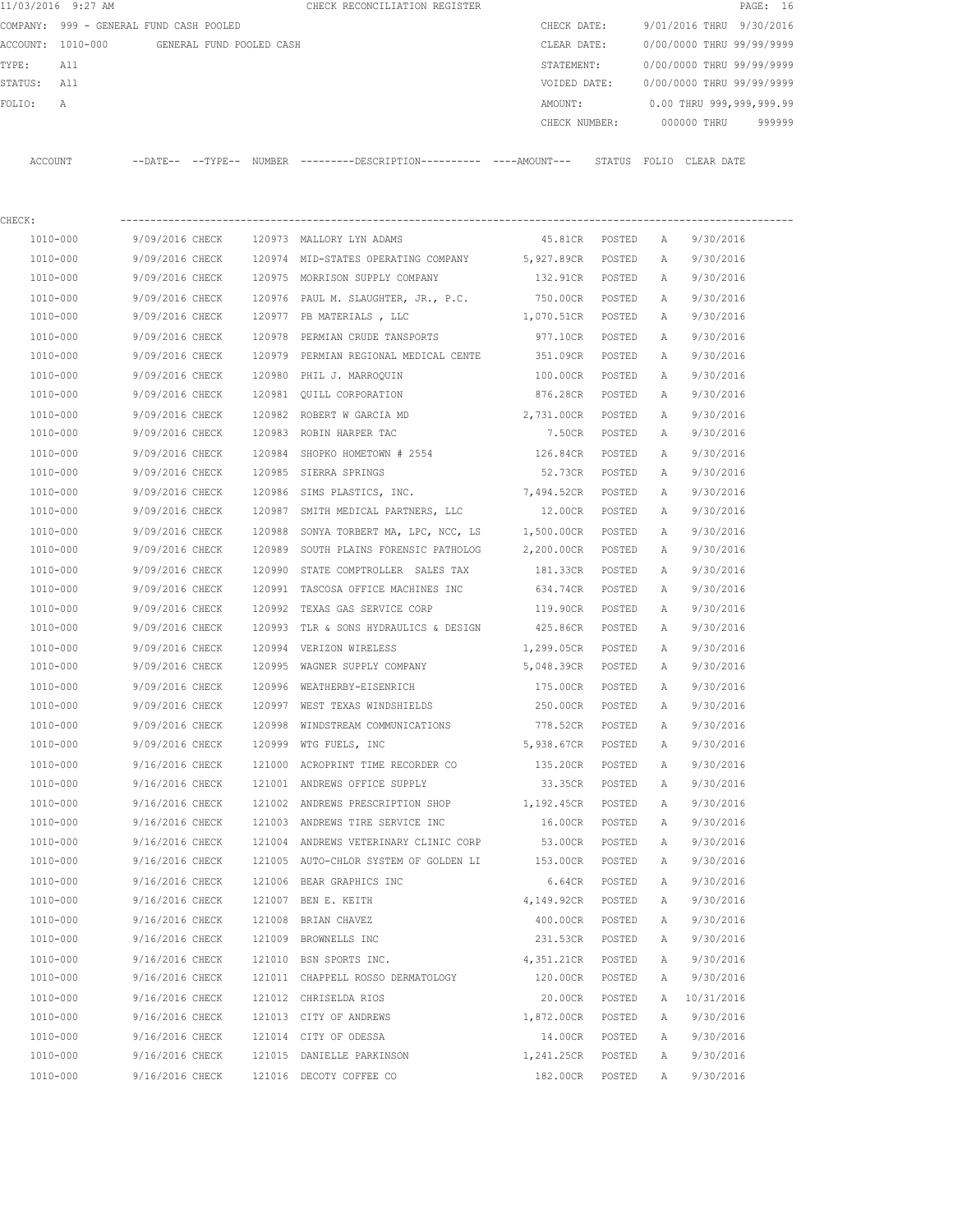|         | 11/03/2016 9:27 AM                      |                 |                          | CHECK RECONCILIATION REGISTER                                                                 |              |               |              |                           | PAGE: 17 |
|---------|-----------------------------------------|-----------------|--------------------------|-----------------------------------------------------------------------------------------------|--------------|---------------|--------------|---------------------------|----------|
|         | COMPANY: 999 - GENERAL FUND CASH POOLED |                 |                          |                                                                                               | CHECK DATE:  |               |              | 9/01/2016 THRU 9/30/2016  |          |
|         | ACCOUNT: 1010-000                       |                 | GENERAL FUND POOLED CASH |                                                                                               | CLEAR DATE:  |               |              | 0/00/0000 THRU 99/99/9999 |          |
| TYPE:   | All                                     |                 |                          |                                                                                               | STATEMENT:   |               |              | 0/00/0000 THRU 99/99/9999 |          |
| STATUS: | All                                     |                 |                          |                                                                                               | VOIDED DATE: |               |              | 0/00/0000 THRU 99/99/9999 |          |
| FOLIO:  | Α                                       |                 |                          |                                                                                               | AMOUNT:      |               |              | 0.00 THRU 999,999,999.99  |          |
|         |                                         |                 |                          |                                                                                               |              | CHECK NUMBER: |              | 000000 THRU               | 999999   |
|         |                                         |                 |                          |                                                                                               |              |               |              |                           |          |
| ACCOUNT |                                         |                 |                          | --DATE-- --TYPE-- NUMBER ---------DESCRIPTION---------- ----AMOUNT--- STATUS FOLIO CLEAR-DATE |              |               |              |                           |          |
|         |                                         |                 |                          |                                                                                               |              |               |              |                           |          |
|         |                                         |                 |                          |                                                                                               |              |               |              |                           |          |
| CHECK:  |                                         |                 |                          |                                                                                               |              |               |              |                           |          |
|         | 1010-000                                | 9/16/2016 CHECK | 121017                   | DELILAH SCHROEDER                                                                             | 476.83CR     | POSTED        | A            | 9/30/2016                 |          |
|         | 1010-000                                | 9/16/2016 CHECK | 121018                   | FALCON SEPTIC SERVICE INC 300.00CR                                                            |              | POSTED        | A            | 9/30/2016                 |          |
|         | 1010-000                                | 9/16/2016 CHECK |                          | 121019 FERRARA FIRE APPARATUS, INC. 1,101.75CR                                                |              | POSTED        | $\mathbb{A}$ | 9/30/2016                 |          |
|         | 1010-000                                | 9/16/2016 CHECK | 121020                   | GEBO CREDIT CORPORATION                                                                       | 242.92CR     | POSTED        | Α            | 9/30/2016                 |          |
|         | 1010-000                                | 9/16/2016 CHECK | 121021                   | HIGGINBOTHAM BROS & CO LLC 246.31CR                                                           |              | POSTED        | Α            | 9/30/2016                 |          |
|         | 1010-000                                | 9/16/2016 CHECK | 121022                   | J ROXANE BLOUNT                                                                               | 2,850.00CR   | POSTED        | Α            | 9/30/2016                 |          |
|         | 1010-000                                | 9/16/2016 CHECK | 121023                   | JUVENILE JUSTICE ASSOC OF TEXA                                                                | 420.00CR     | POSTED        | Α            | 9/30/2016                 |          |
|         | $1010 - 000$                            | 9/16/2016 CHECK | 121024                   | KELLY'S AUTO                                                                                  | 324.95CR     | POSTED        | A            | 9/30/2016                 |          |
|         | 1010-000                                | 9/16/2016 CHECK | 121025                   | KENDA HECKLER                                                                                 | 56.40CR      | POSTED        | Α            | 9/30/2016                 |          |
|         | $1010 - 000$                            | 9/16/2016 CHECK | 121026                   | LEXISNEXIS                                                                                    | 205.00CR     | POSTED        | $\mathbb{A}$ | 9/30/2016                 |          |
|         | 1010-000                                | 9/16/2016 CHECK |                          | 121027 LEXISNEXIS RISK DATA MANAGEMEN                                                         | 50.00CR      | POSTED        | Α            | 9/30/2016                 |          |
|         |                                         |                 |                          |                                                                                               |              |               |              |                           |          |

| 1010-000     | 9/16/2016 CHECK |              | 121025 KENDA HECKLER                       | 56.40CR     | POSTED  | Α            | 9/30/2016  |
|--------------|-----------------|--------------|--------------------------------------------|-------------|---------|--------------|------------|
| 1010-000     | 9/16/2016 CHECK |              | 121026 LEXISNEXIS                          | 205.00CR    | POSTED  | Α            | 9/30/2016  |
| 1010-000     | 9/16/2016 CHECK |              | 121027 LEXISNEXIS RISK DATA MANAGEMEN      | 50.00CR     | POSTED  | $\mathbb{A}$ | 9/30/2016  |
| 1010-000     | 9/16/2016 CHECK |              | 121028 MANUEL AND RITA GONZLES DBA         | 25.00CR     | POSTED  | $\mathbb{A}$ | 9/30/2016  |
| $1010 - 000$ | 9/16/2016 CHECK |              | 121029 MARK HOOPER ATTORNEY AT LAW         | 1,350.00CR  | OUTSTND | Α            | 0/00/0000  |
| 1010-000     | 9/16/2016 CHECK |              | 121030 MIDLAND COUNTY JUVENILE PROBAT      | 7,260.00CR  | POSTED  | Α            | 9/30/2016  |
| 1010-000     | 9/16/2016 CHECK |              | 121031 MIKE FINNEGAN                       | 150.00CR    | POSTED  | $\mathbb{A}$ | 9/30/2016  |
| 1010-000     | 9/16/2016 CHECK |              | 121032 MORRISON SUPPLY COMPANY             | 84.48CR     | POSTED  | $\mathbb{A}$ | 9/30/2016  |
| 1010-000     | 9/16/2016 CHECK |              | 121033 MUSTANG LUMBER CO                   | 1,046.54CR  | POSTED  | $\mathbb{A}$ | 9/30/2016  |
| 1010-000     | 9/16/2016 CHECK |              | 121034 VOID CHECK                          | 0.00        | POSTED  | Α            | 9/30/2016  |
| 1010-000     | 9/16/2016 CHECK |              | 121035 VOID CHECK                          | 0.00        | POSTED  | Α            | 9/30/2016  |
| 1010-000     | 9/16/2016 CHECK |              | 121036 VOID CHECK                          | 0.00        | POSTED  | Α            | 9/30/2016  |
| 1010-000     | 9/16/2016 CHECK |              | 121037 OFFICE DEPOT                        | 349.57CR    | POSTED  | Α            | 9/30/2016  |
| 1010-000     | 9/16/2016 CHECK |              | 121038 PAUL M. SLAUGHTER, JR., P.C.        | 300.00CR    | POSTED  | Α            | 9/30/2016  |
| 1010-000     | 9/16/2016 CHECK | 121039 PCM-G |                                            | 1,437.94CR  | POSTED  | Α            | 9/30/2016  |
| 1010-000     | 9/16/2016 CHECK |              | 121040 PEGASUS SCHOOLS, INC.               | 5,031.20CR  | POSTED  | Α            | 9/30/2016  |
| 1010-000     | 9/16/2016 CHECK |              | 121041 PERMIAN REGIONAL MEDICAL CENTE      | 1,909.42CR  | POSTED  | Α            | 9/30/2016  |
| $1010 - 000$ | 9/16/2016 CHECK |              | 121042 PORTERS THRIFTWAY                   | 1,034.09CR  | POSTED  | Α            | 9/30/2016  |
| 1010-000     | 9/16/2016 CHECK |              | 121043 VOID CHECK                          | 0.00        | POSTED  | Α            | 9/30/2016  |
| 1010-000     | 9/16/2016 CHECK |              | 121044 VOID CHECK                          | 0.00        | POSTED  | Α            | 9/30/2016  |
| 1010-000     | 9/16/2016 CHECK |              | 121045 PROFESSIONAL TURF PRODUCTS 900.55CR |             | POSTED  | $\mathbb{A}$ | 9/30/2016  |
| 1010-000     | 9/16/2016 CHECK |              | 121046 OUILL CORPORATION                   | 2,097.71CR  | POSTED  | Α            | 9/30/2016  |
| 1010-000     | 9/16/2016 CHECK |              | 121047 RAFAEL RODRIGUEZ DBA                | 492.60CR    | POSTED  | Α            | 9/30/2016  |
| 1010-000     | 9/16/2016 CHECK |              | 121048 RANKIN COUNTY HOSPITAL DISTRIC      | 2,444.81CR  | POSTED  | Α            | 9/30/2016  |
| 1010-000     | 9/16/2016 CHECK |              | 121049 RECOVERY HEALTHCARE CORP            | 400.00CR    | POSTED  | Α            | 9/30/2016  |
| 1010-000     | 9/16/2016 CHECK |              | 121050 RELIANT ENERGY                      | 28,140.95CR | POSTED  | Α            | 9/30/2016  |
| 1010-000     | 9/16/2016 CHECK |              | 121051 REVIZE LLC                          | 1,320.00CR  | POSTED  | Α            | 9/30/2016  |
| 1010-000     | 9/16/2016 CHECK |              | 121052 RICARDO JIMENEZ                     | 45.95CR     | POSTED  | Α            | 10/31/2016 |
| 1010-000     | 9/16/2016 CHECK |              | 121053 RITE OF PASSAGE, INC.               | 2,073.54CR  | POSTED  | Α            | 9/30/2016  |
| 1010-000     | 9/16/2016 CHECK |              | 121054 SEWELL AUTOMOTIVE GROUP INC         | 207.05CR    | POSTED  | Α            | 9/30/2016  |
| 1010-000     | 9/16/2016 CHECK |              | 121055 SIDESIGN & PRINTING LLC             | 835.00CR    | POSTED  | Α            | 9/30/2016  |
| $1010 - 000$ | 9/16/2016 CHECK |              | 121056 SIMS PLASTICS, INC.                 | 118.56CR    | POSTED  | Α            | 9/30/2016  |
| 1010-000     | 9/16/2016 CHECK |              | 121057 STAMPEDE, INC                       | 117.72CR    | POSTED  | Α            | 9/30/2016  |
| 1010-000     | 9/16/2016 CHECK |              | 121058 STANLEY FORD - ANDREWS              | 9.60CR      | POSTED  | $\mathbb A$  | 9/30/2016  |
| 1010-000     | 9/16/2016 CHECK |              | 121059 SUE HALLMAN, R.D./L.D.              | 595.00CR    | POSTED  | $\mathbb{A}$ | 9/30/2016  |
| 1010-000     | 9/16/2016 CHECK |              | 121060 SYNETRA INC                         | 2,009.00CR  | POSTED  | A            | 9/30/2016  |
|              |                 |              |                                            |             |         |              |            |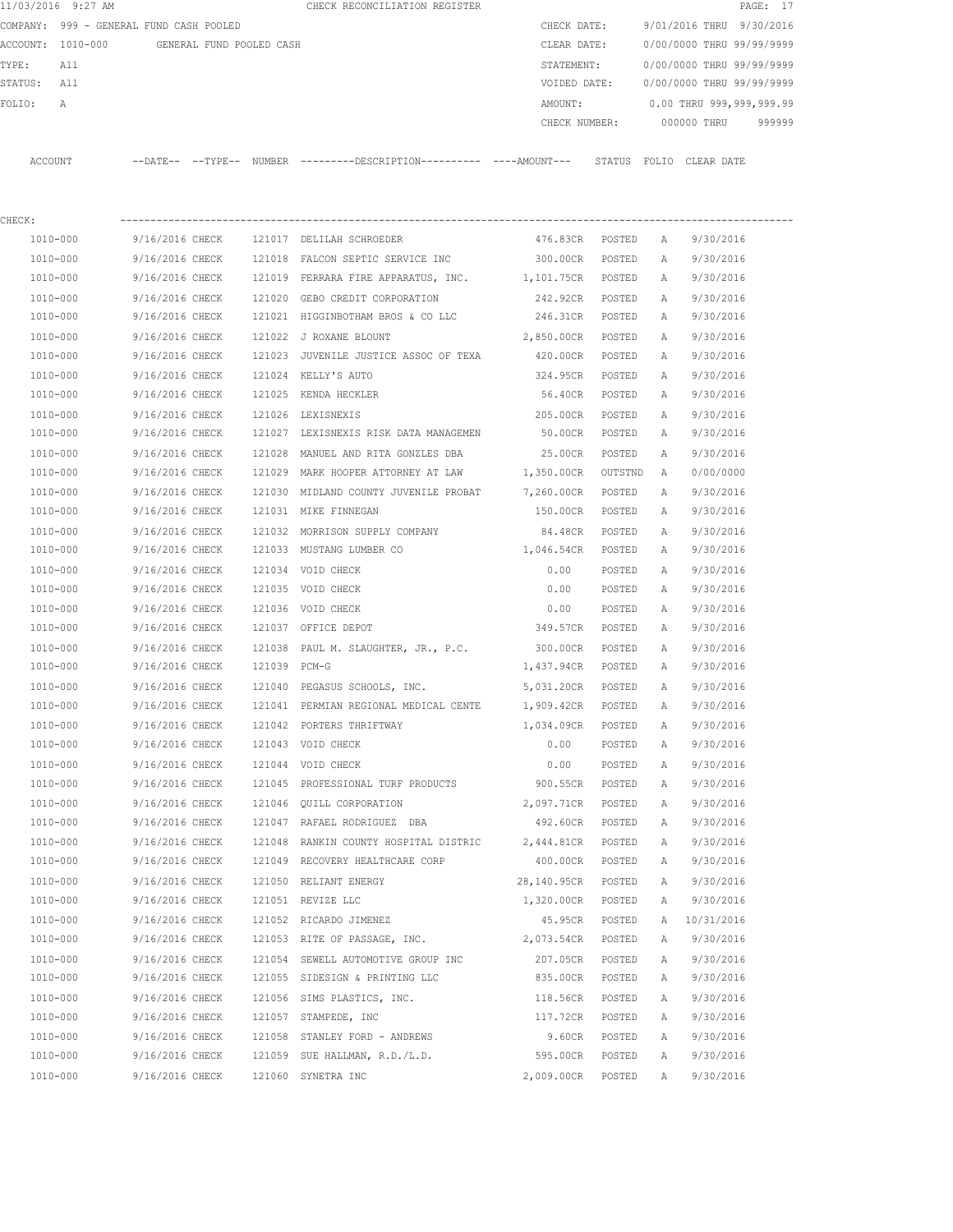|          | 11/03/2016 9:27 AM                      |                        |                          | CHECK RECONCILIATION REGISTER                      |  |               |        |                           |             | PAGE: 18                 |        |
|----------|-----------------------------------------|------------------------|--------------------------|----------------------------------------------------|--|---------------|--------|---------------------------|-------------|--------------------------|--------|
|          | COMPANY: 999 - GENERAL FUND CASH POOLED |                        |                          |                                                    |  | CHECK DATE:   |        | 9/01/2016 THRU 9/30/2016  |             |                          |        |
| ACCOUNT: | 1010-000                                |                        | GENERAL FUND POOLED CASH |                                                    |  | CLEAR DATE:   |        | 0/00/0000 THRU 99/99/9999 |             |                          |        |
| TYPE:    | All                                     |                        |                          |                                                    |  | STATEMENT:    |        | 0/00/0000 THRU 99/99/9999 |             |                          |        |
| STATUS:  | All                                     |                        |                          |                                                    |  | VOIDED DATE:  |        | 0/00/0000 THRU 99/99/9999 |             |                          |        |
| FOLIO:   | Α                                       |                        |                          |                                                    |  | AMOUNT:       |        |                           |             | 0.00 THRU 999,999,999.99 |        |
|          |                                         |                        |                          |                                                    |  | CHECK NUMBER: |        |                           | 000000 THRU |                          | 999999 |
| ACCOUNT  |                                         | $---DATF------TYPF---$ |                          | NUMBER ---------DESCRIPTION---------- ---AMOUNT--- |  |               | STATUS | FOLIO CLEAR DATE          |             |                          |        |

| CHECK:   |                                           |                                                                                      |                               |        |   |                              |  |
|----------|-------------------------------------------|--------------------------------------------------------------------------------------|-------------------------------|--------|---|------------------------------|--|
|          |                                           | 1010-000 9/16/2016 CHECK 121061 SYSCO WEST TEXAS INC 3,846.77CR POSTED A 9/30/2016   |                               |        |   |                              |  |
| 1010-000 |                                           | 9/16/2016 CHECK 121062 TASCOSA OFFICE MACHINES INC 325.00CR POSTED A 9/30/2016       |                               |        |   |                              |  |
| 1010-000 |                                           | 9/16/2016 CHECK 121063 TEXAS A & M AGRILIFE EXTENSION                                |                               |        |   | 30.00CR POSTED A 10/31/2016  |  |
| 1010-000 |                                           | 9/16/2016 CHECK 121064 TEXAS A&M AGRILIFE EXTENSION S                                | 520.00CR POSTED A 9/30/2016   |        |   |                              |  |
| 1010-000 |                                           | 9/16/2016 CHECK 121065 TEXAS ASSOCIATION OF COUNTIES 34,956.12CR POSTED A 9/30/2016  |                               |        |   |                              |  |
| 1010-000 |                                           | 9/16/2016 CHECK 121066 THE ALLIANCE FOR COMMUNITY SOL 20,509.11CR POSTED A 9/30/2016 |                               |        |   |                              |  |
| 1010-000 | 9/16/2016 CHECK 121067 UNIFIRST           |                                                                                      | 35.10CR POSTED                |        | A | 9/30/2016                    |  |
| 1010-000 | 9/16/2016 CHECK 121068 VERIZON WIRELESS   |                                                                                      | 264.55CR POSTED A 9/30/2016   |        |   |                              |  |
| 1010-000 |                                           | 9/16/2016 CHECK 121069 WAGNER SUPPLY COMPANY 5,921.40CR POSTED                       |                               |        |   | A 9/30/2016                  |  |
| 1010-000 | 9/16/2016 CHECK 121070 VOID CHECK         |                                                                                      | 0.00 POSTED                   |        | A | 9/30/2016                    |  |
| 1010-000 |                                           | 9/16/2016 CHECK 121071 WEST TEXAS GCSA 1,150.00CR POSTED                             |                               |        |   | A 10/31/2016                 |  |
| 1010-000 |                                           | 9/16/2016 CHECK 121072 WEST TEXAS WINDSHIELDS                                        | 55.00CR POSTED                |        | A | 9/30/2016                    |  |
| 1010-000 | 9/16/2016 CHECK 121073 WILL MAYFIELD      |                                                                                      | 20.00CR POSTED                |        |   | A 9/30/2016                  |  |
| 1010-000 |                                           | 9/16/2016 CHECK 121074 WINDSTREAM COMMUNICATIONS 5,875.42CR POSTED                   |                               |        |   | A 9/30/2016                  |  |
| 1010-000 |                                           | 9/16/2016 CHECK 121075 ZIA BROADCASTING CO.                                          | 80.50CR POSTED                |        |   | A 9/30/2016                  |  |
| 1010-000 | 9/19/2016 CHECK 121076 ANTHONY NATAL      |                                                                                      | 40.00CR POSTED                |        |   | A 10/31/2016                 |  |
| 1010-000 | 9/19/2016 CHECK 121077 BARBARA HUDGENS    |                                                                                      |                               |        |   | 40.00CR POSTED A 10/31/2016  |  |
| 1010-000 |                                           | 9/19/2016 CHECK 121078 JESSICA SALDIVAR                                              |                               |        |   | 40.00CR POSTED A 9/30/2016   |  |
| 1010-000 | 9/19/2016 CHECK 121079 JOSHUA SNOW        |                                                                                      |                               |        |   | 40.00CR POSTED A 9/30/2016   |  |
| 1010-000 |                                           | 9/19/2016 CHECK 121080 LARISA A BAIRAMOVA                                            |                               |        |   | 40.00CR POSTED A 10/31/2016  |  |
| 1010-000 |                                           | 9/19/2016 CHECK 121081 MALLORY LEIGH THOMPSON                                        |                               |        |   | 40.00CR POSTED A 9/30/2016   |  |
| 1010-000 |                                           | 9/19/2016 CHECK 121082 MICHEL NICOLE GARCIA 40.00CR POSTED A 9/30/2016               |                               |        |   |                              |  |
| 1010-000 | 9/19/2016 CHECK 121083 PAMELA MCDONALD    |                                                                                      | 40.00CR POSTED A 9/30/2016    |        |   |                              |  |
| 1010-000 |                                           | 9/19/2016 CHECK 121084 SELINDA SUE HOBBS                                             | 40.00CR POSTED                |        |   | A 10/31/2016                 |  |
| 1010-000 |                                           | 9/19/2016 CHECK 121085 WESTON WELCH BURNETT                                          | 40.00CR POSTED                |        |   | A 9/30/2016                  |  |
| 1010-000 |                                           | 9/23/2016 CHECK 121086 110TH JUDICIAL DISTRICT 500.00CR POSTED                       |                               |        | A | 9/30/2016                    |  |
| 1010-000 |                                           | 9/23/2016 CHECK 121087 ANDREWS COUNTY DEBT SINKING FU 200.00CR POSTED                |                               |        | A | 9/30/2016                    |  |
| 1010-000 |                                           | 9/23/2016 CHECK 121088 ANDREWS FAMILY MEDICINE                                       | 88.68CR POSTED A              |        |   | 9/30/2016                    |  |
| 1010-000 |                                           | 9/23/2016 CHECK 121089 ANDREWS IRON & SUPPLY                                         | 1,019.25CR POSTED A 9/30/2016 |        |   |                              |  |
| 1010-000 |                                           | 9/23/2016 CHECK 121090 ANDREWS PRESCRIPTION SHOP LLC                                 | 1,301.58CR POSTED A 9/30/2016 |        |   |                              |  |
| 1010-000 |                                           | 9/23/2016 CHECK 121091 AUTO-CHLOR SYSTEM OF GOLDEN LI                                | 153.00CR POSTED               |        |   | A 9/30/2016                  |  |
| 1010-000 |                                           | 9/23/2016 CHECK 121092 BAILEY COUNTY SHERIFF DEPT 19,498.40CR POSTED                 |                               |        |   | A 10/31/2016                 |  |
| 1010-000 | 9/23/2016 CHECK 121093 BEAR GRAPHICS INC  |                                                                                      |                               |        |   | 148.00CR POSTED A 9/30/2016  |  |
| 1010-000 | 9/23/2016 CHECK 121094 BI INC.            |                                                                                      |                               |        |   | 245.81CR POSTED A 10/31/2016 |  |
| 1010-000 | 9/23/2016 CHECK 121095 BIG COUNTRY SUPPLY |                                                                                      | 717.50CR POSTED A 10/31/2016  |        |   |                              |  |
| 1010-000 | 9/23/2016 CHECK                           | 121096 BO'S ROYAL LUBES                                                              | 1,837.50CR                    | POSTED | A | 10/31/2016                   |  |
| 1010-000 | 9/23/2016 CHECK                           | 121097 BRIAN CHAVEZ                                                                  | 1,000.00CR                    | POSTED | Α | 9/30/2016                    |  |
| 1010-000 | 9/23/2016 CHECK                           | 121098 BRODNEY MOSES                                                                 | 350.00CR                      | POSTED | Α | 9/30/2016                    |  |
| 1010-000 | 9/23/2016 CHECK                           | 121099 CANON FINANCIAL SERVICES INC                                                  | 422.07CR                      | POSTED | Α | 9/30/2016                    |  |
| 1010-000 | 9/23/2016 CHECK                           | 121100 CHIEF LAW ENFORECEMNT SUPPLY C                                                | 96.29CR                       | POSTED | Α | 9/30/2016                    |  |
| 1010-000 | 9/23/2016 CHECK                           | 121101 CHRIS DEANDA LAW FIRM PC                                                      | 1,850.00CR                    | POSTED | Α | 9/30/2016                    |  |
| 1010-000 | 9/23/2016 CHECK                           | 121102 CINDY NUTTER                                                                  | 1,950.00CR                    | POSTED | Α | 9/30/2016                    |  |
| 1010-000 | 9/23/2016 CHECK                           | 121103 CLYDE'S REFRIGERATION INUNPOST                                                | 42.00CR                       | POSTED | Α | 10/31/2016                   |  |
| 1010-000 | 9/23/2016 CHECK                           | 121104 CMC BUSINESS SYSTEMS INC                                                      | 850.00CR                      | POSTED | Α | 9/30/2016                    |  |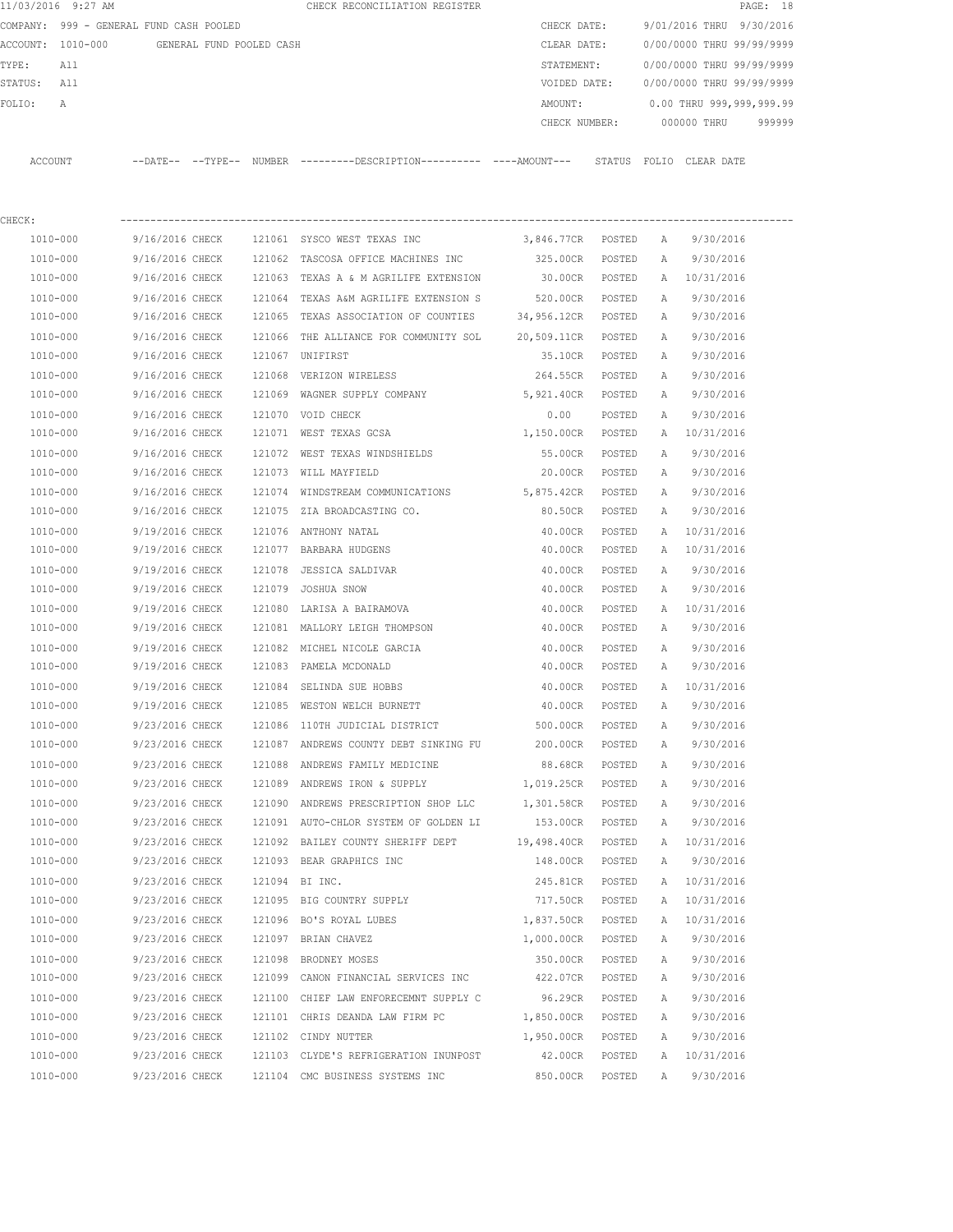|         | 11/03/2016 9:27 AM                      |                   |                          |        | CHECK RECONCILIATION REGISTER |              |               |       |                           | PAGE: 19 |        |
|---------|-----------------------------------------|-------------------|--------------------------|--------|-------------------------------|--------------|---------------|-------|---------------------------|----------|--------|
|         | COMPANY: 999 - GENERAL FUND CASH POOLED |                   |                          |        |                               | CHECK DATE:  |               |       | 9/01/2016 THRU 9/30/2016  |          |        |
|         | ACCOUNT: 1010-000                       |                   | GENERAL FUND POOLED CASH |        |                               | CLEAR DATE:  |               |       | 0/00/0000 THRU 99/99/9999 |          |        |
| TYPE:   | All                                     |                   |                          |        |                               | STATEMENT:   |               |       | 0/00/0000 THRU 99/99/9999 |          |        |
| STATUS: | All                                     |                   |                          |        |                               | VOIDED DATE: |               |       | 0/00/0000 THRU 99/99/9999 |          |        |
| FOLTO:  | A                                       |                   |                          |        |                               | AMOUNT:      |               |       | 0.00 THRU 999,999,999.99  |          |        |
|         |                                         |                   |                          |        |                               |              | CHECK NUMBER: |       | 000000 THRU               |          | 999999 |
|         |                                         |                   |                          |        |                               |              |               |       |                           |          |        |
| ACCOUNT |                                         | --DATE-- --TYPE-- |                          | NUMBER |                               |              | STATUS        | FOLTO | CLEAR DATE                |          |        |

| CHECK:       |                 |              |                                                         |                    |         |              |              |  |
|--------------|-----------------|--------------|---------------------------------------------------------|--------------------|---------|--------------|--------------|--|
| 1010-000     | 9/23/2016 CHECK |              | 121105 COBAR SUPPLY                                     | 46.12CR            | POSTED  | Α            | 9/30/2016    |  |
| 1010-000     | 9/23/2016 CHECK |              | 121106 CROSS MATCH TECHNOLOGIES, INC 2,138.80CR         |                    | POSTED  | Α            | 9/30/2016    |  |
| 1010-000     | 9/23/2016 CHECK |              | 121107 CRYSTAL MARTINEZ                                 | 16.33CR            | POSTED  | Α            | 9/30/2016    |  |
| 1010-000     | 9/23/2016 CHECK | 121108       | DANIELLE PARKINSON                                      | 1,200.00CR         | POSTED  | A            | 9/30/2016    |  |
| 1010-000     | 9/23/2016 CHECK |              | 121109 DAVID PIPES                                      | 20.00CR            | POSTED  | A            | 9/30/2016    |  |
| 1010-000     | 9/23/2016 CHECK |              | 121110 DEMCO INC                                        | 37.85CR            | POSTED  | A            | 10/31/2016   |  |
| 1010-000     | 9/23/2016 CHECK |              | 121111 DISTRICT 6 TCAAA                                 | 300.00CR           | POSTED  | Α            | 10/31/2016   |  |
| 1010-000     | 9/23/2016 CHECK |              | 121112 DPC INDUSTRIES, INC.                             | 250.00CR           | POSTED  | Α            | 9/30/2016    |  |
| 1010-000     | 9/23/2016 CHECK |              | 121113 ECLINICAL WORKS                                  | 400.00CR           | POSTED  | A            | 9/30/2016    |  |
| 1010-000     | 9/23/2016 CHECK |              | 121114 ECTOR COUNTY SHERIFF                             | 65.00CR            | POSTED  |              | A 10/31/2016 |  |
| 1010-000     | 9/23/2016 CHECK |              | 121115 ELECTION SYSTEMS & SOFTWARE, I 1,719.92CR POSTED |                    |         | A            | 9/30/2016    |  |
| 1010-000     | 9/23/2016 CHECK |              | 121116 ELLISON EDUCATIONAL EQUIPMENT                    | 66.00CR            | POSTED  |              | A 10/31/2016 |  |
| 1010-000     | 9/23/2016 CHECK |              | 121117 EUSTOLIA GRAHAM                                  | 627.90CR           | POSTED  | A            | 10/31/2016   |  |
| 1010-000     | 9/23/2016 CHECK | 121118       | EXPRESSIONS IN STITCHES 20,199.00CR                     |                    | POSTED  | Α            | 10/31/2016   |  |
| 1010-000     | 9/23/2016 CHECK |              | 121119 EXXON/MOBIL                                      | 29.21CR            | POSTED  | Α            | 10/31/2016   |  |
| 1010-000     | 9/23/2016 CHECK | 121120 FEDEX |                                                         | 60.77CR            | POSTED  | A            | 10/31/2016   |  |
| 1010-000     | 9/23/2016 CHECK |              | 121121 GEBO CREDIT CORPORATION                          | 181.51CR           | POSTED  | A            | 9/30/2016    |  |
| 1010-000     | 9/23/2016 CHECK |              | 121122 GRAINGER INC                                     | 174.14CR POSTED    |         | A            | 9/30/2016    |  |
| 1010-000     | 9/23/2016 CHECK |              | 121123 HARRIS LOCAL GOVERNMENT SOLUTI                   | 6,058.76CR POSTED  |         | Α            | 9/30/2016    |  |
| 1010-000     | 9/23/2016 CHECK |              | 121124 HENRY SCHEIN                                     | 10,591.79CR POSTED |         |              | A 10/31/2016 |  |
| 1010-000     | 9/23/2016 CHECK |              | 121125 HIGGINBOTHAM BROS & CO LLC                       | 755.03CR           | POSTED  | Α            | 9/30/2016    |  |
| 1010-000     | 9/23/2016 CHECK |              | 121126 VOID CHECK                                       | 0.00               | POSTED  | Α            | 9/30/2016    |  |
| 1010-000     | 9/23/2016 CHECK |              | 121127 VOID CHECK                                       | 0.00               | POSTED  | А            | 9/30/2016    |  |
| 1010-000     | 9/23/2016 CHECK | 121128       | VOID CHECK                                              | 0.00               | POSTED  | Α            | 9/30/2016    |  |
| 1010-000     | 9/23/2016 CHECK | 121129       | HOMETOWN PHARMACY                                       | 2,144.96CR         | POSTED  | Α            | 9/30/2016    |  |
| 1010-000     | 9/23/2016 CHECK | 121130       | HOUSE OF PRINTING                                       | 2,294.88CR         | POSTED  | Α            | 10/31/2016   |  |
| 1010-000     | 9/23/2016 CHECK |              | 121131 J ROXANE BLOUNT                                  | 1,194.00CR         | POSTED  | A            | 10/31/2016   |  |
| 1010-000     | 9/23/2016 CHECK | 121132       | JERRY W. WADE, D.D.S.                                   | 1,224.00CR         | POSTED  | Α            | 9/30/2016    |  |
| 1010-000     | 9/23/2016 CHECK |              | 121133 JOHN WRIGHT ASSOCIATES, INC                      | 2,810.00CR         | POSTED  | A            | 9/30/2016    |  |
| 1010-000     | 9/23/2016 CHECK | 121134 KAPCO |                                                         | 163.85CR           | POSTED  | Α            | 9/30/2016    |  |
| 1010-000     | 9/23/2016 CHECK |              | 121135 KELLY'S AUTO                                     | 287.76CR           | POSTED  | Α            | 9/30/2016    |  |
| 1010-000     | 9/23/2016 CHECK |              | 121136 KEVIN ACKER                                      | 1,250.00CR         | OUTSTND | A            | 0/00/0000    |  |
| 1010-000     | 9/23/2016 CHECK |              | 121137 KLEINMAN CONSULTANTS PLLC                        | 900.00CR POSTED    |         | Α            | 9/30/2016    |  |
| 1010-000     | 9/23/2016 CHECK | 121138       | LANGUAGE LINE SERVICES                                  | 5.76CR             | POSTED  | A            | 9/30/2016    |  |
| 1010-000     | 9/23/2016 CHECK |              | 121139 LUBBOCK COUNTY COURT HOUSE                       | 300.00CR           | POSTED  | $\mathbb{A}$ | 10/31/2016   |  |
| 1010-000     | 9/23/2016 CHECK |              | 121140 MAILFINANCE                                      | 231.00CR           | POSTED  | Α            | 10/31/2016   |  |
| 1010-000     | 9/23/2016 CHECK |              | 121141 MAL ENTERPRISES INC                              | 455.94CR           | POSTED  | Α            | 10/31/2016   |  |
| 1010-000     | 9/23/2016 CHECK |              | 121142 MARK HOOPER ATTORNEY AT LAW                      | 2,350.00CR         | OUTSTND | Α            | 0/00/0000    |  |
| 1010-000     | 9/23/2016 CHECK |              | 121143 MEDPRO DISPOSAL LLC                              | 205.00CR           | POSTED  | Α            | 9/30/2016    |  |
| $1010 - 000$ | 9/23/2016 CHECK |              | 121144 MEMORIAL HOSPITAL                                | 41.47CR            | POSTED  | Α            | 10/31/2016   |  |
| 1010-000     | 9/23/2016 CHECK |              | 121145 MICHAEL J BROWN                                  | 4,500.00CR         | POSTED  | Α            | 9/30/2016    |  |
| 1010-000     | 9/23/2016 CHECK |              | 121146 MICROMARKETING, LLC                              | 78.08CR            | POSTED  | Α            | 9/30/2016    |  |
| 1010-000     | 9/23/2016 CHECK |              | 121147 MIKE HOLMES                                      | 1,000.00CR         | POSTED  | Α            | 10/31/2016   |  |
| 1010-000     | 9/23/2016 CHECK |              | 121148 NATIONAL 4-H COUNCIL                             | 27.07CR            | POSTED  | Α            | 9/30/2016    |  |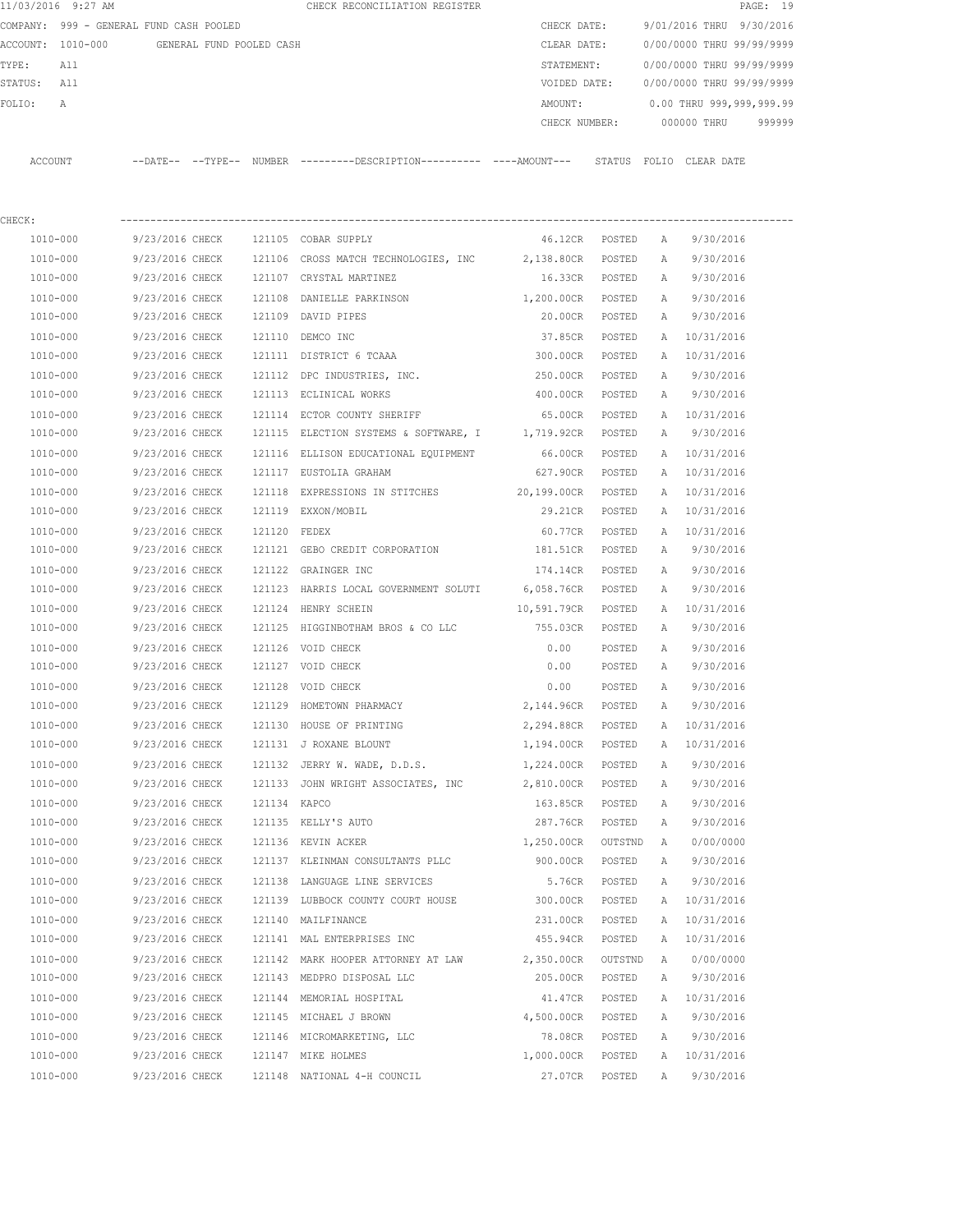|          | 11/03/2016 9:27 AM                      |                          |        | CHECK RECONCILIATION REGISTER                       |               |        |              |                           | PAGE: 20 |
|----------|-----------------------------------------|--------------------------|--------|-----------------------------------------------------|---------------|--------|--------------|---------------------------|----------|
|          | COMPANY: 999 - GENERAL FUND CASH POOLED |                          |        |                                                     | CHECK DATE:   |        |              | 9/01/2016 THRU 9/30/2016  |          |
| ACCOUNT: | 1010-000                                | GENERAL FUND POOLED CASH |        |                                                     | CLEAR DATE:   |        |              | 0/00/0000 THRU 99/99/9999 |          |
| TYPE:    | All                                     |                          |        |                                                     | STATEMENT:    |        |              | 0/00/0000 THRU 99/99/9999 |          |
| STATUS:  | All                                     |                          |        |                                                     | VOIDED DATE:  |        |              | 0/00/0000 THRU 99/99/9999 |          |
| FOLIO:   | Α                                       |                          |        |                                                     | AMOUNT:       |        |              | 0.00 THRU 999,999,999.99  |          |
|          |                                         |                          |        |                                                     | CHECK NUMBER: |        |              | 000000 THRU               | 999999   |
| ACCOUNT  |                                         | --DATE-- --TYPE--        | NUMBER | ---------DESCRIPTION---------- ----AMOUNT--- STATUS |               |        | FOLIO        | CLEAR DATE                |          |
| CHECK:   |                                         |                          |        |                                                     |               |        |              |                           |          |
|          | 1010-000                                | 9/23/2016 CHECK          |        | 121149 NAVICURE, INC                                | 158.00CR      | POSTED | $\mathbb A$  | 9/30/2016                 |          |
| 1010-000 |                                         | 9/23/2016 CHECK          | 121150 | NEIGHBORHOOD PHARMACY                               | 1,039.00CR    | POSTED | $\mathbb{A}$ | 10/31/2016                |          |
|          | 1010-000                                | 9/23/2016 CHECK          | 121151 | NEW DAY COUNSELING                                  | 384.00CR      | POSTED | $\mathbb A$  | 9/30/2016                 |          |
|          | 1010 000                                | 0/02/2016 CURCY          |        | 101150 OLDETTIV AUTO DADEC                          | 010 710 D     |        |              | DOCTED 3 10/21/2016       |          |

| 1010-000     | 9/23/2016 CHECK                        |              | 121152 O'REILLY AUTO PARTS                              | 212.71CR          | POSTED  | $\mathbb{A}$ | 10/31/2016 |
|--------------|----------------------------------------|--------------|---------------------------------------------------------|-------------------|---------|--------------|------------|
| 1010-000     | 9/23/2016 CHECK                        |              | 121153 OFFICE DEPOT                                     | 89.97CR           | POSTED  | A            | 10/31/2016 |
| 1010-000     | 9/23/2016 CHECK                        | 121154 ORKIN |                                                         | 1,619.52CR        | POSTED  | Α            | 9/30/2016  |
| 1010-000     | 9/23/2016 CHECK 121155 PARAMOUNT PRESS |              |                                                         | 155.00CR POSTED   |         | Α            | 9/30/2016  |
| 1010-000     | 9/23/2016 CHECK                        |              | 121156 PAUL M. SLAUGHTER, JR., P.C.                     | 850.00CR          | POSTED  | $\mathbb A$  | 10/31/2016 |
| 1010-000     | 9/23/2016 CHECK                        |              | 121157 PAULCOR, INC.                                    | 68.49CR POSTED    |         | Α            | 10/31/2016 |
| 1010-000     | 9/23/2016 CHECK                        | 121158 PCM-G |                                                         | 2,761.45CR        | POSTED  | Α            | 9/30/2016  |
| 1010-000     | 9/23/2016 CHECK                        |              | 121159 PERMIAN REGIONAL MEDICAL CENTE                   | 2,946.93CR        | POSTED  | Α            | 9/30/2016  |
| 1010-000     | 9/23/2016 CHECK                        |              | 121160 PERMIAN REGIONAL MEDICAL CENTE 1,884.22CR POSTED |                   |         | A            | 9/30/2016  |
| 1010-000     | 9/23/2016 CHECK                        |              | 121161 PETRO COMMUNICATION INC                          | 956.50CR          | POSTED  | Α            | 9/30/2016  |
| 1010-000     | 9/23/2016 CHECK                        |              | 121162 PHILLIPS 66 CO/SYNCB                             | 30.25CR           | POSTED  | $\mathbb{A}$ | 10/31/2016 |
| 1010-000     | 9/23/2016 CHECK                        |              | 121163 PORTERS THRIFTWAY                                | 77.67CR           | POSTED  | A            | 9/30/2016  |
| $1010 - 000$ | 9/23/2016 CHECK                        |              | 121164 QUILL CORPORATION                                | 3,835.98CR POSTED |         | Α            | 10/31/2016 |
| 1010-000     | 9/23/2016 CHECK                        |              | 121165 VOID CHECK                                       | 0.00              | POSTED  | A            | 9/30/2016  |
| 1010-000     | 9/23/2016 CHECK                        |              | 121166 VOID CHECK                                       | 0.00              | POSTED  | $\mathbb{A}$ | 9/30/2016  |
| 1010-000     | 9/23/2016 CHECK                        |              | 121167 RAFAEL RODRIGUEZ DBA                             | 600.00CR POSTED   |         | Α            | 9/30/2016  |
| 1010-000     | 9/23/2016 CHECK                        |              | 121168 RECORDED BOOKS, LLC                              | 453.48CR          | POSTED  | А            | 9/30/2016  |
| 1010-000     | 9/23/2016 CHECK                        |              | 121169 REDWOOD TOXICOLOGY LABORATORY                    | 3.50CR            | POSTED  | Α            | 10/31/2016 |
| 1010-000     | 9/23/2016 CHECK                        |              | 121170 ROBIN HARPER                                     | 139.32CR          | POSTED  | А            | 9/30/2016  |
| 1010-000     | 9/23/2016 CHECK                        |              | 121171 ROBIN HARPER TAC                                 | 7.50CR POSTED     |         | Α            | 9/30/2016  |
| 1010-000     | 9/23/2016 CHECK                        |              | 121172 SCOTT MARTIN LCP-S LSOTP-S                       | 255.00CR POSTED   |         | $\mathbb A$  | 9/30/2016  |
| 1010-000     | 9/23/2016 CHECK                        |              | 121173 SECURED DOCUMENT SHREDDING, IN                   | 50.00CR           | POSTED  | $\mathbb{A}$ | 9/30/2016  |
| 1010-000     | 9/23/2016 CHECK                        |              | 121174 SEMINOLE DIESEL SERVICE LLC                      | 1,842.34CR        | POSTED  | A            | 9/30/2016  |
| 1010-000     | 9/23/2016 CHECK                        | 121175 SHELL |                                                         | 64.22CR           | POSTED  | Α            | 10/31/2016 |
| 1010-000     | 9/23/2016 CHECK                        |              | 121176 SHERIFF OFFICE                                   | 956.68CR          | OUTSTND | A            | 0/00/0000  |
| 1010-000     | 9/23/2016 CHECK 121177 SIERRA SPRINGS  |              |                                                         | 218.66CR          | POSTED  | А            | 10/31/2016 |
| 1010-000     | 9/23/2016 CHECK                        |              | 121178 SIMS PLASTICS, INC.                              | 526.14CR POSTED   |         | А            | 10/31/2016 |
| 1010-000     | 9/23/2016 CHECK                        |              | 121179 SMITH MEDICAL PARTNERS, LLC                      | 10.00CR           | POSTED  | А            | 10/31/2016 |
| 1010-000     | 9/23/2016 CHECK                        |              | 121180 SOUTH PLAINS FORENSIC PATHOLOG                   | 2,200.00CR        | POSTED  | Α            | 10/31/2016 |
| 1010-000     | 9/23/2016 CHECK                        |              | 121181 SPARKS PUMP SERVICE INC                          | 4,104.00CR POSTED |         | A            | 10/31/2016 |
| 1010-000     | 9/23/2016 CHECK                        |              | 121182 SPORT VIDEOS                                     | 55.00CR           | POSTED  | A            | 10/31/2016 |
| 1010-000     | 9/23/2016 CHECK                        |              | 121183 STAMPEDE, INC                                    | 60.25CR POSTED    |         | A            | 9/30/2016  |
| 1010-000     | 9/23/2016 CHECK                        |              | 121184 SW FIREFIGHTING FOAM & EQUIPME 7,036.54CR        |                   | POSTED  | $\mathbb{A}$ | 10/31/2016 |
| 1010-000     | 9/23/2016 CHECK                        |              | 121185 TASCOSA OFFICE MACHINES INC                      | 415.09CR          | POSTED  | A            | 10/31/2016 |
| 1010-000     | 9/23/2016 CHECK                        |              | 121186 TEXAS A&M AGRILIFE EXTENSION S                   | 380.00CR POSTED   |         | Α            | 10/31/2016 |
| 1010-000     | 9/23/2016 CHECK                        |              | 121187 TEXAS GAS SERVICE CORP                           | 132.24CR          | POSTED  | A            | 9/30/2016  |
| 1010-000     | 9/23/2016 CHECK                        |              | 121188 TEXAS TECH UNIVERSITY HEALTH S                   | 495.00CR          | POSTED  | Α            | 10/31/2016 |
| 1010-000     |                                        |              | 9/23/2016 CHECK 121189 THOMSON REUTERS - WEST           | 875.44CR          | POSTED  | Α            | 10/31/2016 |
| 1010-000     | 9/23/2016 CHECK                        | 121190 TPHA  |                                                         | 250.00CR          | POSTED  | Α            | 10/31/2016 |
| 1010-000     | 9/23/2016 CHECK                        |              | 121191 TX EMERGENCY STAFFING SOLUTION                   | 814.00CR POSTED   |         | Α            | 10/31/2016 |
| $1010 - 000$ | 9/23/2016 CHECK                        | 121192 TXTAG |                                                         | 2.56CR            | POSTED  | Α            | 10/31/2016 |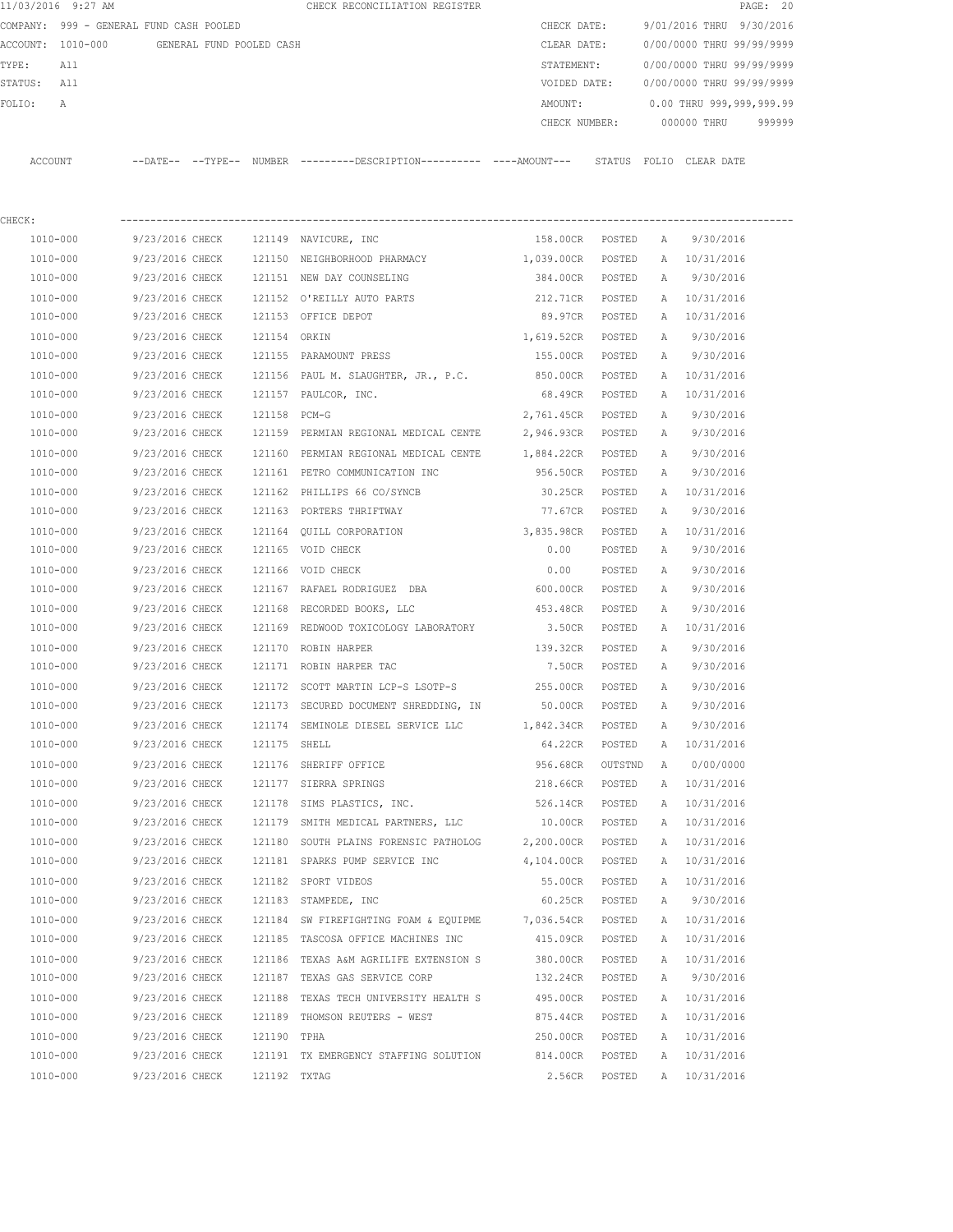|         | 11/03/2016 9:27 AM                      |                   |                          | CHECK RECONCILIATION REGISTER |  |               |        |                           |            | PAGE: 21 |        |  |
|---------|-----------------------------------------|-------------------|--------------------------|-------------------------------|--|---------------|--------|---------------------------|------------|----------|--------|--|
|         | COMPANY: 999 - GENERAL FUND CASH POOLED |                   |                          |                               |  | CHECK DATE:   |        | 9/01/2016 THRU 9/30/2016  |            |          |        |  |
|         | ACCOUNT: 1010-000                       |                   | GENERAL FUND POOLED CASH |                               |  | CLEAR DATE:   |        | 0/00/0000 THRU 99/99/9999 |            |          |        |  |
| TYPE:   | All                                     |                   |                          |                               |  | STATEMENT:    |        | 0/00/0000 THRU 99/99/9999 |            |          |        |  |
| STATUS: | All                                     |                   |                          |                               |  | VOIDED DATE:  |        | 0/00/0000 THRU 99/99/9999 |            |          |        |  |
| FOLTO:  | A                                       |                   |                          |                               |  | AMOUNT:       |        | 0.00 THRU 999,999,999.99  |            |          |        |  |
|         |                                         |                   |                          |                               |  | CHECK NUMBER: |        | 000000 THRU               |            |          | 999999 |  |
|         |                                         |                   |                          |                               |  |               |        |                           |            |          |        |  |
| ACCOUNT |                                         | --DATE-- --TYPE-- | NUMBER                   |                               |  |               | STATUS | FOLIO                     | CLEAR DATE |          |        |  |

| CHECK:       |                 |        |                                                    |                   |        |   |              |
|--------------|-----------------|--------|----------------------------------------------------|-------------------|--------|---|--------------|
| 1010-000     | 9/23/2016 CHECK |        | 121193 UM AUTO PARTS                               | 68.25CR           | POSTED | Α | 9/30/2016    |
| 1010-000     | 9/23/2016 CHECK |        | 121194 UNITED STATES POSTAL SERVICE 500.00CR       |                   | POSTED | Α | 9/30/2016    |
| 1010-000     | 9/23/2016 CHECK |        | 121195 UPTON COUNTY                                | 3,525.00CR        | POSTED | A | 10/31/2016   |
| 1010-000     | 9/23/2016 CHECK |        | 121196 WEST TEXAS CENTERS FOR MHMR                 | 306.00CR          | POSTED | A | 9/30/2016    |
| 1010-000     | 9/23/2016 CHECK |        | 121197 WILLIAM B DOONAN                            | 500.00CR          | POSTED | А | 9/30/2016    |
| 1010-000     | 9/23/2016 CHECK |        | 121198 WTG FUELS, INC                              | 4,162.10CR POSTED |        | Α | 9/30/2016    |
| 1010-000     | 9/23/2016 CHECK |        | 121199 ZENO OFFICE SOLUTIONS                       | 545.79CR POSTED   |        | Α | 9/30/2016    |
| 1010-000     | 9/23/2016 CHECK |        | 121200 TOMMY DARLAND GOLF SALES                    | 8,949.39CR POSTED |        | Α | 9/30/2016    |
| 1010-000     | 9/30/2016 CHECK |        | 121201 A & E SEAT COVERS                           | 291.60CR POSTED   |        |   | A 10/31/2016 |
| 1010-000     | 9/30/2016 CHECK |        | 121202 ACME MARKING PRODUCTS CORP                  | 77.75CR           | POSTED | A | 10/31/2016   |
| 1010-000     | 9/30/2016 CHECK |        | 121203 AIR FILTRATION PRODUCTS AND SE              | 534.39CR          | POSTED | A | 10/31/2016   |
| 1010-000     | 9/30/2016 CHECK |        | 121204 ANDREWS COUNTY NEWS INC                     | 24.00CR           | POSTED | A | 10/31/2016   |
| 1010-000     | 9/30/2016 CHECK |        | 121205 ANDREWS PEST CONTROL                        | 300.00CR          | POSTED | A | 10/31/2016   |
| 1010-000     | 9/30/2016 CHECK |        | 121206 AUSTIN TURF & TRACTOR                       | 1,657.40CR        | POSTED | Α | 10/31/2016   |
| 1010-000     | 9/30/2016 CHECK |        | 121207 BASIN PEDIATRIC DENTISTRY AND 2,388.00CR    |                   | POSTED | A | 10/31/2016   |
| 1010-000     | 9/30/2016 CHECK |        | 121208 BIG COUNTRY SUPPLY                          | 322.88CR POSTED   |        | A | 10/31/2016   |
| 1010-000     | 9/30/2016 CHECK |        | 121209 BILL WILLIAMS TIRE CENTER 3,971.80CR POSTED |                   |        | A | 10/31/2016   |
| 1010-000     | 9/30/2016 CHECK |        | 121210 BO'S ROYAL LUBES                            | 2,316.12CR POSTED |        | A | 10/31/2016   |
| 1010-000     | 9/30/2016 CHECK |        | 121211 BRODNEY MOSES                               | 550.00CR POSTED   |        | Α | 10/31/2016   |
| 1010-000     | 9/30/2016 CHECK |        | 121212 BSN SPORTS INC.                             | 2,638.93CR POSTED |        | Α | 10/31/2016   |
| 1010-000     | 9/30/2016 CHECK |        | 121213 CAIN ELECTRICAL SUPPLY CORP                 | 130.00CR          | POSTED | A | 10/31/2016   |
| 1010-000     | 9/30/2016 CHECK |        | 121214 CASSANDRA CHEEK                             | 109.88CR          | POSTED | A | 10/31/2016   |
| 1010-000     | 9/30/2016 CHECK | 121215 | CHARLES SILVERMAN MS LPA LSSP                      | 400.00CR          | POSTED | A | 10/31/2016   |
| 1010-000     | 9/30/2016 CHECK | 121216 | CHEM-AQUA, INC                                     | 116.66CR          | POSTED | Α | 10/31/2016   |
| 1010-000     | 9/30/2016 CHECK | 121217 | CHEVRON AND TEXACO BUSINESS CA                     | 35.35CR           | POSTED | Α | 10/31/2016   |
| 1010-000     | 9/30/2016 CHECK | 121218 | CHRIS DEANDA LAW FIRM PC                           | 350.00CR          | POSTED | Α | 10/31/2016   |
| 1010-000     | 9/30/2016 CHECK |        | 121219 CITY OF ANDREWS                             | 6,312.50CR        | POSTED | A | 10/31/2016   |
| 1010-000     | 9/30/2016 CHECK | 121220 | CITY OF ANDREWS WATER DEPT.                        | 9,877.12CR        | POSTED | A | 10/31/2016   |
| 1010-000     | 9/30/2016 CHECK | 121221 | COLDWATER PUMP AND WINDMILL SE                     | 2,206.80CR        | POSTED | A | 10/31/2016   |
| 1010-000     | 9/30/2016 CHECK |        | 121222 CORY MARSHALL                               | 284.90CR          | POSTED | Α | 10/31/2016   |
| 1010-000     | 9/30/2016 CHECK |        | 121223 CUSTOM WHOLESALE SUPPLY CO INC              | 688.83CR POSTED   |        | A | 10/31/2016   |
| 1010-000     | 9/30/2016 CHECK |        | 121224 DEBRA D GUTHRIE                             | 437.80CR          | POSTED | Α | 10/31/2016   |
| 1010-000     | 9/30/2016 CHECK |        | 121225 DYANA ELLISON                               | 110.00CR POSTED   |        |   | A 10/31/2016 |
| $1010 - 000$ | 9/30/2016 CHECK |        | 121226 FARMTEK INC<br>VOIDED                       | 57.00CR           | VOIDED | A | 9/30/2016    |
| 1010-000     | 9/30/2016 CHECK |        | 121227 FASTENAL COMPANY                            | 62.76CR           | POSTED |   | A 10/31/2016 |
| 1010-000     | 9/30/2016 CHECK |        | 121228 GEORGE F GOMEZ                              | 2,491.88CR        | POSTED | Α | 10/31/2016   |
| 1010-000     | 9/30/2016 CHECK |        | 121229 GRAINGER INC                                | 41.48CR           | POSTED | Α | 10/31/2016   |
| 1010-000     | 9/30/2016 CHECK | 121230 | HEALOW LLC                                         | 4.50CR            | POSTED | Α | 10/31/2016   |
| 1010-000     | 9/30/2016 CHECK |        | 121231 HENRY SCHEIN                                | 1,017.38CR        | POSTED | Α | 10/31/2016   |
| 1010-000     | 9/30/2016 CHECK |        | 121232 HIPAA SOLUTIONS LC                          | 7,500.00CR        | POSTED | А | 10/31/2016   |
| 1010-000     | 9/30/2016 CHECK |        | 121233 HOUSE OF PRINTING                           | 182.24CR          | POSTED | А | 10/31/2016   |
| 1010-000     | 9/30/2016 CHECK |        | 121234 K C 'S KOUNTRY                              | 500.00CR          | POSTED | А | 10/31/2016   |
| 1010-000     | 9/30/2016 CHECK |        | 121235 KENDA HECKLER                               | 14.45CR           | POSTED | Α | 10/31/2016   |
| 1010-000     | 9/30/2016 CHECK |        | 121236 KYOCERA DOCUMENT SOLUTIONS AME              | 137.60CR          | POSTED | Α | 10/31/2016   |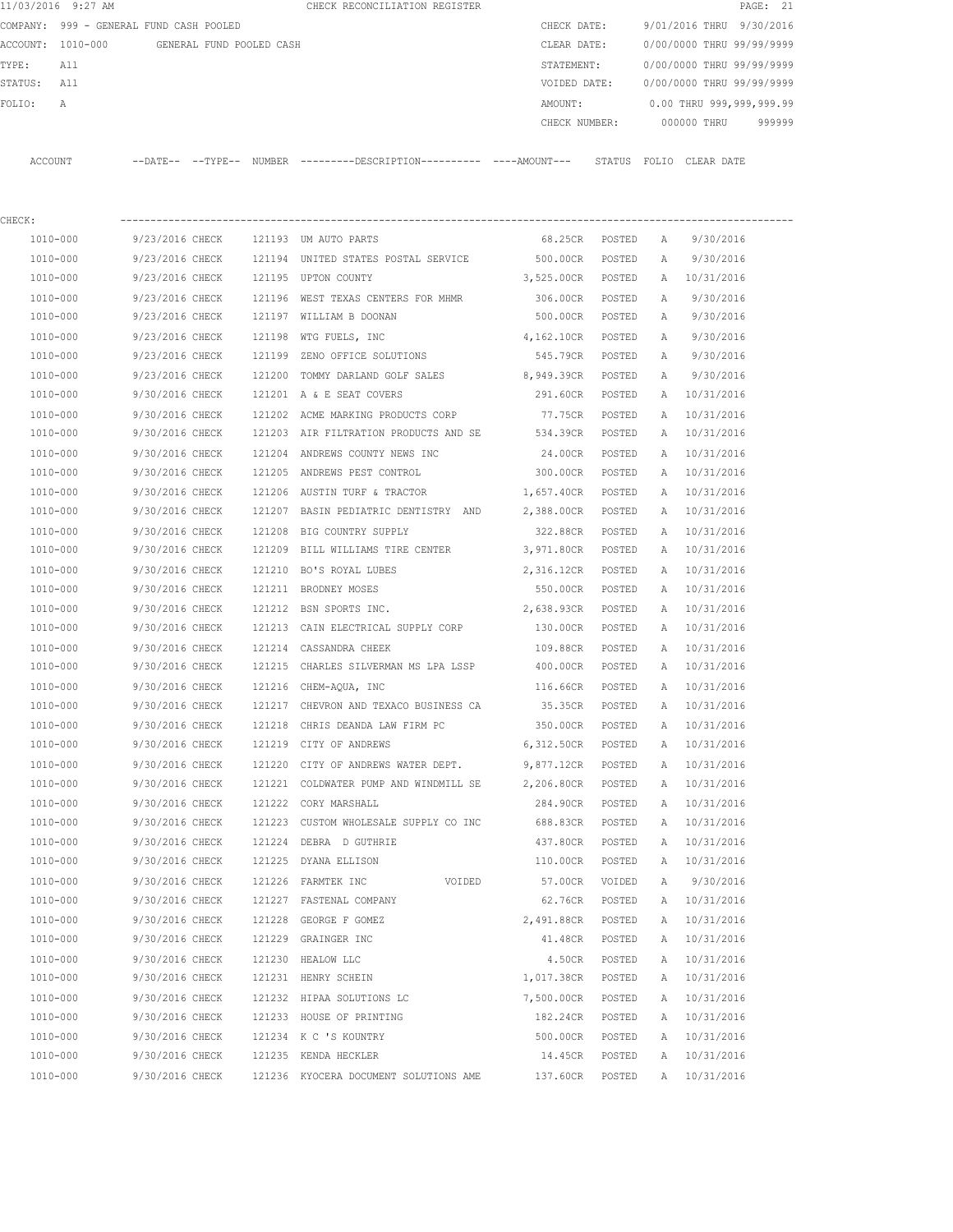|                   | 11/03/2016 9:27 AM             |                |                |                          | CHECK RECONCILIATION REGISTER |  |               |        |                           |             |            | PAGE: 22  |        |
|-------------------|--------------------------------|----------------|----------------|--------------------------|-------------------------------|--|---------------|--------|---------------------------|-------------|------------|-----------|--------|
| COMPANY:          | 999 - GENERAL FUND CASH POOLED |                |                |                          |                               |  | CHECK DATE:   |        | 9/01/2016 THRU            |             |            | 9/30/2016 |        |
| ACCOUNT: 1010-000 |                                |                |                | GENERAL FUND POOLED CASH |                               |  | CLEAR DATE:   |        | 0/00/0000 THRU 99/99/9999 |             |            |           |        |
| TYPE:             | All                            |                |                |                          |                               |  | STATEMENT:    |        | 0/00/0000 THRU 99/99/9999 |             |            |           |        |
| STATUS:           | All                            |                |                |                          |                               |  | VOIDED DATE:  |        | 0/00/0000 THRU 99/99/9999 |             |            |           |        |
| FOLTO:            | A                              |                |                |                          |                               |  | AMOUNT:       |        | 0.00 THRU 999,999,999.99  |             |            |           |        |
|                   |                                |                |                |                          |                               |  | CHECK NUMBER: |        |                           | 000000 THRU |            |           | 999999 |
|                   |                                |                |                |                          |                               |  |               |        |                           |             |            |           |        |
| ACCOUNT           |                                | $--$ DATE $--$ | $--$ TYPE $--$ | NUMBER                   | $------DESCRTPTION-$          |  |               | STATUS | FOLTO                     |             | CLEAR DATE |           |        |

| CHECK:       |                 |              |                                                  |            |                  |   |              |
|--------------|-----------------|--------------|--------------------------------------------------|------------|------------------|---|--------------|
| 1010-000     | 9/30/2016 CHECK |              | 121237 MARIO MELENDEZ                            |            | 5.00CR OUTSTND A |   | 0/00/0000    |
| 1010-000     | 9/30/2016 CHECK |              | 121238 MCNETT FUNERAL HOME INC 3,245.00CR        |            | POSTED           |   | A 10/31/2016 |
| 1010-000     | 9/30/2016 CHECK |              | 121239 METRO FIRE APPARATUS SPECIALIS 3,810.00CR |            | POSTED           | A | 10/31/2016   |
| 1010-000     | 9/30/2016 CHECK |              | 121240 NATHAN WOODY                              | 100.00CR   | POSTED           | Α | 10/31/2016   |
| 1010-000     | 9/30/2016 CHECK |              | 121241 ODESSA GLASS & MIRROR                     | 28.50CR    | POSTED           | А | 10/31/2016   |
| 1010-000     | 9/30/2016 CHECK |              | 121242 OFFICE DEPOT                              | 126.83CR   | POSTED           | А | 10/31/2016   |
| 1010-000     | 9/30/2016 CHECK |              | 121243 PARAMOUNT PRESS                           | 330.00CR   | POSTED           | А | 10/31/2016   |
| 1010-000     | 9/30/2016 CHECK |              | 121244 PB MATERIALS, LLC 2, 124.54CR             |            | POSTED           | А | 10/31/2016   |
| 1010-000     | 9/30/2016 CHECK | 121245 PCM-G |                                                  | 951.99CR   | POSTED           | Α | 10/31/2016   |
| 1010-000     | 9/30/2016 CHECK |              | 121246 PERMIAN BASIN REGIONAL PLANNIN 85.97CR    |            | POSTED           | А | 10/31/2016   |
| 1010-000     | 9/30/2016 CHECK |              | 121247 PERMIAN REGIONAL MEDICAL CENTE 932.75CR   |            | POSTED           | А | 10/31/2016   |
| 1010-000     | 9/30/2016 CHECK | 121248       | PROFESSIONAL TURF PRODUCTS 6,265.00CR            |            | POSTED           | Α | 10/31/2016   |
| 1010-000     | 9/30/2016 CHECK | 121249       | QUILL CORPORATION                                | 2,964.80CR | POSTED           | Α | 10/31/2016   |
| 1010-000     | 9/30/2016 CHECK | 121250       | VOID CHECK                                       | 0.00       | POSTED           | Α | 9/30/2016    |
| 1010-000     | 9/30/2016 CHECK |              | 121251 RELIANT ENERGY                            | 133.80CR   | POSTED           | A | 10/31/2016   |
| 1010-000     | 9/30/2016 CHECK |              | 121252 ROBERT W GARCIA MD                        | 2,731.00CR | OUTSTND          | Α | 0/00/0000    |
| 1010-000     | 9/30/2016 CHECK |              | 121253 ROBIN HARPER TAC                          | 7.50CR     | POSTED           | А | 10/31/2016   |
| 1010-000     | 9/30/2016 CHECK |              | 121254 RURAL DUMPSTER SERVICE INC                | 141.18CR   | POSTED           | Α | 10/31/2016   |
| 1010-000     | 9/30/2016 CHECK | 121255       | SANDRA L RIVERA                                  | 25.00CR    | POSTED           | А | 10/31/2016   |
| 1010-000     | 9/30/2016 CHECK |              | 121256 SCOTT MERRIMAN INC                        | 445.00CR   | POSTED           | Α | 10/31/2016   |
| 1010-000     | 9/30/2016 CHECK |              | 121257 SERENA PAYNE                              | 152.12CR   | POSTED           | А | 10/31/2016   |
| 1010-000     | 9/30/2016 CHECK | 121258       | SIERRA IRRIGATION SUPPLY INC 6,686.23CR          |            | POSTED           | Α | 10/31/2016   |
| 1010-000     | 9/30/2016 CHECK |              | 121259 SIERRA SPRINGS                            | 264.23CR   | POSTED           | Α | 10/31/2016   |
| 1010-000     | 9/30/2016 CHECK | 121260       | SIMS PLASTICS, INC. VOIDED 618.86CR              |            | VOIDED           | Α | 9/30/2016    |
| 1010-000     | 9/30/2016 CHECK | 121261       | SMITH MEDICAL PARTNERS, LLC                      | 89.90CR    | POSTED           | Α | 10/31/2016   |
| 1010-000     | 9/30/2016 CHECK | 121262       | SOUTH PLAINS IMPLEMENT LTD                       | 405.70CR   | POSTED           | А | 10/31/2016   |
| 1010-000     | 9/30/2016 CHECK |              | 121263 STEPHENSON INDUSTRIES INC                 | 2,500.00CR | POSTED           | A | 10/31/2016   |
| 1010-000     | 9/30/2016 CHECK | 121264       | SUMMERS CHIROPRACTIC, PA                         | 91.03CR    | POSTED           | Α | 10/31/2016   |
| 1010-000     | 9/30/2016 CHECK |              | 121265 TAMMY MENDOZA                             | 152.12CR   | POSTED           |   | A 10/31/2016 |
| 1010-000     | 9/30/2016 CHECK | 121266       | TASCOSA OFFICE MACHINES INC                      | 327.75CR   | POSTED           | А | 10/31/2016   |
| 1010-000     | 9/30/2016 CHECK |              | 121267 TASER INTERNATIONAL                       | 862.26CR   | POSTED           | А | 10/31/2016   |
| 1010-000     | 9/30/2016 CHECK | 121268       | TEXAS ASSOCIATION OF COUNTIES 2,265.14CR         |            | POSTED           | Α | 10/31/2016   |
| 1010-000     | 9/30/2016 CHECK |              | 121269 TEXAS COMPUTER SOLUTIONS L.L.C 3,000.00CR |            | POSTED           | A | 10/31/2016   |
| 1010-000     | 9/30/2016 CHECK | 121270       | TEXAS DEPARTMENT OF LICENSING                    | 20.00CR    | POSTED           | Α | 10/31/2016   |
| 1010-000     | 9/30/2016 CHECK |              | 121271 TEXAS GAS SERVICE CORP                    | 627.10CR   | POSTED           | A | 10/31/2016   |
| $1010 - 000$ | 9/30/2016 CHECK |              | 121272 TEXAS JUSTICE COURT TRAINING C            | 150.00CR   | POSTED           | Α | 10/31/2016   |
| 1010-000     | 9/30/2016 CHECK | 121273       | TIMOTHY MASON                                    | 751.40CR   | POSTED           | Α | 10/31/2016   |
| 1010-000     | 9/30/2016 CHECK |              | 121274 VARIVERGE, LLC                            | 5,000.00CR | POSTED           | Α | 10/31/2016   |
| 1010-000     | 9/30/2016 CHECK | 121275       | VERIZON WIRELESS                                 | 739.65CR   | POSTED           | Α | 10/31/2016   |
| 1010-000     | 9/30/2016 CHECK | 121276       | WAGNER SUPPLY COMPANY                            | 5,328.51CR | POSTED           | Α | 10/31/2016   |
| 1010-000     | 9/30/2016 CHECK |              | 121277 VOID CHECK                                | 0.00       | POSTED           | А | 9/30/2016    |
| 1010-000     | 9/30/2016 CHECK |              | 121278 WEST TEXAS WINDSHIELDS                    | 302.00CR   | POSTED           | Α | 10/31/2016   |
| 1010-000     | 9/30/2016 CHECK |              | 121279 WEST TX FIRE EXTINGUISHER INC             | 2,455.33CR | POSTED           | Α | 10/31/2016   |
| 1010-000     | 9/30/2016 CHECK |              | 121280 VOID CHECK                                | 0.00       | POSTED           | Α | 9/30/2016    |
|              |                 |              |                                                  |            |                  |   |              |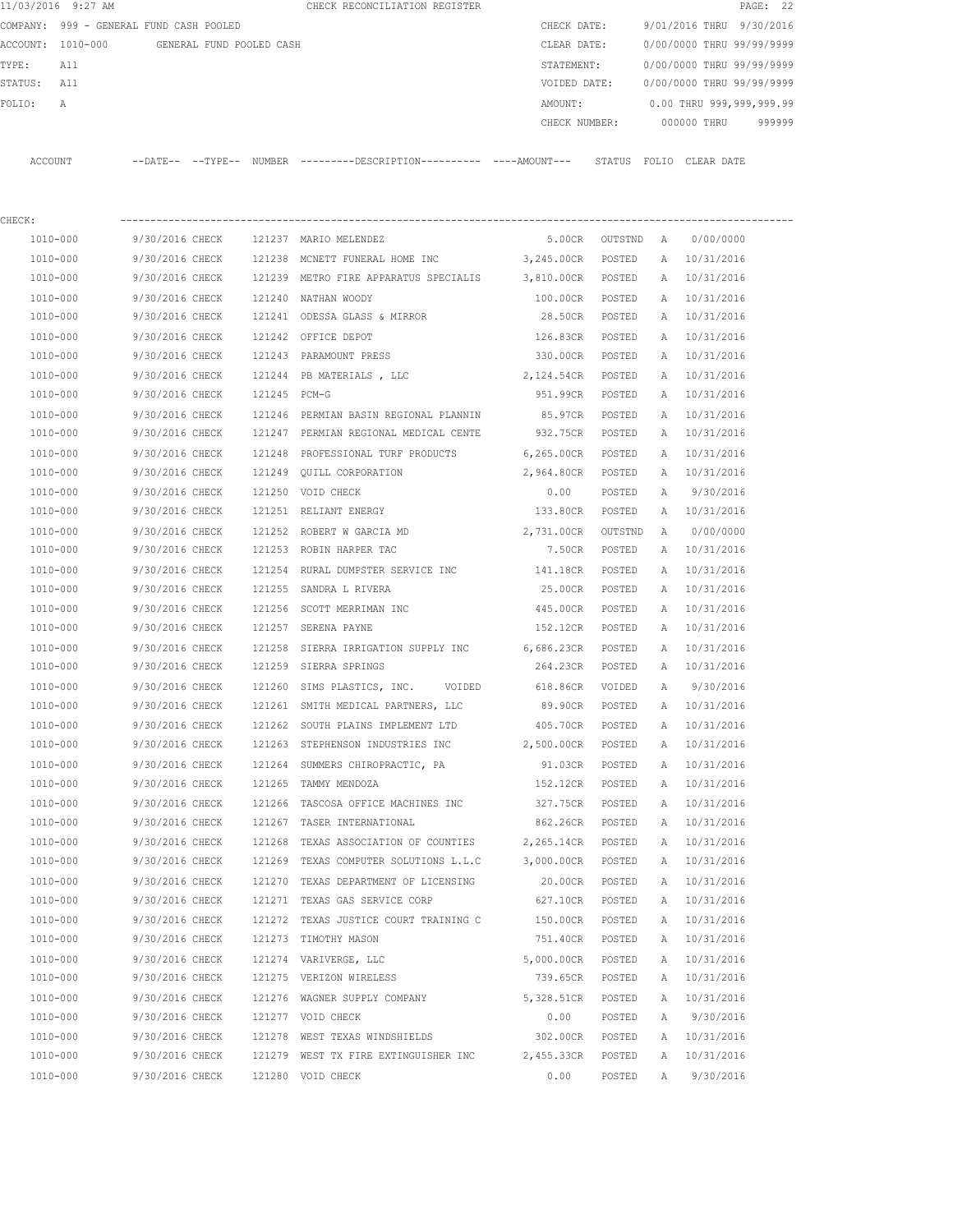|                | 11/03/2016 9:27 AM          |                                                                                             | CHECK RECONCILIATION REGISTER         |                  |                                |                  |        |                              | PAGE: 23 |
|----------------|-----------------------------|---------------------------------------------------------------------------------------------|---------------------------------------|------------------|--------------------------------|------------------|--------|------------------------------|----------|
|                |                             | COMPANY: 999 - GENERAL FUND CASH POOLED                                                     |                                       |                  |                                | CHECK DATE:      |        | 9/01/2016 THRU 9/30/2016     |          |
|                |                             | ACCOUNT: 1010-000 GENERAL FUND POOLED CASH                                                  |                                       |                  | CLEAR DATE:                    |                  |        | 0/00/0000 THRU 99/99/9999    |          |
| TYPE:          | All                         |                                                                                             |                                       |                  | STATEMENT:                     |                  |        | 0/00/0000 THRU 99/99/9999    |          |
| STATUS: All    |                             |                                                                                             |                                       |                  | VOIDED DATE:                   |                  |        | 0/00/0000 THRU 99/99/9999    |          |
| FOLIO:         | $\mathbb{A}$                |                                                                                             |                                       |                  | AMOUNT:                        |                  |        | 0.00 THRU 999,999,999.99     |          |
|                |                             |                                                                                             |                                       |                  |                                | CHECK NUMBER:    |        | 000000 THRU                  | 999999   |
|                | ACCOUNT                     | --DATE-- --TYPE-- NUMBER ---------DESCRIPTION--------- ----AMOUNT--- STATUS FOLIO CLEARDATE |                                       |                  |                                |                  |        |                              |          |
| CHECK:         |                             |                                                                                             |                                       |                  |                                |                  |        |                              |          |
|                | 1010-000                    | 9/30/2016 CHECK 121281 VOID CHECK                                                           |                                       |                  | 0.00                           |                  |        | POSTED A 9/30/2016           |          |
|                | 1010-000                    | 9/30/2016 CHECK 121282 WINDSTREAM COMMUNICATIONS 480.66CR POSTED                            |                                       |                  |                                |                  |        | A 10/31/2016                 |          |
|                | 1010-000                    | 9/30/2016 CHECK 121283 WINZER CORPORATION                                                   |                                       |                  | 1,205.08CR POSTED              |                  |        | A 10/31/2016                 |          |
|                | 1010-000                    | 9/30/2016 CHECK 121284 WORK HORSE MANUFACTURING, INC.                                       |                                       |                  | 3,339.93CR POSTED A 10/31/2016 |                  |        |                              |          |
|                | 1010-000                    | 9/30/2016 CHECK 121285 ZENO OFFICE SOLUTIONS                                                |                                       |                  |                                |                  |        | 305.75CR POSTED A 10/31/2016 |          |
| MISCELLANEOUS: |                             |                                                                                             |                                       |                  |                                |                  |        |                              |          |
|                | 1010-000                    | 9/01/2016 MISC. 117934 JOSE CONTRERAS                                                       |                                       | UNPOST           | 40.00                          | POSTED A         |        | 9/30/2016                    |          |
|                | 1010-000                    | 9/01/2016 MISC. 117936 LUIS MARTINEZ                                                        |                                       | UNPOST           | 8.00                           |                  |        | POSTED A 9/30/2016           |          |
|                | 1010-000                    | 9/01/2016 MISC. 117938 PABLO GUTIERREZ                                                      |                                       | UNPOST           | 8.00                           | POSTED           | A      | 9/30/2016                    |          |
|                | 1010-000                    | 9/01/2016 MISC. 117950 MARCUS JIMENEZ                                                       |                                       | UNPOST           | 8.00                           | POSTED           | A      | 9/30/2016                    |          |
|                | 1010-000                    | 9/01/2016 MISC. 117952 RACHEL TERRY                                                         |                                       | UNPOST           | 8.00                           | POSTED           | A      | 9/30/2016                    |          |
|                | 1010-000                    | 9/01/2016 MISC. 117955 STACEY RENE MANNING                                                  |                                       | UNPOST           | 8.00                           | POSTED           | A      | 9/30/2016                    |          |
|                | 1010-000                    | 9/01/2016 MISC. 117956 WILLIAM CIROLIA                                                      |                                       | UNPOST           | 40.00                          | POSTED           | A      | 9/30/2016                    |          |
|                | 1010-000                    | 9/01/2016 MISC. 117959 BILLY GENE BOLINGER                                                  |                                       | UNPOST           | 8.00                           | POSTED           | A      | 9/30/2016                    |          |
|                | 1010-000                    | 9/01/2016 MISC. 117989 HELENA PASIECZNY CRAIG UNPOST                                        |                                       |                  | 8.00                           | POSTED           | A      | 9/30/2016                    |          |
|                | 1010-000                    | 9/01/2016 MISC.                                                                             | 117994 JO ANN ROMAN                   | UNPOST           | 8.00                           | POSTED           | A      | 9/30/2016                    |          |
|                | 1010-000                    | 9/01/2016 MISC.                                                                             | 118007 MICHEAL MONTOYA FERNANDEUNPOST |                  | 8.00                           | POSTED           | A      | 9/30/2016                    |          |
|                | 1010-000                    | 9/01/2016 MISC.                                                                             | 118013 RAYMOND OLIVER                 | UNPOST           | 8.00                           | POSTED           | A      | 9/30/2016                    |          |
|                | 1010-000                    | 9/01/2016 MISC.                                                                             | 118017 RODNEY MACK RUTHARDT           | UNPOST           | 8.00                           | POSTED           | A      | 9/30/2016                    |          |
|                | 1010-000                    | 9/01/2016 MISC. 118028 TONYA LEE COLLINS                                                    |                                       | UNPOST           | 8.00                           | POSTED           | A      | 9/30/2016                    |          |
|                | 1010-000                    | 9/01/2016 MISC. 118076 RICHARD H DOLGENER                                                   |                                       | UNPOST           | 58.94                          | POSTED           | A      | 9/30/2016                    |          |
|                | 1010-000                    | 9/01/2016 MISC. 118145 RICHARD H DOLGENER                                                   |                                       | UNPOST           | 43.20                          | POSTED           | A      | 9/30/2016                    |          |
|                | 1010-000<br>1010-000        | 9/01/2016 MISC. 118178 JUSTIN L NELSON UNPOST                                               | 118181 LUIOS A ESTRADA                |                  | 8.00                           | POSTED           | A      | 9/30/2016                    |          |
|                | 1010-000                    | 9/01/2016 MISC.<br>9/01/2016 MISC.                                                          | 118188 TANYA J ROGERS                 | UNPOST<br>UNPOST | 8.00<br>8.00                   | POSTED<br>POSTED | Α<br>Α | 9/30/2016<br>9/30/2016       |          |
|                | 1010-000                    | 9/01/2016 MISC.                                                                             | 118189 TWANA L VANDEVER               | UNPOST           | 8.00                           | POSTED           | Α      | 9/30/2016                    |          |
|                | 1010-000                    | 9/01/2016 MISC.                                                                             | 118203 ANDREWS COUNTY FEED & SUUNPOST |                  | 193.00                         | POSTED           | Α      | 9/30/2016                    |          |
|                | 1010-000                    | 9/01/2016 MISC.                                                                             | 118284 RICHARD H DOLGENER             | UNPOST           | 18.27                          | POSTED           | Α      | 9/30/2016                    |          |
|                | 1010-000                    | 9/01/2016 MISC.                                                                             | 118338 RICHARD H DOLGENER             | UNPOST           | 43.20                          | POSTED           | Α      | 9/30/2016                    |          |
|                | 1010-000                    | 9/01/2016 MISC.                                                                             | 118404 JORDAN HARDISON                | UNPOST           | 10.00                          | POSTED           | Α      | 9/30/2016                    |          |
|                | 1010-000                    | 9/01/2016 MISC.                                                                             | 118490 RICHARD H DOLGENER             | UNPOST           | 43.20                          | POSTED           | Α      | 9/30/2016                    |          |
|                | 1010-000                    | 9/01/2016 MISC.                                                                             | 118519 DARRYL K MOTE                  | UNPOST           | 40.00                          | POSTED           | Α      | 9/30/2016                    |          |
|                | $1010 - 000$                | 9/08/2016 MISC.                                                                             | 120350 PORTERS THRIFTWAY              | UNPOST           | 442.71                         | OUTSTND          | Α      | 0/00/0000                    |          |
|                | 1010-000                    | 9/12/2016 MISC.                                                                             | 120604 KACT RADIO STATION             | UNPOST           | 80.50                          | POSTED           | Α      | 9/30/2016                    |          |
|                | 1010-000                    | 9/29/2016 MISC.                                                                             | 121103 CLYDE'S REFRIGERATION INUNPOST |                  | 42.00                          | POSTED           | Α      | 10/31/2016                   |          |
|                | 1010-000                    | 9/30/2016 MISC.                                                                             | 121226 FARMTEK INC                    | VOIDED           | 57.00                          | VOIDED           | Α      | 9/30/2016                    |          |
|                | 1010-000                    | 9/30/2016 MISC.                                                                             | 121260 SIMS PLASTICS, INC.            | VOIDED           | 618.86                         | VOIDED           | Α      | 9/30/2016                    |          |
|                | TOTALS FOR ACCOUNT 1010-000 |                                                                                             | CHECK                                 | TOTAL:           | 555,982.21CR                   |                  |        |                              |          |
|                |                             |                                                                                             | DEPOSIT                               | TOTAL:           | 0.00                           |                  |        |                              |          |
|                |                             |                                                                                             | INTEREST                              | TOTAL:           | 0.00                           |                  |        |                              |          |
|                |                             |                                                                                             | MISCELLANEOUS                         | TOTAL:           | 1,898.88                       |                  |        |                              |          |
|                |                             |                                                                                             | SERVICE CHARGE TOTAL:                 |                  | 0.00                           |                  |        |                              |          |
|                |                             |                                                                                             | EFT                                   | TOTAL:           | 0.00                           |                  |        |                              |          |
|                |                             |                                                                                             | BANK-DRAFT                            | TOTAL:           | 20,639.77CR                    |                  |        |                              |          |